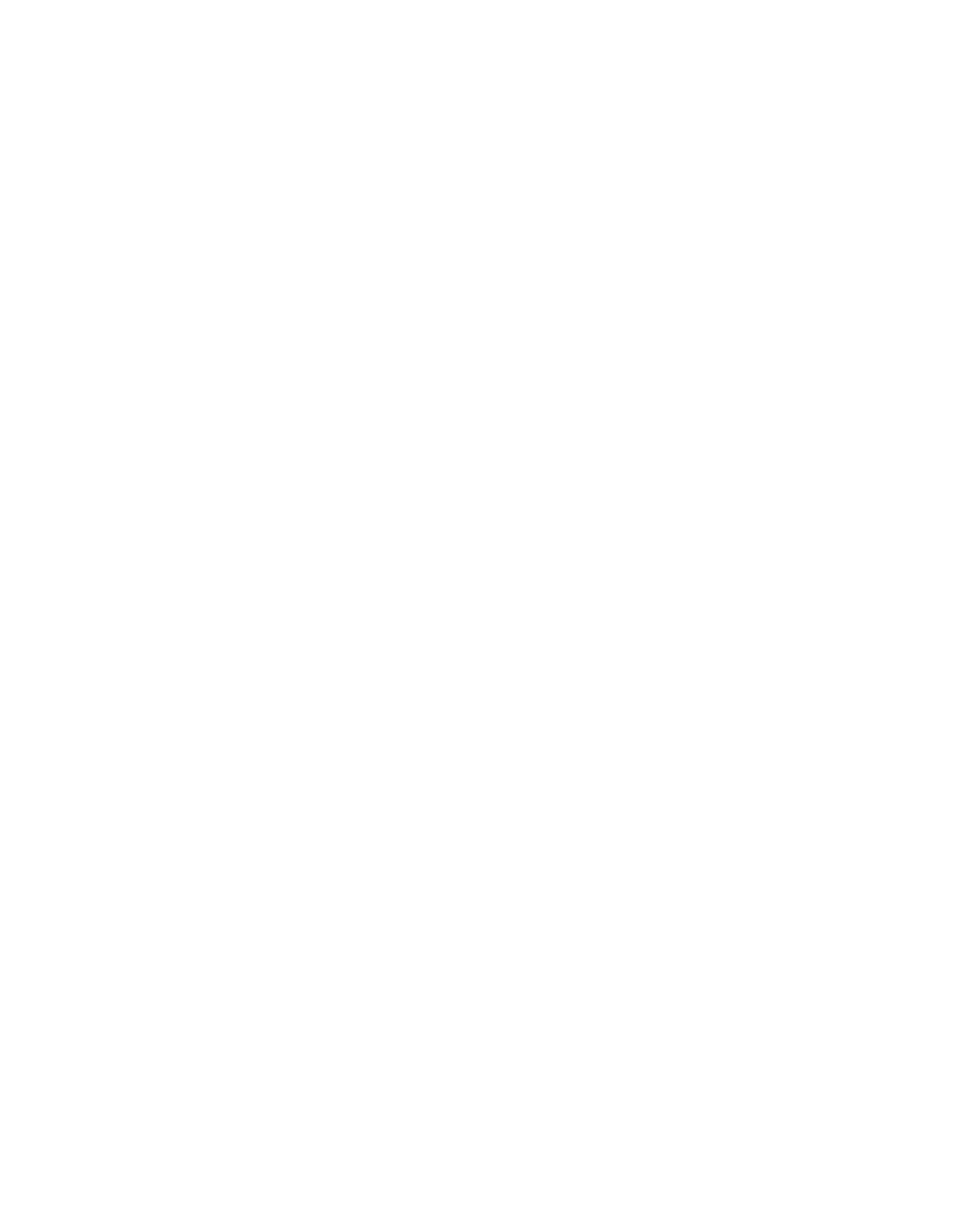# **CONTENTS**

| Table 1 |                                                                      |  |
|---------|----------------------------------------------------------------------|--|
| Table 2 | Congressional Health Reform Bills: System Reform, as of 12/24/200925 |  |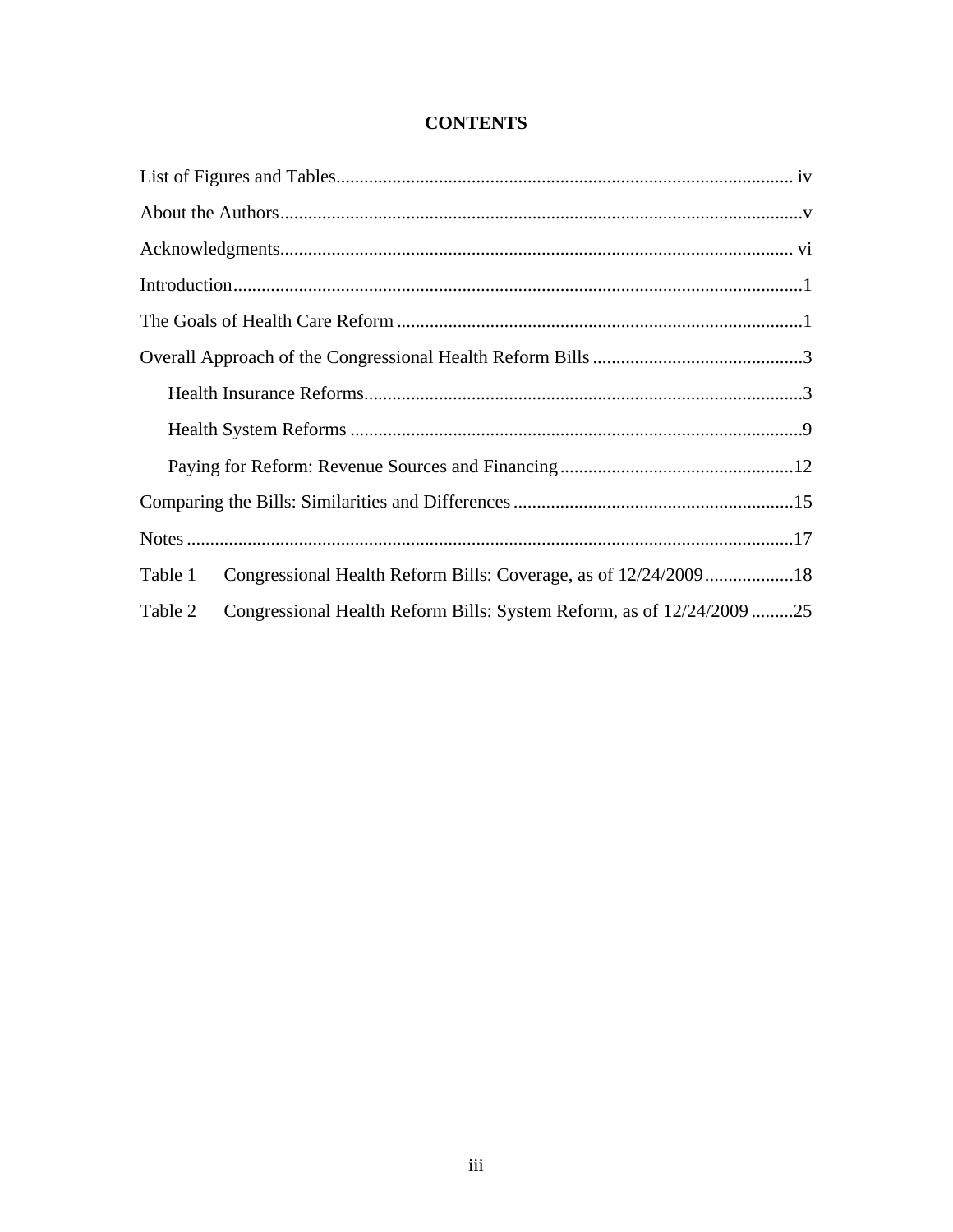# **LIST OF FIGURES AND TABLES**

| Figure 1 |                                                                                                                                   |
|----------|-----------------------------------------------------------------------------------------------------------------------------------|
| Figure 2 | Trend in the Number of Uninsured Nonelderly, 2012–2019,                                                                           |
| Figure 3 | System Improvement Provisions of National Health Reform                                                                           |
| Figure 4 | Senate and House Payment and System Reform Savings, 2010–2019 12                                                                  |
| Figure 5 | Major Sources of Savings and Revenues Compared with Projected<br>Spending, Net Cumulative Effect on Federal Deficit, 2010-2019 13 |
| Figure 6 | Proportions of System Savings and New Revenue in                                                                                  |
| Figure 7 |                                                                                                                                   |
| Figure 8 | Proposals' Impact on Insurance Coverage and Costs, 201915                                                                         |
| Figure 9 |                                                                                                                                   |
| Table 1  | Congressional Health Reform Bills: Coverage, as of 12/24/200918                                                                   |
| Table 2  | Congressional Health Reform Bills: System Reform, as of 12/24/2009 25                                                             |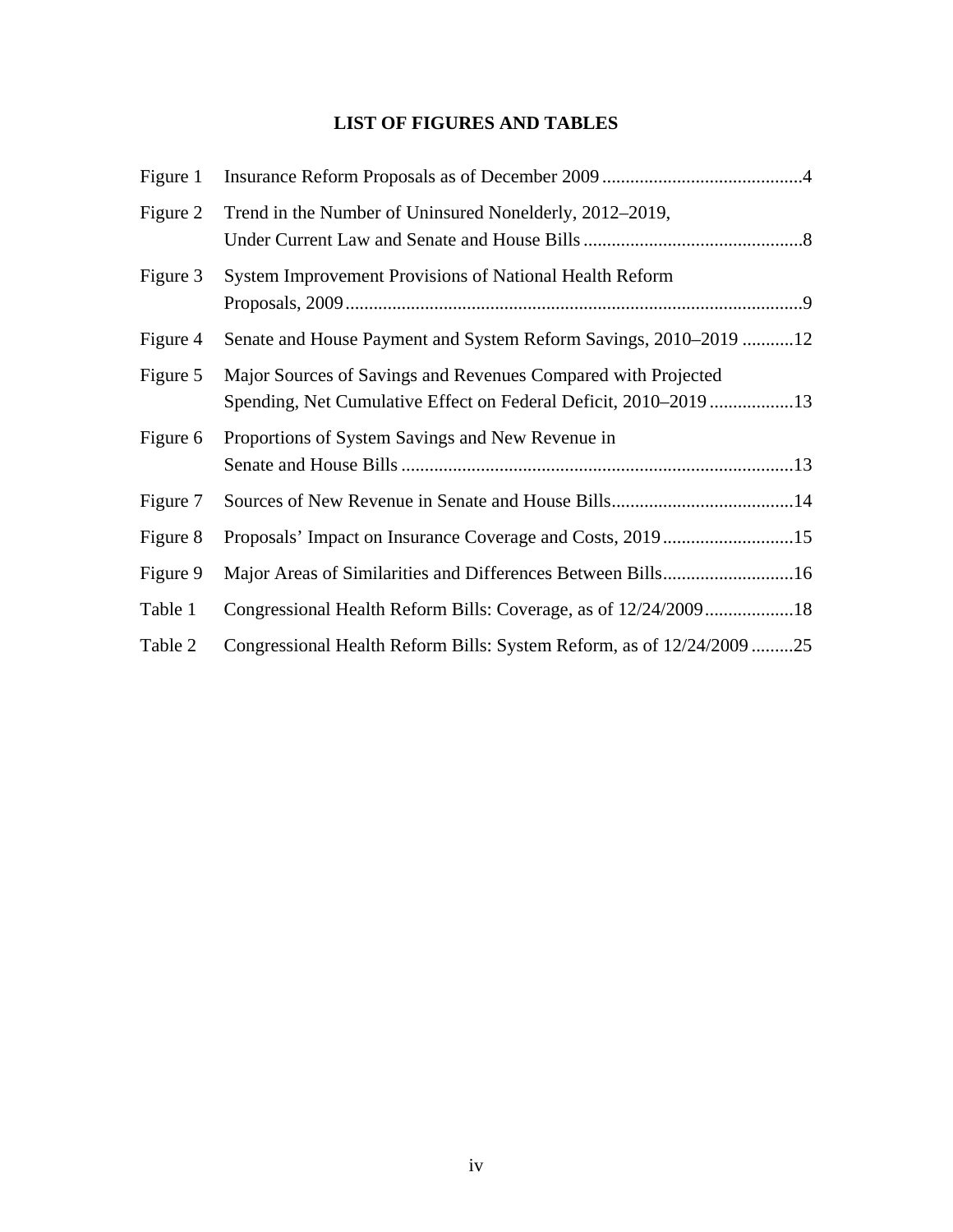#### **ABOUT THE AUTHORS**

**Sara R. Collins, Ph.D.,** is vice president at The Commonwealth Fund. An economist, she is responsible for survey development, research, and policy analysis, as well as program development and management of the Fund's Affordable Health Insurance program. Prior to joining the Fund, Dr. Collins was associate director/senior research associate at the New York Academy of Medicine, Division of Health and Science Policy. Earlier in her career, she was an associate editor at *U.S. News & World Report,* a senior economist at Health Economics Research, and a senior health policy analyst in the New York City Office of the Public Advocate. She holds an A.B. in economics from Washington University and a Ph.D. in economics from George Washington University. She can be emailed at [src@cmwf.org.](mailto:src@cmwf.org)

**Karen Davis, Ph.D.,** is president of The Commonwealth Fund. She is a nationally recognized economist with a distinguished career in public policy and research. In recognition of her work, Ms. Davis received the 2006 AcademyHealth Distinguished Investigator Award. Before joining the Fund, she served as chairman of the Department of Health Policy and Management at The Johns Hopkins Bloomberg School of Public Health, where she also held an appointment as professor of economics. She served as deputy assistant secretary for health policy in the Department of Health and Human Services from 1977 to 1980, and was the first woman to head a U.S. Public Health Service agency. A native of Oklahoma, she received her doctoral degree in economics from Rice University, which recognized her achievements with a Distinguished Alumna Award in 1991. Ms. Davis has published a number of significant books, monographs, and articles on health and social policy issues, including the landmark books *Health Care Cost Containment; Medicare Policy; National Health Insurance: Benefits, Costs, and Consequences;* and *Health and the War on Poverty.* She can be e-mailed at  $k d@cmwf.org$ .

**Rachel Nuzum, M.P.H.,** is the senior policy director for The Commonwealth Fund and the Commission on a High Performance Health System. In this role, she is responsible for implementing the Fund's national policy strategy for improving health system performance, including building and fostering relationships with congressional members and staff and members of the executive branch to ensure that the work of the Fund and its Commission on a High Performance Health System informs their deliberations. Her work also includes fostering public–private collaboration on health system performance improvement, especially with national associations of key stakeholders. Previously, she headed the Fund's program on State Innovations. Ms. Nuzum has over 10 years of experience working in health policy at the federal, state, and local levels of government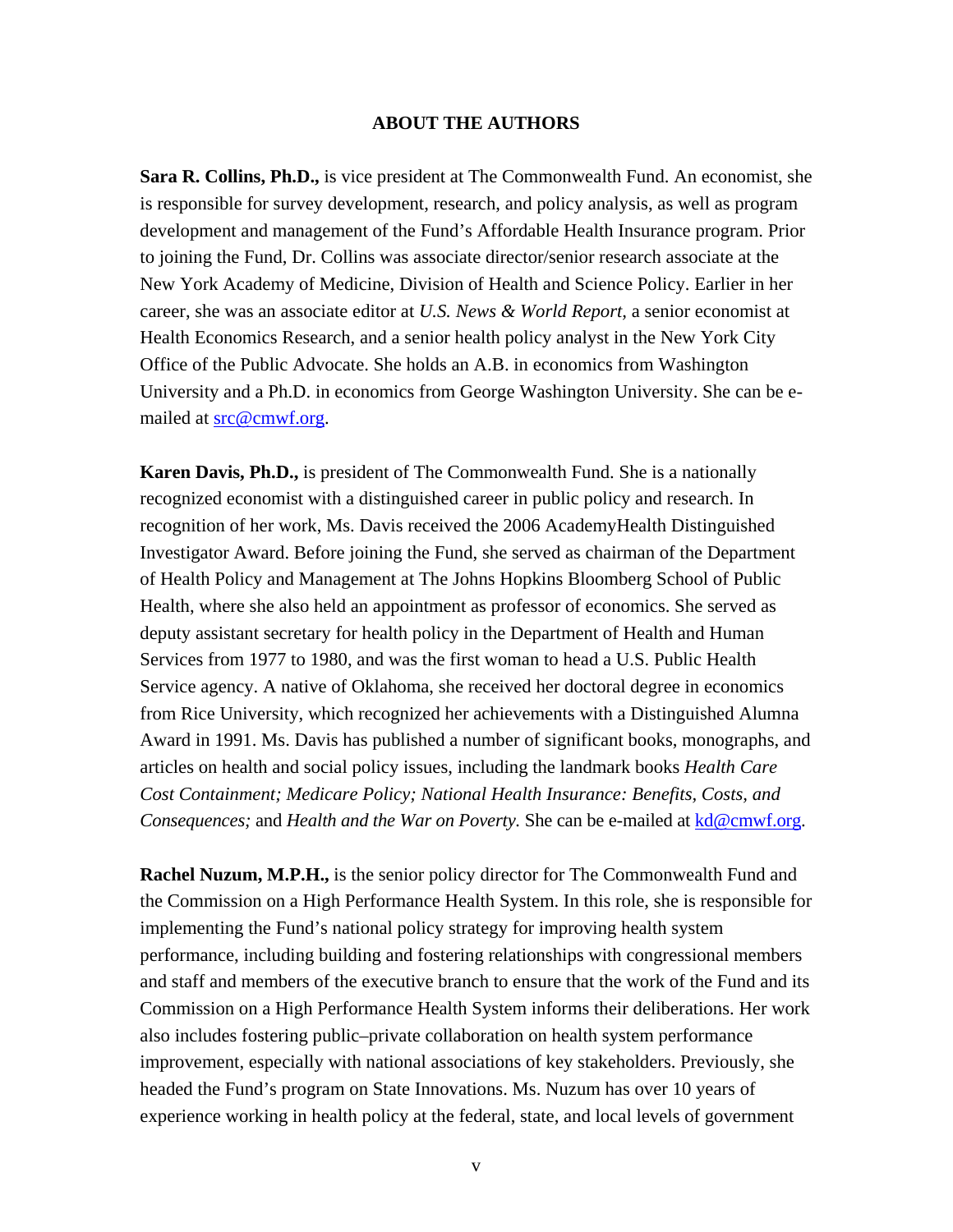as well as in the private sector. Immediately prior to joining the Fund, she was a legislative assistant for Senator Maria Cantwell (D–Wash.), serving as a policy adviser on health, retirement, and tax issues. She holds a B.A. in political science from the University of Colorado and an M.P.H. in Health Policy and Management from the University of South Florida. She can be e-mailed at  $m@cmwf.org$ .

**Sheila D. Rustgi** is a program associate for the Affordable Health Insurance program at The Commonwealth Fund. She is a graduate of Yale University with a B.A. in economics. While in school, she volunteered in several local and international health care organizations, including Yale-New Haven Hospital and a Unite for Sight eye clinic. Prior to joining the Fund, she worked as an analyst at a management consulting firm.

**Stephanie Mika** is a program associate for The Commonwealth Fund. Ms. Mika graduated from Stanford University in June 2006 with a B.A. in human biology. At Stanford, she was head course associate for the human biology program and taught weekly sections with lecture topics including social theory, cultural anthropology, population growth, economics, health care, and health policy. She also served as research assistant at the Center for Infant Studies, where she earned the Firestone Medal for Excellence in Undergraduate Research.

**Jennifer L. Nicholson, M.P.H.,** is associate program officer for the Affordable Health Insurance program at The Commonwealth Fund, where she is responsible for project development and grants management, and is also involved in researching emerging policy issues regarding the extent and quality of health insurance coverage and access to care in the United States, researching and writing reports and articles, and survey development and analysis. She holds a B.S. in public health from the University of North Carolina at Chapel Hill and an M.P.H. in epidemiology from Columbia University's Mailman School of Public Health.

### **ACKNOWLEDGMENTS**

The authors gratefully acknowledge the contributions of Katie Horton, William Scanlon, Steven Stranne, and Emily Strunk at HealthPolicy R&D for their analyses of the bills, and Stuart Guterman of The Commonwealth Fund for helpful comments.

*Editorial support was provided by Chris Hollander.*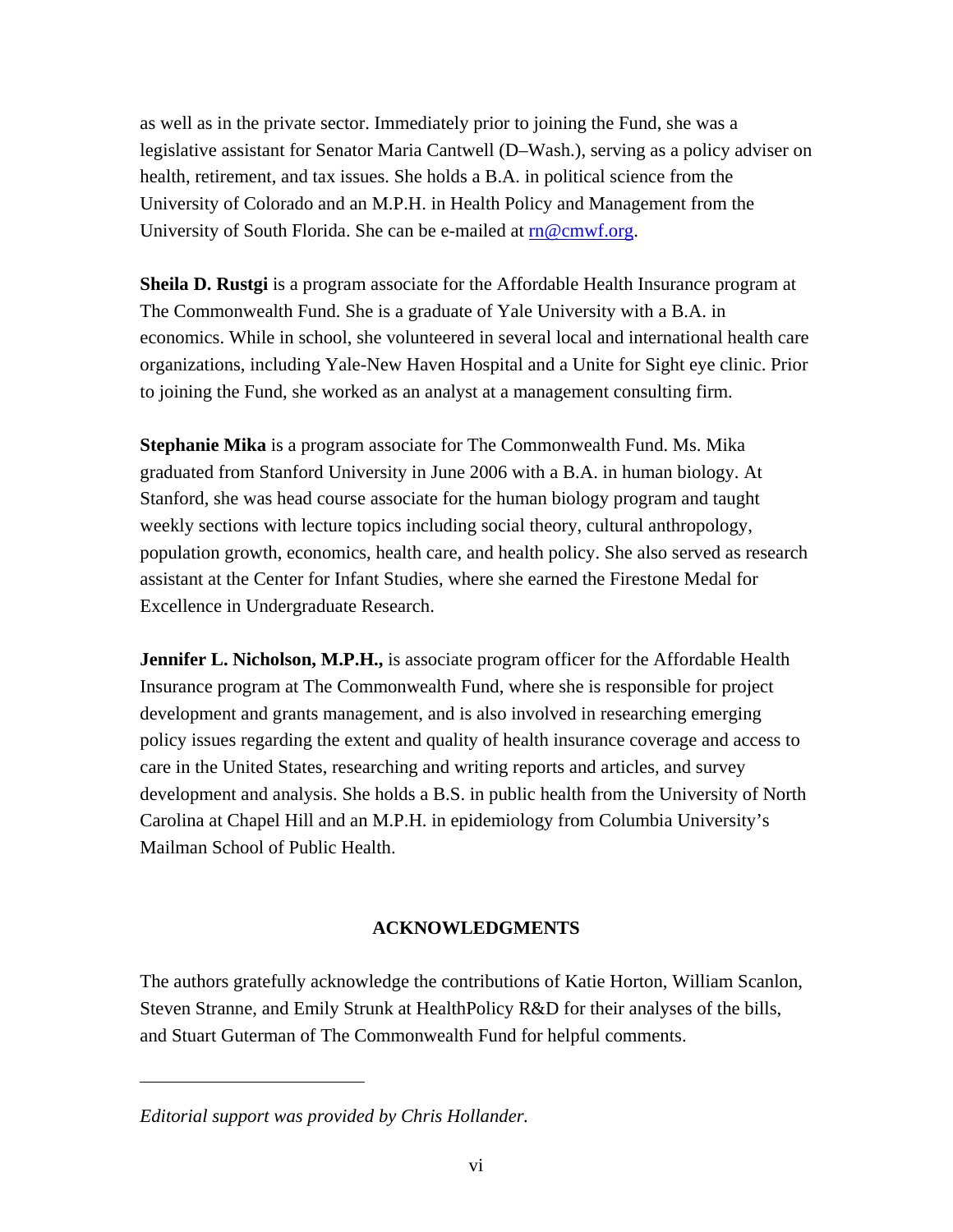# **THE COMPREHENSIVE CONGRESSIONAL HEALTH REFORM BILLS OF 2009: A LOOK AT HEALTH INSURANCE, DELIVERY SYSTEM, AND FINANCING PROVISIONS**

#### **INTRODUCTION**

This year, policymakers in Washington have risen to the challenge posed by the faltering U.S. health care system and placed reform at the top of the nation's agenda. The five committees with jurisdiction over health care in the U.S. Senate and House of Representatives have now voted to pass major reform bills. In the House, jurisdiction is shared among three committees—Ways and Means, Education and Labor, and Energy and Commerce. All three committees worked in concert to pass similar bills by July 31, 2009, and on November 7, the House passed the Affordable Health Care for America Act, H.R. 3962. In the Senate, the Health, Education, Labor, and Pensions (HELP) Committee passed its bill in July and the Finance Committee passed its bill on October 13. On December 24, the Senate passed a bill blended from the committee bills, the Patient Protection and Affordable Care Act, H.R. 3590.

This report provides an overview of the key provisions of the Senate and House bills that are critical to achieving a high performance health system, as well as more detailed descriptions of these provisions in  $\Delta$ ppendix  $\Delta$  and  $\Delta$ ppendix B. It also discusses estimates prepared by the Congressional Budget Office and the Joint Committee on Taxation of the number of people potentially covered under the bills and the projected effect on the federal budget. Accompanying Commonwealth Fund reports analyze the coverage and affordability provisions, as well as the delivery system reform provisions, of the House and Senate bills in more depth. $<sup>1</sup>$ </sup>

#### **THE GOALS OF HEALTH CARE REFORM**

President Obama has stressed three major goals of health reform: 1) ensuring stability and security of health insurance coverage for those who have it; 2) providing insurance for those who do not have it; and 3) slowing the rise in health care costs for employers, families, and government.<sup>2</sup> The Obama administration's aim is to pursue an integrated, systems-based approach to reform that will propel American health care to higher levels of performance. Largely because of the economic downturn and the economic stimulus package passed in early 2009, the administration was committed to enacting health reform that was "deficit-neutral"—that is, reform that would not add to the size of the federal budget deficit—and vowed to veto any legislation that was not so.<sup>3,4</sup> Creating deficit-neutral legislation to reform the U.S. health system has been a guiding principle for the two congressional committees with the authority to raise revenue: the House Ways and Means Committee and the Senate Finance Committee (see sidebar).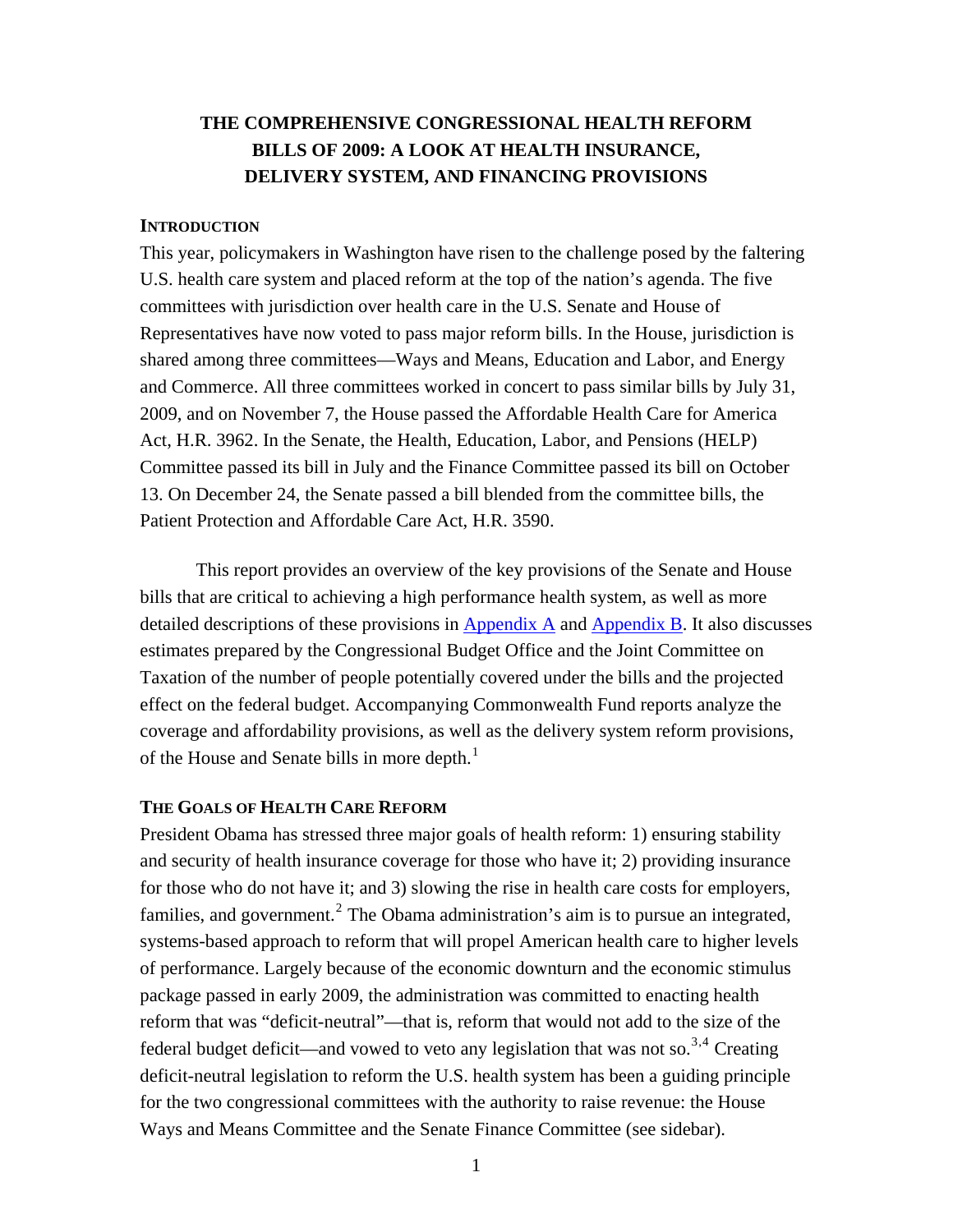# **Congressional Jurisdiction for Health Care Legislation**

While the task of passing comprehensive reform legislation is shared among five committees of jurisdiction in the United States Congress, the responsibility for identifying sources of funding, or "offsets," for reform lies with the two committees with the authority to raise revenue: the House Ways and Means Committee and the Senate Finance Committee. The jurisdiction of the key health committees is as follows:

# *Senate Finance Committee*

The Senate Finance Committee's jurisdiction is defined by subject matter, ranging from taxes to health programs, under the Social Security Act. The Subcommittee on Health oversees matters relating to Medicare and Medicaid, which are entitlement programs established by the Social Security Act. The Finance Committee has authority to make substantive changes to these programs, including changing the populations that are eligible for coverage under these programs and changing the way providers are reimbursed. The committee can raise revenue through taxation to pay for such changes.

# *Senate Health, Education, Labor, and Pensions (HELP) Committee*

The Senate HELP Committee's jurisdiction includes a wide range of subjects, including health, public welfare, occupational health and safety, and public health. The committee oversees legislation relating to these matters but does not have authority over programs like Medicare and Medicaid nor does it have the authority to raise revenue.

# *House Energy and Commerce Committee*

The Energy and Commerce Committee is the oldest legislative standing committee in the U.S. House of Representatives. It has [served as the](http://www.commonwealthfund.org/%7E/media/Files/Publications/Fund%20Report/2009/Oct/Congressional%20Bills/Collins_Appendix%20A_Senate_Finance_FINAL.pdf) pri[ncipal guide f](http://www.commonwealthfund.org/%7E/media/Files/Publications/Fund%20Report/2009/Oct/Congressional%20Bills/Collins_Appendix%20B_Senate_HELP_FINAL.pdf)or the House in matters relating to the promotion of commerce and to the public's health and marketplace interests. In particular, the Energy and Commerce Committee has jurisdiction over health and certain health facilities, biomedical research and development, and public health and quarantine. The Subcommittee on Health oversees many of these issues and health protection in general, including Medicaid and national health insurance, food and drugs, and drug abuse.

### *House Ways and Means Committee*

The House Ways and Means Committee has jurisdiction over taxes, the authority of the federal government to borrow money, trade and tariff legislation, and national social security programs, specifically Medicare. The Subcommittee on Health has jurisdiction over programs providing payments for health care, health delivery systems, or health research. More specifically, the jurisdiction of the subcommittee includes bills and matters that relate to the health care programs of the Social Security Act and, concurrent with the full committee, tax credit and deduction provisions of the Internal Revenue Code that deal with health insurance premiums and health care costs.

### *House Education and Labor Committee*

The House Education and Labor Committee has jurisdiction over federal programs and initiatives dealing with education at all levels, and over workforce initiatives aimed at strengthening health care, job training, and retirement security for workers. The Subcommittee on Health, Employment, Labor, and Pensions oversees employmentrelated retirement security, including pension, health, and other employee benefits. The Education and Labor Committee does not have authority over the Medicare and Medicaid programs, nor does it have the authority to raise revenue.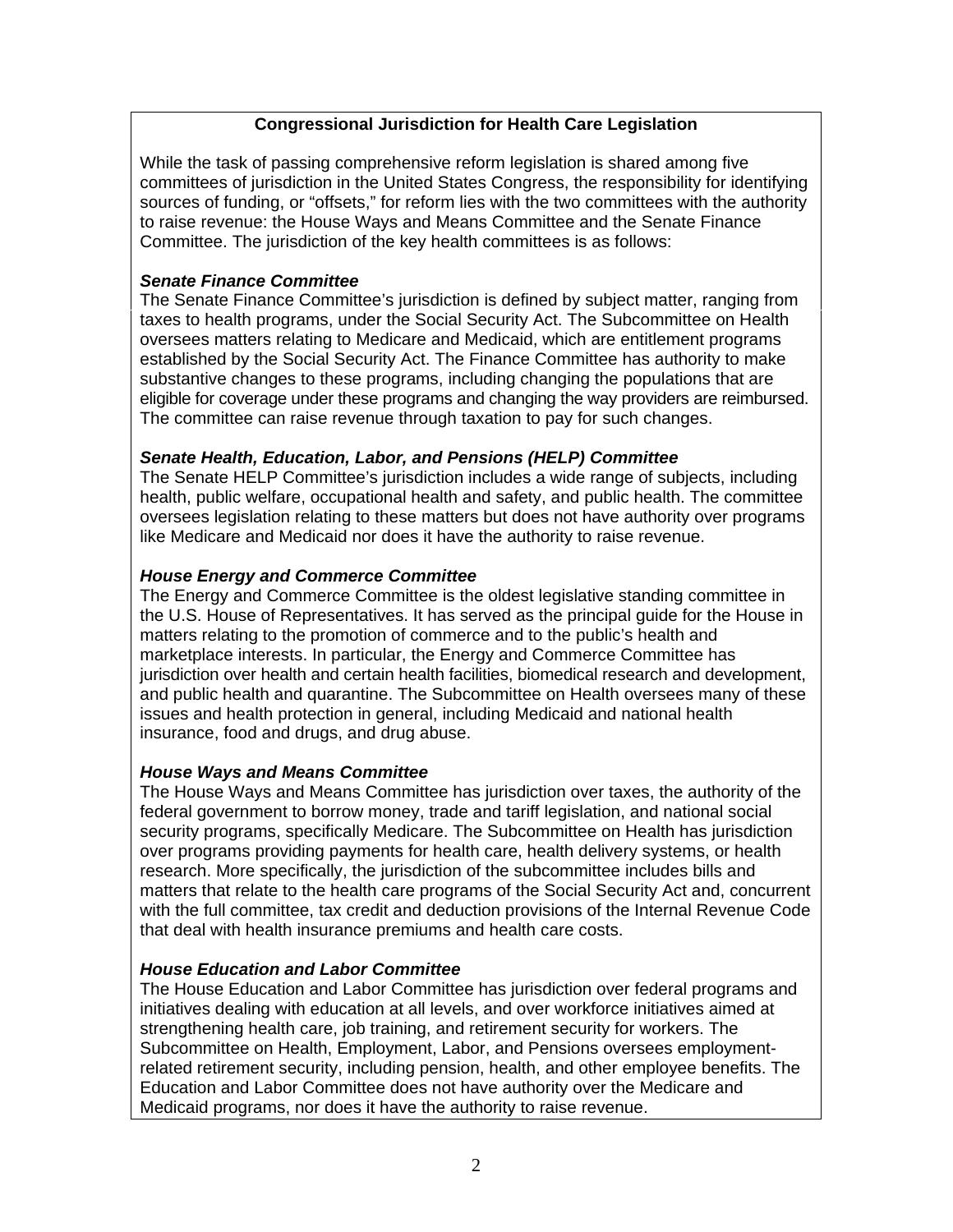The president has stressed the urgent need for action. In September, the Census Bureau reported that 46.3 million people lacked health insurance in 2008, an increase of 8 million people since 2000.<sup>5</sup> While the uninsured rate for children reached its lowest point since 1987—a direct result of expansions in Medicaid and the Children's Health Insurance Program (CHIP)—the number of working-age adults without insurance has climbed steadily in the last decade. In addition, The Commonwealth Fund estimates that in 2007, 25 million insured working-age adults had such high out-of-pocket costs relative to income that they could be considered underinsured—an increase of 9 million adults since  $2003$ .<sup>6</sup> Both these trends have had serious financial and health consequences for U.S. families. An estimated 72 million adults under age 65, both with and without health insurance, reported problems paying their medical bills in 2007. Eighty million adults reported a time that they did not get needed health care because of costs.<sup>7</sup> The relentless growth in health care costs, combined with the severe downturn in the economy, has deepened the health insurance crisis facing families across the country, with little future. relief. If current cost trends continue, the average family premium for employer plans is expected to nearly double by 2020.<sup>8</sup>

Despite devoting more resources to its health system than other industrialized countries, there is substantial evidence that the United States is not reaping the kind of value expected with such an investment and is failing to keep pace with the gains in health outcomes achieved by other countries. For example, the U.S. is now in last place, behind 18 other nations, on "mortality amenable to health care" before age 75—deaths that are potentially preventable with timely, effective health care or with early efforts to screen and prevent the onset of disease. $9$  The gap between the U.S. and the countries with the lowest mortality rates is equivalent to 100,000 premature, potentially preventable deaths each year. In addition, U.S. adults are far more likely than adults in other industrialized countries to experience a medical error resulting from a delay in hearing about a diagnostic test, to receive duplicative care or have a gap in the coordination of their care, and to lack rapid access to primary care or care after business hours.<sup>10</sup>

#### **OVERALL APPROACH OF THE CONGRESSIONAL HEALTH REFORM BILLS**

#### **Health Insurance Reforms**

The bills passed by the House and the Senate aim to provide near-universal health coverage by building on the strongest aspects of the current insurance system—largeemployer insurance, Medicaid, and CHIP. At the same time, they would reorganize and regulate the weakest parts of the system—the individual and small-group insurance markets, where so many people and small businesses are hurt by high premiums, high administrative costs, underwriting, and a lack of transparency regarding the content of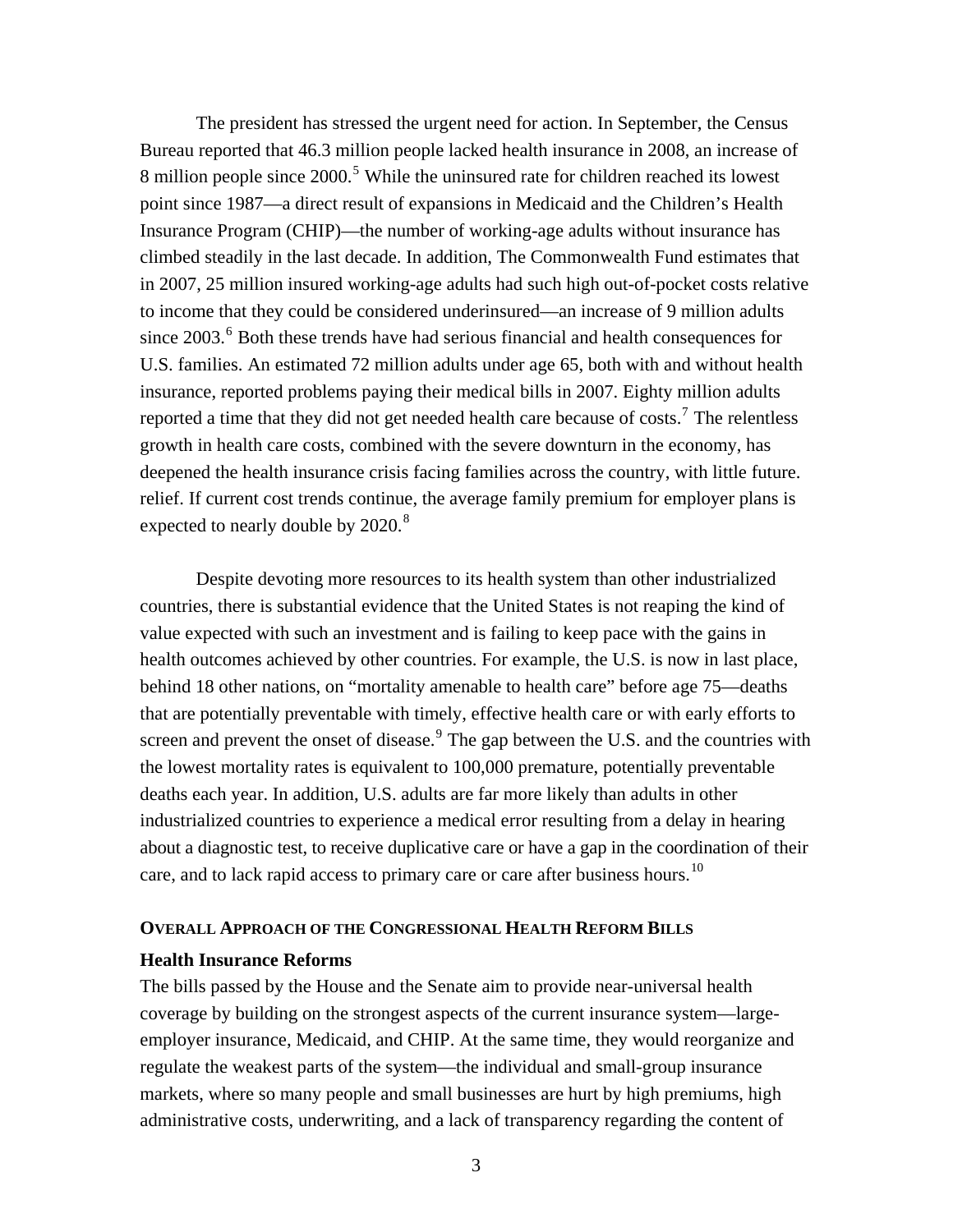benefit packages (Figure 1 and [Table 1](#page-23-0)). This common framework, based on our mixed private–public system of financing, represents a multifaceted strategy for ensuring affordable health insurance coverage, improving quality of care, and slowing growth in health care costs.

|                                                | Senate (H.R. 3590)<br>12/24/09                                                                                                                                                                                                                  | House of Representatives (H.R. 3962)<br>11/7/09                                                                                                                                                                                                               |
|------------------------------------------------|-------------------------------------------------------------------------------------------------------------------------------------------------------------------------------------------------------------------------------------------------|---------------------------------------------------------------------------------------------------------------------------------------------------------------------------------------------------------------------------------------------------------------|
| Insurance market regulations                   | GI, adjusted CR 3:1; in 2011: meet 80 or 85% medical<br>loss ratio depending on group size; in 2010 uninsured<br>eligible for high risk pools; no lifetime limits or<br>rescissions, prohibitions on annual limits, dependent<br>coverage to 26 | GI, adjusted CR 2:1; in 2010: meet 85% medical loss<br>ratio; uninsured eligible for high-risk pools, no annual<br>or lifetime limits or rescissions, dependent coverage<br>to 27                                                                             |
| Individual mandate                             | Penalty: Greater of \$750/year per adult in household<br>or 2% of income in 2016 up to a cap of national<br>average bronze plan premium, phased in at \$95 in<br>2014, \$350 in 2015; exempts premiums >8% of<br>income                         | Penalty: 2.5% of the difference between MAGI and the<br>tax filing threshold up to the average national<br>premium of the "basic" benefit package                                                                                                             |
| Exchange                                       | Regional, state, or substate                                                                                                                                                                                                                    | National or state                                                                                                                                                                                                                                             |
| <b>Plans offered</b>                           | Private, co-op, multi-state plans with at least one non-<br>profit plan offered under contract with OPM                                                                                                                                         | Private, public, and co-op                                                                                                                                                                                                                                    |
| <b>Eligibility for exchange</b>                | Individuals and small businesses 50-100, 100 by<br>2015, 100+ at state option                                                                                                                                                                   | Individuals and small businesses <25 in 2013; <50 by<br>2014; <100 by 2015: 100+ after 2015                                                                                                                                                                   |
| Minimum benefit standard, tiers                | Essential health benefits 60%-90% actuarial value,<br>Four tiers; catastrophic policy for young adults <30<br>and those exempt from individual mandate                                                                                          | Essential health benefits 70%-95% actuarial value.<br>four tiers                                                                                                                                                                                              |
| Premium/cost-sharing assistance                | Sliding scale 2%-9.8% of income up to 300% FPL/ flat<br>cap at 9.8% 300%-400% FPL; cost-sharing subsidies<br>for 100%-200% FPL                                                                                                                  | Sliding scale 1.5%-12% of income up to 400% FPL;<br>cost-sharing credits 133%-350% FPL                                                                                                                                                                        |
| Medicaid/CHIP expansion                        | Up to 133% FPL                                                                                                                                                                                                                                  | Up to 150% FPL                                                                                                                                                                                                                                                |
| Shared responsibility/<br>Employer pay-or-play | Firms >50 FTEs pay uncovered worker fee of \$750;<br>small employer tax credit; young adults can stay on<br>parent's health plan to age 26                                                                                                      | Play or pay; firms >\$500,000 payroll 72.5% + prem.<br>contribution for indiv./65% + for families; sliding scale<br>phased-in from 2% to 8% of payroll at \$750,000; small<br>employer tax credit; young adults can stay on parent's<br>health plan to age 27 |

# *Insurance Market Regulation*

Both bills would establish new federal rules that require all insurance carriers selling policies in all markets to accept every individual and employer that applied for coverage (known as guaranteed issue) and prevent carriers from setting premiums based on health status. Premiums could reflect age (with a maximum rate variance between age bands of 2:1 in the House and 3:1 in the Senate bill) and family structure. The House bill would require qualified health benefits plans to meet a medical-loss ratio standard of 85 percent. The Senate bill would require carriers to report medical-loss ratios and, beginning in 2011, refund enrollees for non-claims costs that exceed 15 percent in the large group market and 20 percent in the small group and individual markets.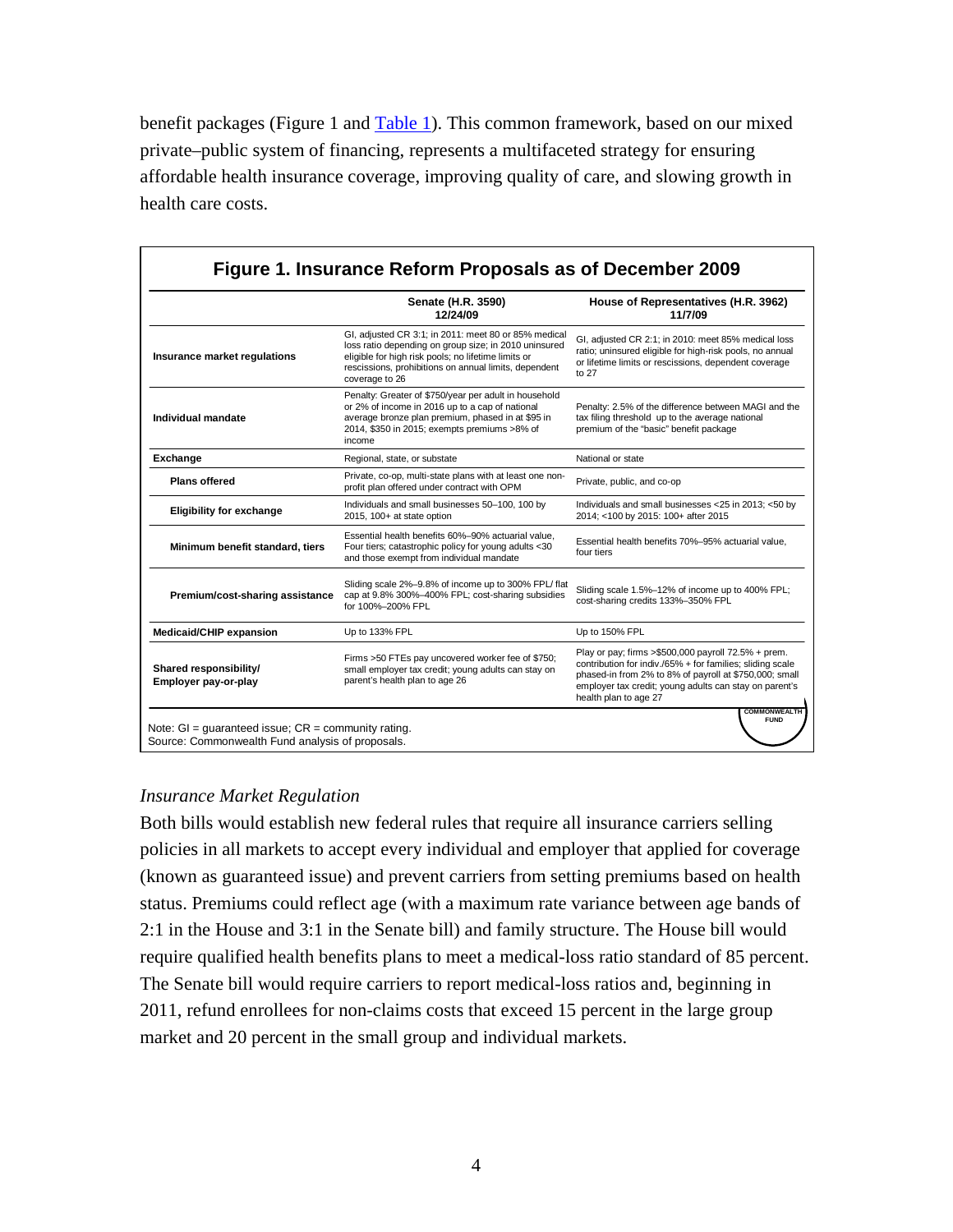#### *Insurance Market Exchange*

Both bills would create a new health insurance exchange—an organized marketplace, managed and regulated by the government, where eligible individuals and businesses could choose from among private or public health plans (House bill only) that meet the requirements of participation set by the exchange.<sup>11</sup> Participants in the exchange would be eligible, according to a sliding scale based on income, for subsidies to offset the cost of plan premiums. A minimum standard benefit package, with varying levels of costsharing, would set a floor for plans offered through the exchange. Cost-sharing subsidies in the House and Senate bills would lower out-of-pocket costs for lower-income families.

Initially, the exchange would be open to small businesses and to individuals without access to employer coverage, although the phasing schedule and size of firms that would be eligible differ somewhat between the House and Senate versions. The House bill calls for federal operation of the exchange, with an option for states to create an exchange, subject to strong federal guidelines. The Senate bill call for states or regions to create and operate exchanges within federal guidelines.

**Choice of plan.** The House bill would include a public plan ("public option") in the exchange, in addition to private plans. The Senate bill would allow multistate plans offered by private insurance carriers under contract with the federal office of personnel management, and would require that at least one of the multistate plans be nonprofit. Both bills would allow for new nonprofit, private insurance cooperatives. The House bill would direct the secretary of health and human services (HHS) to negotiate provider payment rates within a range between Medicare and commercial rates. The secretary could use innovative payment methods in the public plan, including: incentives for providers to establish medical homes for their patients; accountable care organizations that are responsible for patient outcomes and the costs of care; value-based purchasing; bundling of payments; differential payment rates; and performance-based payment.

**Essential benefits.** An essential standard benefit package with cost-sharing tiers would set a floor for plans offered through the exchange. Benefits would be comprehensive, including hospital, physician, and preventive care, prescription drugs, and pediatric dental and vision services, among others. Determination of the exact benefit package would be delegated to executive branch officials. While keeping the benefit package constant, plans would be offered in four tiers, each varying by their actuarial value, or the average share of medical expenses covered. Cost-sharing would be greater for lower-tier plans, which would therefore have lower actuarial values. The House bill specifies four tiers, with actuarial values ranging from .70 to .95, meaning that the plans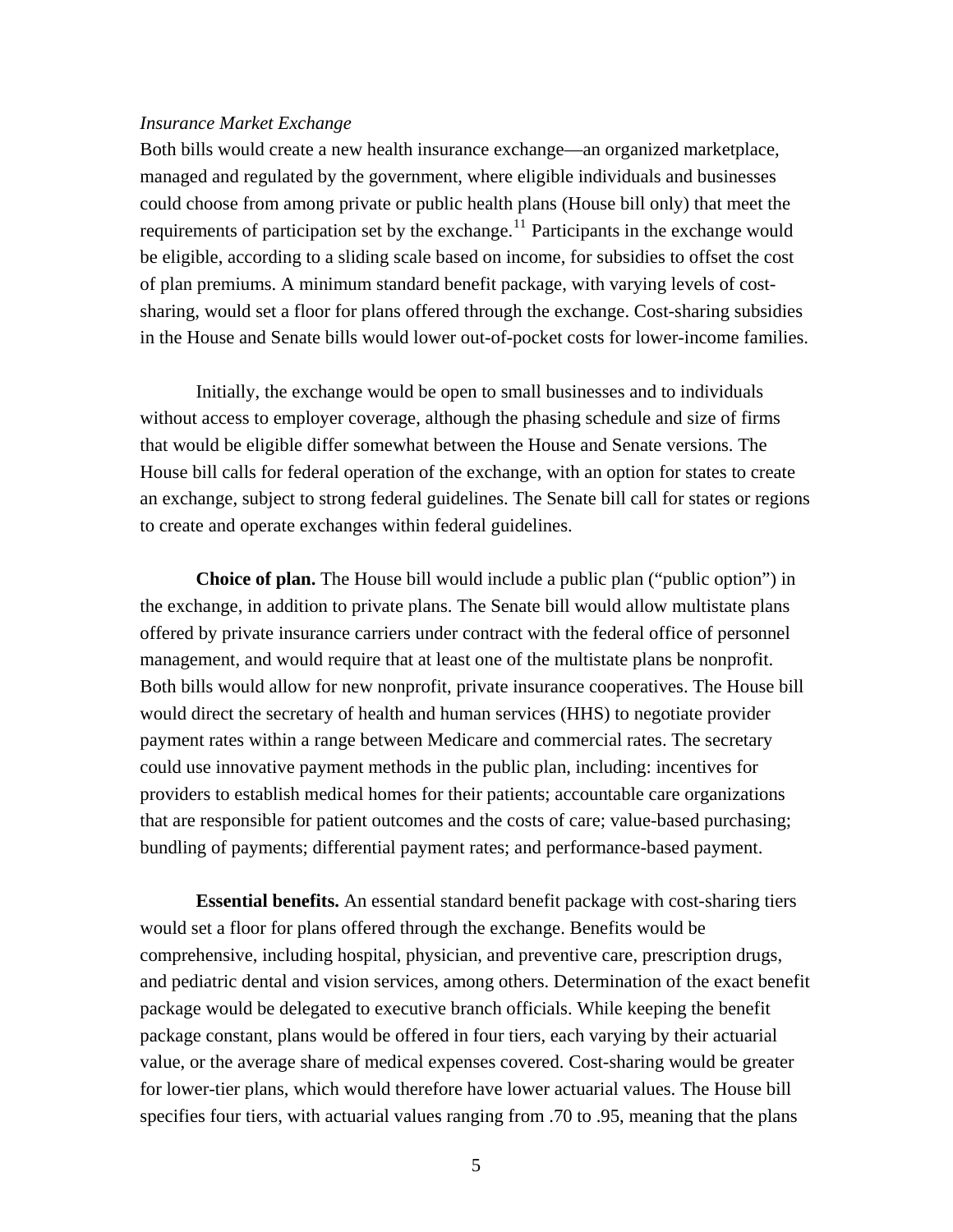would cover 70 to 95 percent of expected costs. In the Senate bill, actuarial values are .60 to .90.

**Financial assistance for people with low to moderate incomes.** Subsidies would be available on a sliding scale to offset the premium costs of plans purchased through the exchange. The House bill stipulates no premiums for plan enrollees living below 133 percent of the federal poverty level. Above that income level, premium contributions would be capped at no more than 1.5 percent of income for those living at 133 percent of poverty to no more than 12 percent of income for those at 400 percent of poverty. The Senate bill requires families above the poverty level to contribute no more than 2 percent of income, a share that increases to no more than 9.8 percent of income for those at three to four times the poverty level.

In addition to premium subsidies, both bills would provide lower-income families who obtain coverage through the exchange with cost-sharing credits that would effectively raise the actuarial value of the lowest-tier plans. In the House bill, costsharing credits would be available to those earning between 133 percent and 350 percent of poverty. The Senate bill would provide cost-sharing credits for people earning between 100 percent and 200 percent of poverty and would lower out-of-pocket maximums for those earning up to 400 percent of poverty.

#### *Medicaid Expansion*

Coverage under Medicaid would be expanded up to 150 percent of the federal poverty level (about \$33,000 for a family of four) under the House bill. The Senate bill would raise eligibility to 133 percent of poverty (about 29,000 for a family of four).

The House bill provides 100 percent federal financing of Medicaid expansions through 2014, then 91 percent financing beginning in 2015. The Senate bill provides 100 percent federal financing of Medicaid expansions in 2014 to 2016. In 2017, states will share in the cost of expanded coverage.

#### *Individual Responsibility*

Americans would be required to have health insurance coverage. Under the House bill, adults who do not obtain insurance would pay 2.5 percent of the difference between their modified adjusted gross income (modified to include tax-exempt interest and certain other sources of income) and the tax-filing threshold, up to the cost of the average national premium for the "basic" benefit plan. The Senate bill would require the greater of either a flat penalty of \$750 per person per year or 2 percent of income in 2016 up to a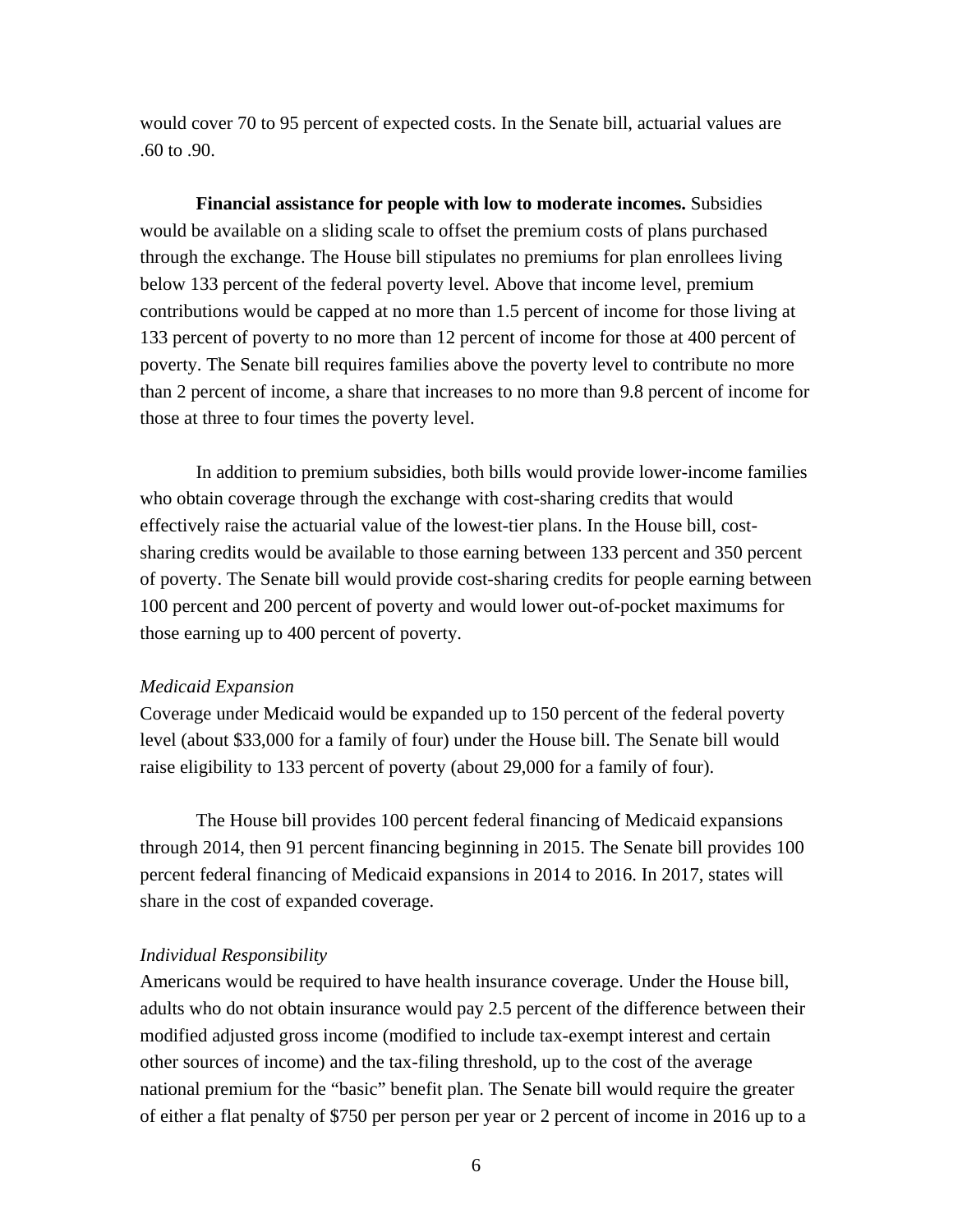cap of the national average bronze plan premium. The penalty would be phased in at \$95 in 2014, increase to \$495 in 2015, and rise to \$750 in 2016. Hardship exemptions are provided in the Senate bill for those individuals for whom the premium would exceed 8 percent of income. There are unspecified exceptions for financial hardship in the House bill.

#### *Employer Shared Responsibility*

Under the House bill, large employers would be required to either offer health insurance coverage that meets standards or contribute a specified share of the cost of their employees' insurance. The Senate bill requires employers to contribute to the cost of coverage of uninsured workers who receive premium subsidies through the exchange. Specifically, the House bill would require employers to: 1) offer coverage to their employees and contribute at least 72.5 percent of the premium cost for single coverage and 65 percent of the premium cost for family coverage of the lowest-cost plan that meets the bill's qualified health benefits plan requirements; or 2) pay 8 percent of payroll into a health insurance exchange trust fund. The House bill requires employers (and all other health plans) to include dependents up to age 27.

The Senate bill requires firms with 50 or more full-time employees who do not offer coverage to pay \$750 per employee to a trust fund if at least one employee obtains subsidized coverage through the exchange. If firms with 50 or more full-time employees offer coverage that is deemed unaffordable or does not meet the minimum benefit standard, they must pay the lesser of \$3,000 for each full-time worker receiving a tax credit or \$750 for each worker. There are also per-worker penalties for firms that impose waiting periods. Employers with more than 200 employees must automatically enroll new full-time employees in coverage. The bill also requires employers to include dependents up to age 26.

**Small businesses.** Small businesses are exempt from these requirements and some are eligible for assistance with paying for workers' coverage. The House bill exempts small businesses with payrolls of less than \$500,000, with contributions phasing up gradually to 8 percent for those firms with payrolls above \$750,000. As noted above, the Senate bill exempts firms with fewer than 50 employees from any obligations to provide or contribute to coverage.

In addition, the House bill provides a tax credit equal to 50 percent of the premium contribution paid by small low-wage firms that are in compliance with the requirement to offer health insurance for up to two years. The Senate bill provides limited

7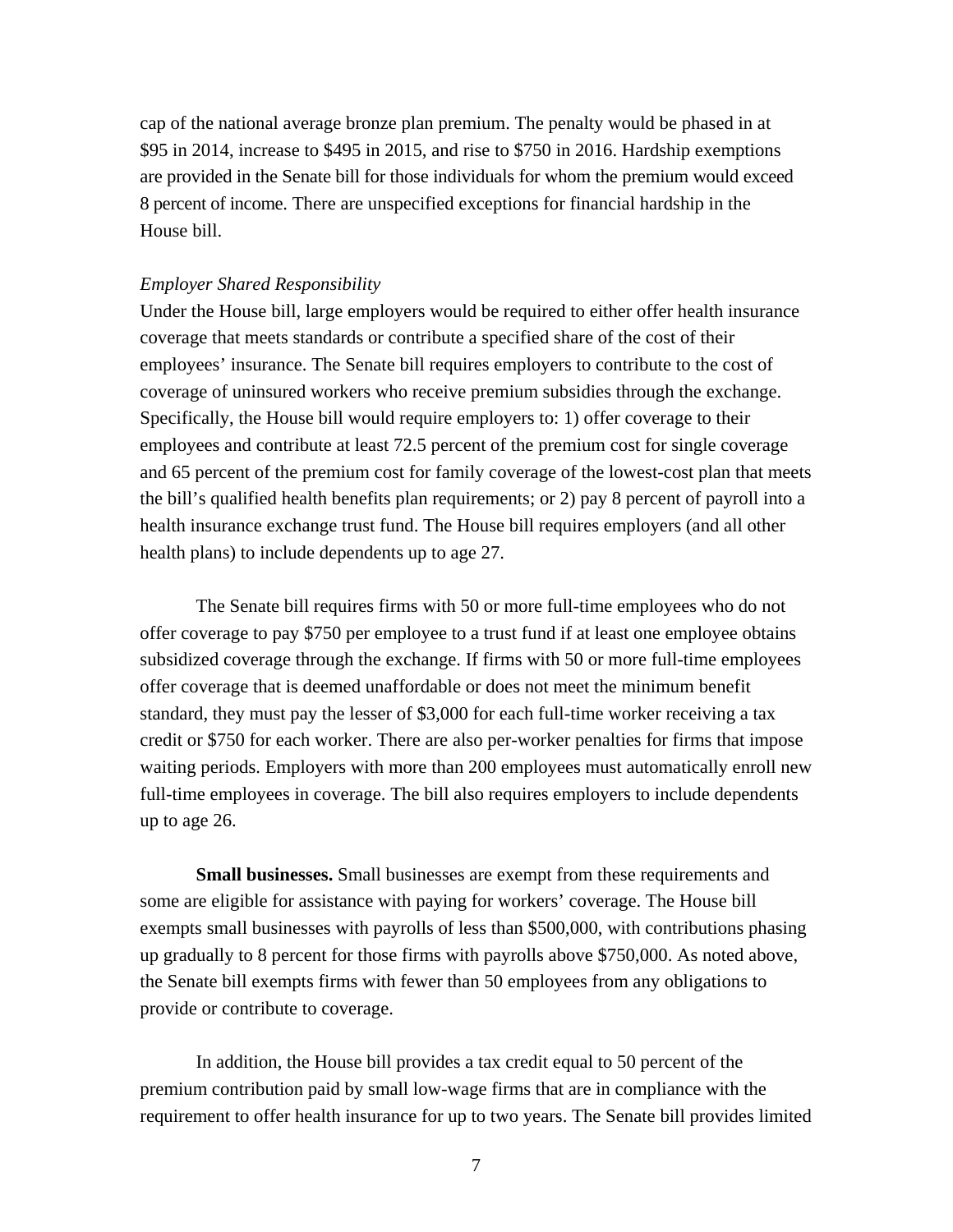subsidies (35 percent of employer premium contribution) in the start-up years of 2010 to 2013 for firms that contribute at least 50 percent of their employees' premiums, and then provides tax credits up to 50 percent of the employer premium contribution for small, low-wage employers for up to two years. Small nonprofit organizations are also eligible for employer premium contribution subsidies of 25 percent in 2010-2013 and then 35 percent.

# *Impact on Coverage*

In the absence of health reform, the Congressional Budget Office estimates that the number of uninsured Americans will rise to 54 million by 2019 (Figure 2). Under the House bill, the number of people without coverage is projected to decline by 36 million people in 2019. When unauthorized immigrants, who are not eligible for coverage under the bill's provisions, are excluded from the analysis, the proposal would cover 96 percent of uninsured legal residents under age 65. Under the Senate bill, the number of people uninsured is projected to decline by 31 million people, or about 94 percent of legal residents.

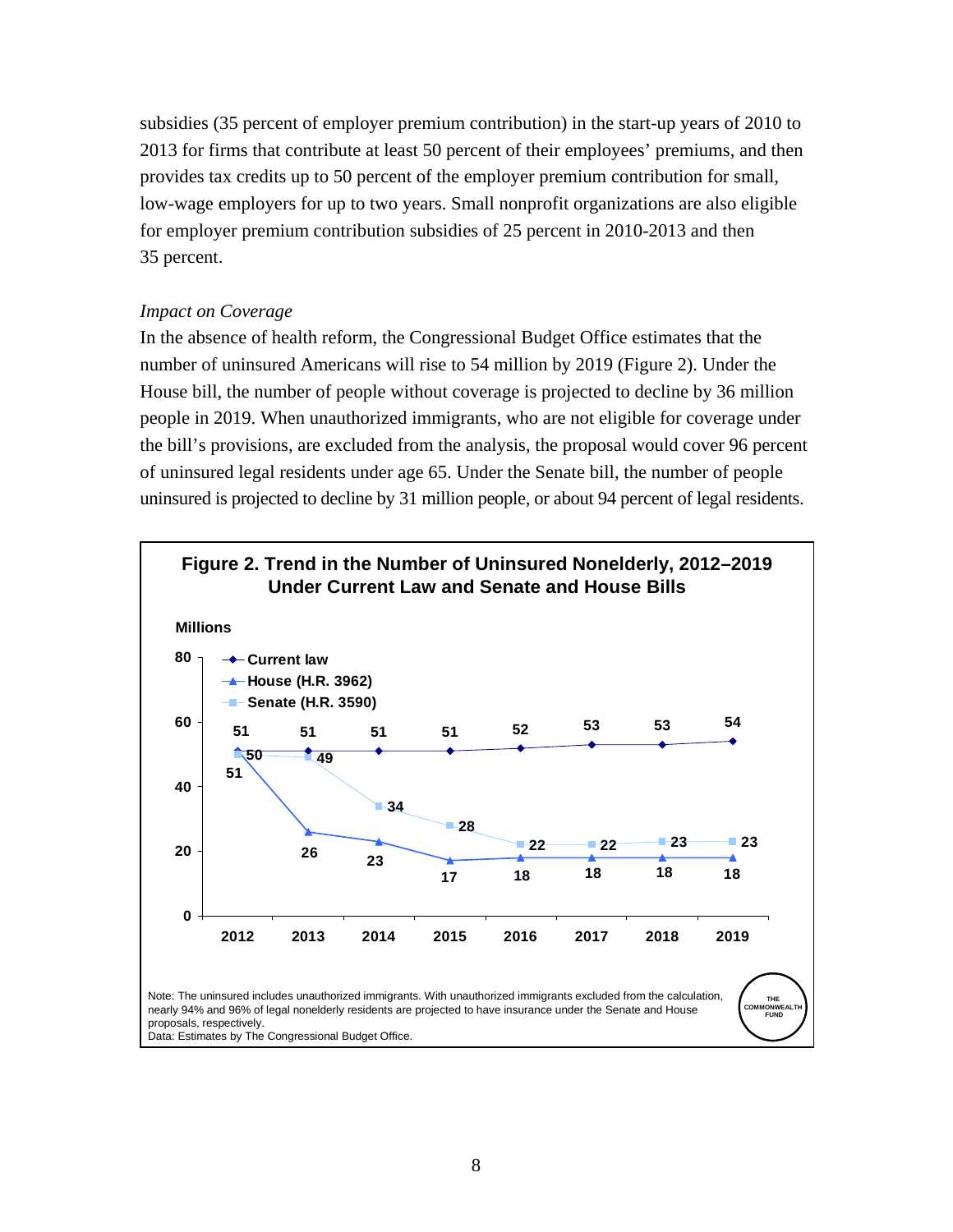# **Health System Reforms**

Both the House and the Senate bills propose reforms aimed at improving health outcomes and quality of care, increasing efficiency in the delivery and administration of care, and slowing the growth in total health care costs (Figure 3 and [Table 2\)](#page-30-0). The House and Senate provisions have more similarities than differences. The bills include key provisions for: investing in primary care; increasing funding for prevention and wellness programs; launching rapid-cycle pilots of innovative methods for paying providers, including medical homes, accountable care organizations, and bundled hospital payments; containing costs; and fostering quality improvement.

|                                                                                                                      | Senate (H.R. 3590)<br>12/24/09                                                                                                                                                                                                                                                                                                                                                                                        | House of Representatives (H.R. 3962)<br>11/7/09                                                                                                                                                                |
|----------------------------------------------------------------------------------------------------------------------|-----------------------------------------------------------------------------------------------------------------------------------------------------------------------------------------------------------------------------------------------------------------------------------------------------------------------------------------------------------------------------------------------------------------------|----------------------------------------------------------------------------------------------------------------------------------------------------------------------------------------------------------------|
| <b>Exchange standards and plans</b>                                                                                  | State, substate, or regional exchanges; private and<br>co-op plans offered, multi-state plans offered under<br>contract with federal OPM; essential health benefits<br>60%-90% actuarial value, four tiers plus catastrophic<br>policy; insurers must meet medical loss ratio in 2011                                                                                                                                 | National or state exchanges; private, public or co-op<br>plans offered; essential health benefits 70%-95%<br>actuarial value, four tiers; insurers must meet specified<br>medical loss ratio                   |
| <b>Primary care</b>                                                                                                  | 10% Medicare bonus payments for PCPs and general Increase Medicare payments for PCPs by 5%; bring<br>surgeons practicing in shortage areas for 5 years                                                                                                                                                                                                                                                                | Medicaid PCPs up to Medicare level                                                                                                                                                                             |
| <b>Prevention and wellness</b>                                                                                       | Provide annual wellness visit including health risk<br>assessment for Medicare beneficiaries; Create a<br>National Prevention, Health Promotion and Public<br>Health Council to establish a national prevention and<br>health promotion strategy; establish a Prevention and<br>Public Health Investment Fund; remove cost-sharing<br>for proven preventive services, grants to support<br>employer wellness programs | Develop a national prevention and wellness strategy;<br>establish a Prevention and Wellness Trust Fund:<br>remove cost-sharing for proven preventive services;<br>grants to support employer wellness programs |
| Innovative payment pilots: medical<br>homes, accountable care organizations,<br>bundled hospital and post-acute care | Allow Medicaid beneficiaries to designate medical<br>home; ACOs to share savings in Medicare; Adopt<br>medical homes, ACOs, and bundled payments on<br>large scale if pilot programs prove successful; Center<br>for Medicare and Medicaid Innovation                                                                                                                                                                 | Adopt medical homes, ACOs, and bundled payments<br>on large scale if pilot programs prove successful;<br>Center for Medicare and Medicaid Innovation                                                           |
| <b>Productivity improvements</b>                                                                                     | Modify market-basket updates to account for<br>productivity improvements                                                                                                                                                                                                                                                                                                                                              | Modify market basket updates to account for<br>productivity improvements                                                                                                                                       |
| <b>Comparative effectiveness</b>                                                                                     | Create Patient-Centered Outcomes Research Institute                                                                                                                                                                                                                                                                                                                                                                   | Establish Center for Comparative Effectiveness<br>Research within AHRQ                                                                                                                                         |
| <b>Quality improvement</b>                                                                                           | Direct HHS to develop national quality strategy, public<br>reporting; establish an interagency working group to<br>coordinate federal activities                                                                                                                                                                                                                                                                      | Establish the Center for Quality Improvement to<br>identify, develop, evaluate, disseminate, and<br>implement best practices; develop national priorities<br>for performance improvement and quality measures  |

# *Primary Care*

The House bill provides for a 5 percent increase in fees for primary care services, and a 10 percent increase in areas with shortages. The Senate bill calls for a 10 percent increase in primary care fees, as well as for general surgeons practicing in areas with shortages. In addition, both bills promote reform in graduate medical education to expand and improve training opportunities in primary care.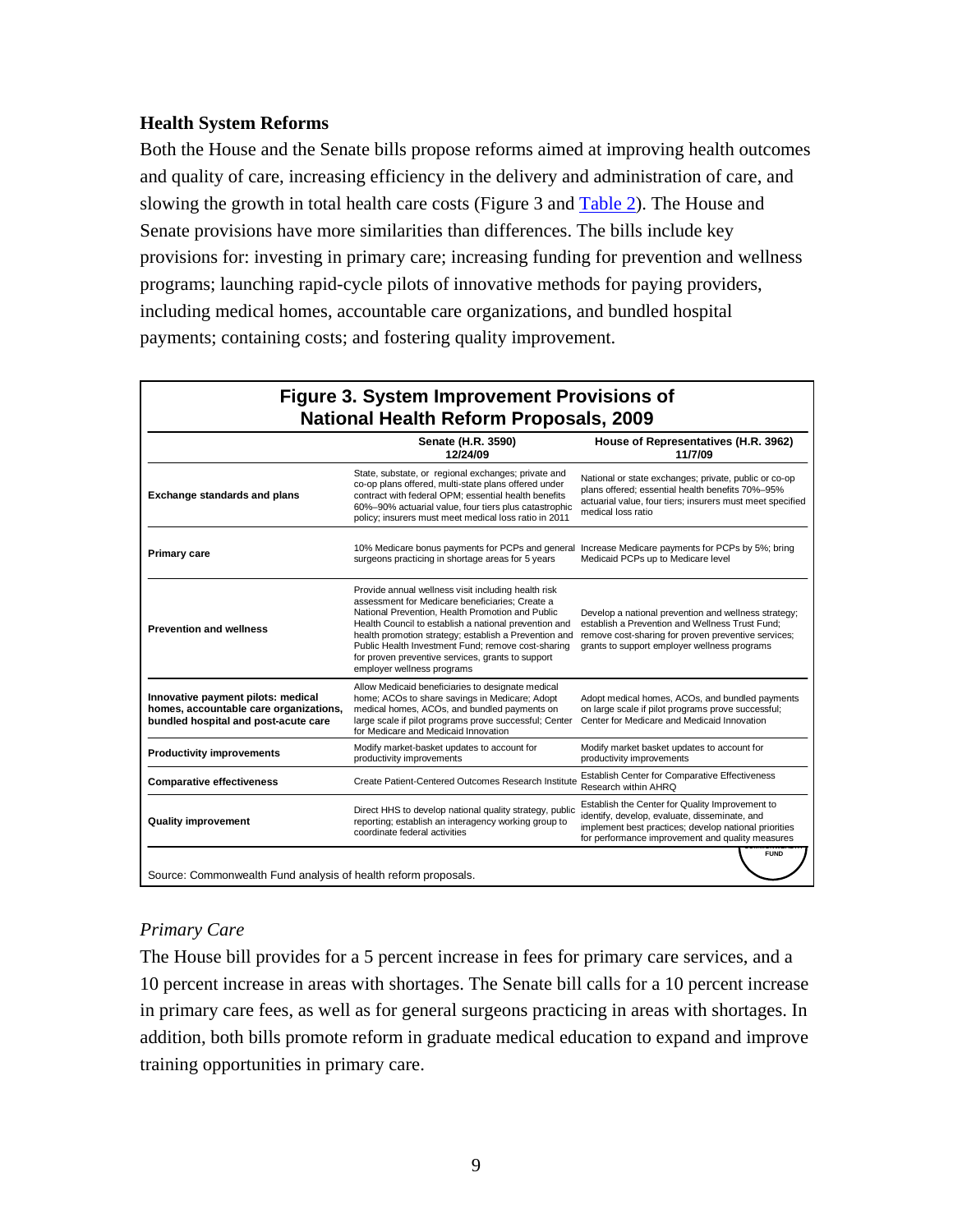#### *Prevention and Wellness*

The House and Senate bills provide for coverage of preventive services that have been proven effective, without cost-sharing requirements for Medicare beneficiaries and for people under age 65 who are in private plans, and provide grants to support small and mid-size employer wellness programs. In addition, the bills establish a fund (called the Prevention and Wellness Trust Fund in the House bill and the Prevention and Public Health Investment Fund in the Senate bill) to provide funding for community-based prevention programs, childhood obesity programs, and other similar public health programs. Finally, the bills create a task force on clinical preventive services and community preventive services to develop, update, and disseminate evidence-based recommendations for prevention services. The Senate bill creates a new annual wellness visit, including a health risk assessment and personalized prevention plan, for Medicare beneficiaries. Both bills call for a national strategy to improve prevention and public health. Under the Senate bill, this strategy would be developed by a newly created National Prevention, Health Promotion, and Public Health Council.

#### *Innovative Payment Pilots*

Both the House and Senate bills call for the creation of a center for Medicare and Medicaid innovation within the Centers for Medicare and Medicaid Services to test new methods of payment for medical homes, accountable care organizations, and bundled hospital and post-acute care. The secretary of health and human services has broad authority to spread successful payment methods in Medicare and, in the House bill, to incorporate these methods in a new public health insurance plan.

#### *Productivity Improvements*

In response to a hospital industry agreement, both the House and Senate bills slow the update in payment rates for all providers, other than physicians, annually to account for productivity improvements.

#### *Cost Containment and Budget Savings*

The House bill calls for negotiating pharmaceutical prices and requires a review of health insurance plan premiums. In addition the commissioner of the exchange would establish a process to obtain bids from private carriers, negotiate and enter into contracts with qualified plans. The Senate bill requires state insurance commissioners to provide data on premium trends and to make recommendations to the HHS secretary about whether certain insurance carriers should be excluded from the exchange based on a pattern of excessive premium increases. In addition, states and the secretary are instructed to monitor premium increases inside and outside the exchange beginning in 2014. Both the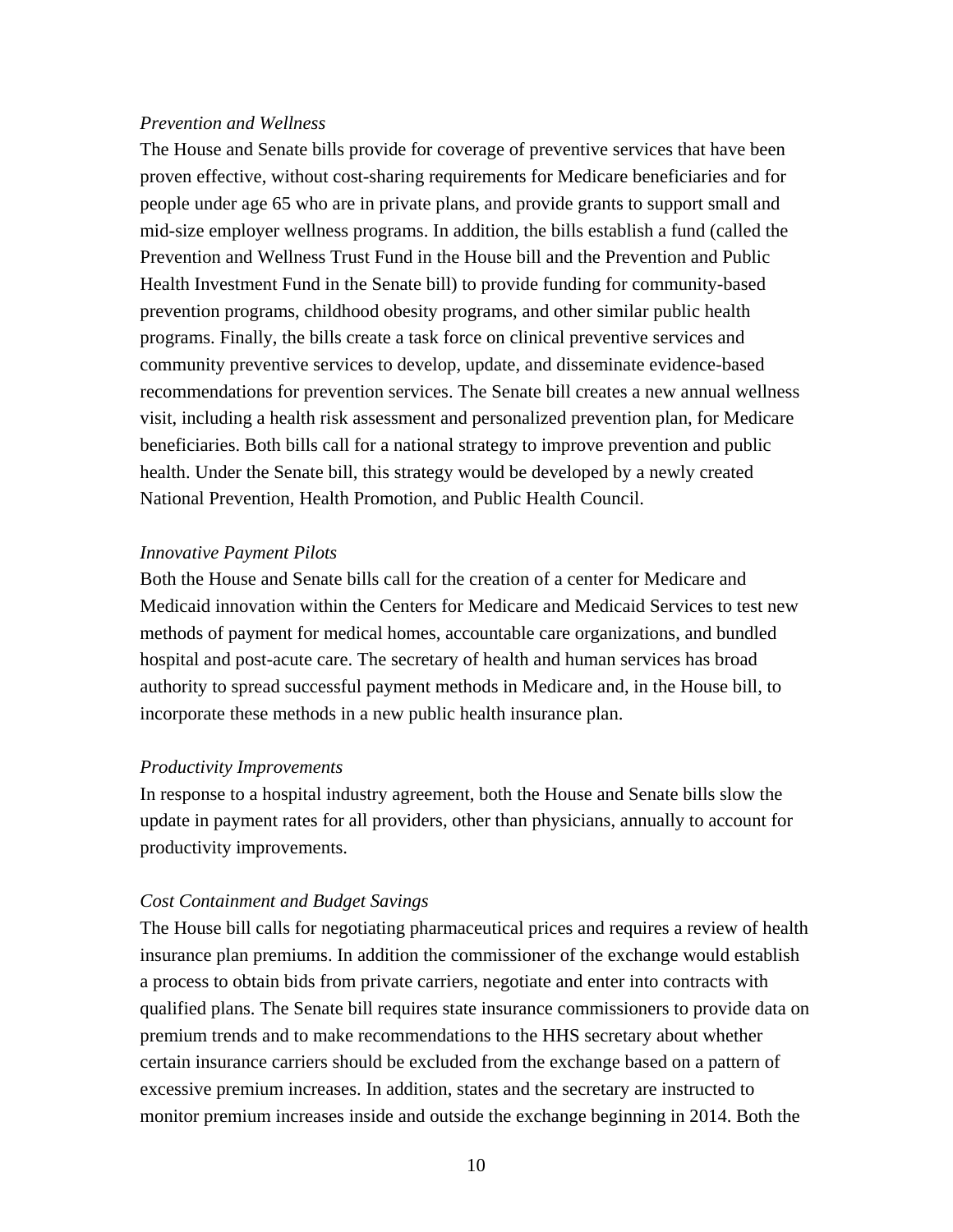House and Senate bills reduce the current overpayment of Medicare private plans, although the methods differ. As the number of people without coverage declines, reductions are made in Medicare and Medicaid disproportionate share hospital payments to those hospitals serving low-income and uninsured patients. The Senate bill creates an Independent Payment Advisory Board (IPAB) to identify areas of savings within the Medicare program to meet an expenditure target, as well as a process for rapid approval by Congress or substitution of an alternative that achieves the same objective in years that spending is expected to be above the target.

#### *Quality Improvement*

The House bill establishes a Center for Quality Improvement and the Senate bill directs the secretary of health and human services to develop a national quality strategy. In addition, the Senate bill requires the president to convene an interagency working group to coordinate and streamline federal quality activities. Both bills include processes for developing standard quality measures to facilitate performance improvement and enhance data collection.

#### *Impact on the Federal Budget*

The cost-containment and budget-savings provisions are estimated to generate \$483 billion in savings between 2010 and 2019 in the Senate bill and \$456 billion in the House bill (Figure 4). Most of these savings come from the productivity improvement changes to provider updates, from the reduction in disproportionate share hospital payments, and from leveling the playing field between Medicare private plans and the Medicare fee-forservice program. Although earlier versions of both the House and Senate used a portion of these savings to finance the cost of a one-year or permanent change to the Medicare physician fee update formula known as the sustainable growth rate (SGR), neither bill addressed the SGR in its final form. In the House, a companion bill passed on November 19 (H.R. 3961) would replace the current methodology and prevent the cuts to physician fees expected under current law. Senate Majority Leader Harry Reid has indicated that the Senate will address the SGR separately early in 2010.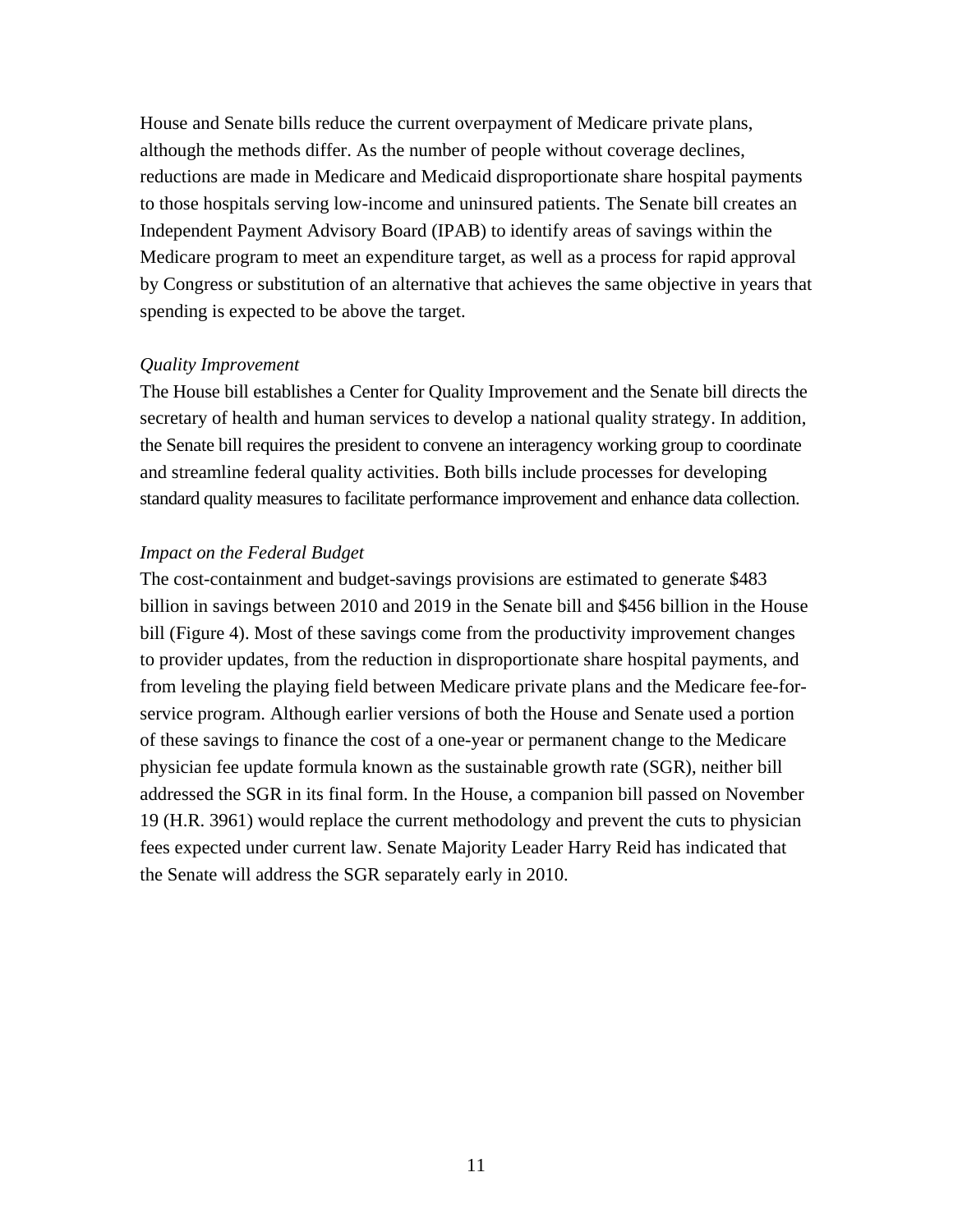# **Figure 4. Senate and House Payment and System Reform Savings, 2010–2019**

**Dollars in billions**

|                                                      | <b>CBO</b> estimate of<br>Senate bill (H.R. 3590) | <b>CBO</b> estimate of<br>House bill (H.R. 3962) |
|------------------------------------------------------|---------------------------------------------------|--------------------------------------------------|
| <b>Total Savings from Payment and System Reforms</b> | $-$ \$483                                         | $-$ \$456                                        |
| • Productivity improvement/provider payment updates  | $-151$                                            | $-177$                                           |
| • Medicare Advantage reform                          | $-136$                                            | $-170$                                           |
| • Primary care, geographic adjustment                | 6                                                 | -6                                               |
| • Payment innovations                                | -8                                                | $-2$                                             |
| • Hospital readmissions                              | $-7$                                              | -9                                               |
| • Disproportionate share hospital adjustment         | $-43$                                             | $-20$                                            |
| • Prescription drugs                                 | 6                                                 | $-75$                                            |
| • Home health                                        | -39                                               | $-55$                                            |
| • Independent Payment Advisory Board                 | $-28$                                             |                                                  |
| • Other improvements and interactions                | -83                                               | 58                                               |

Source: The Congressional Budget Office Cost Estimate of the Patient Protection and Affordable Care Act, Dec. 19, 2009, http://www.cbo.gov/doc.cfm?index=10868. The Congressional Budget Office Analysis of H.R. 3962, The Affordable Health Care for America Act, Nov. 20, 2009, http://www.cbo.gov/doc.cfm?index=10741.



# **Paying for Reform: Revenue Sources and Financing**

The Congressional Budget Office has estimated that the net cost of coverage expansion in the Senate bill would total \$763 billion, while coverage expansion efforts in the House bill would total \$891 billion over 2010–2019 (Figure 5).<sup>12</sup> While there are differences between the House and Senate approaches to financing health reform, both include a mixture of new revenue sources and savings from within the health system in order to develop comprehensive reform legislation that is deficit neutral (Figure 6). In the Senate bill, the largest new revenue source is an excise tax of 40 percent on insurers that write policies costing more than \$8,500 for an individual or \$23,000 for a family (Figure 7). In the House bill, the marginal income tax rate for very-high-income families is increased, with a tax surcharge on individuals with incomes over \$500,000 and families with incomes over \$1,000,000.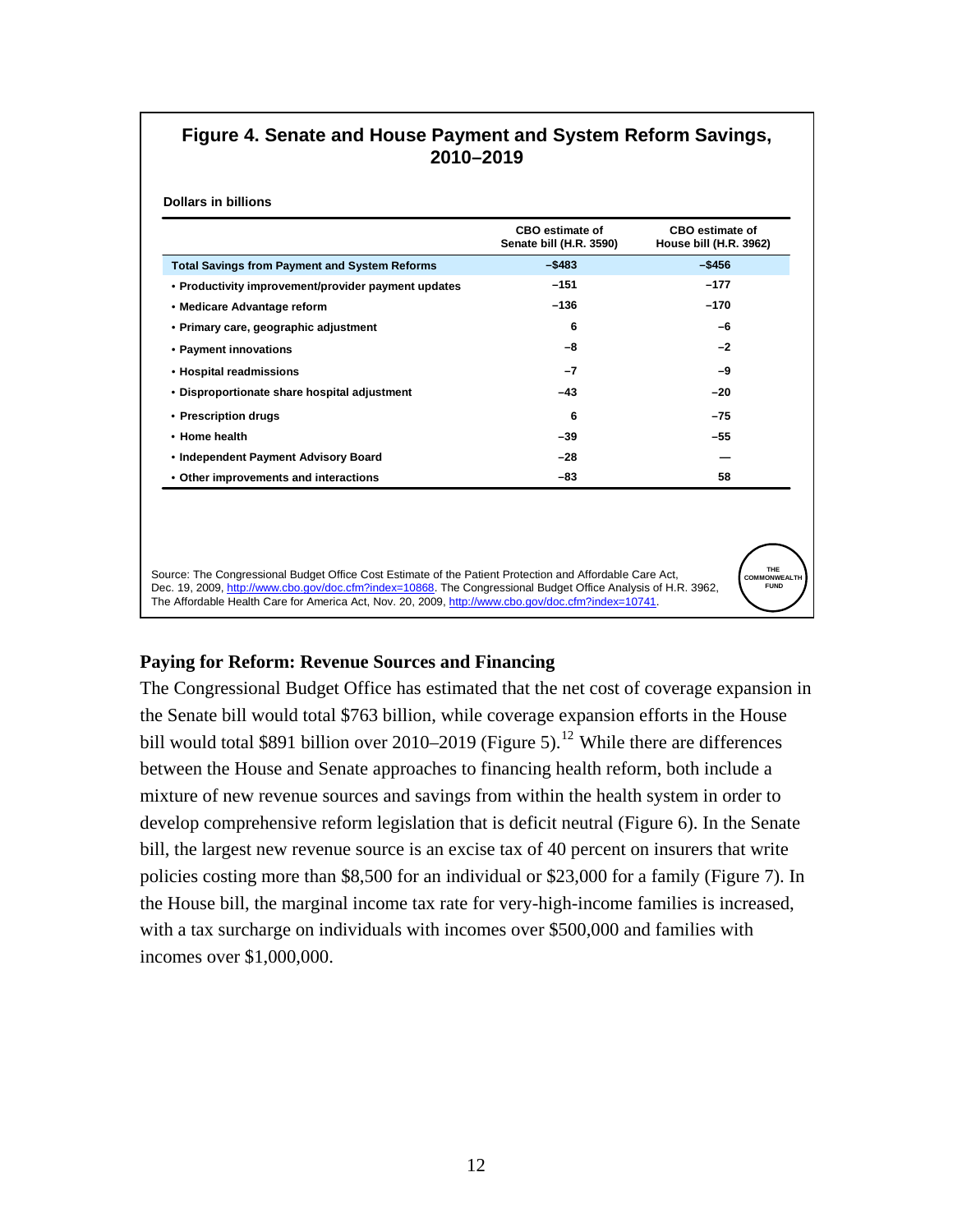### **Figure 5. Major Sources of Savings and Revenues Compared with Projected Spending, Net Cumulative Effect on Federal Deficit, 2010–2019 Dollars in billions**

|                                                                                                                                                                                                                                                                                                                                                                                                           | <b>CBO</b> estimate of<br>Senate bill (H.R. 3590) | <b>CBO</b> estimate of<br>House bill (H.R. 3962) |
|-----------------------------------------------------------------------------------------------------------------------------------------------------------------------------------------------------------------------------------------------------------------------------------------------------------------------------------------------------------------------------------------------------------|---------------------------------------------------|--------------------------------------------------|
| Total Net Impact on Federal Deficit, 2010-2019                                                                                                                                                                                                                                                                                                                                                            | $-$132$                                           | $-$ \$138                                        |
| <b>Total Federal Cost of Coverage Expansion and Improvement</b>                                                                                                                                                                                                                                                                                                                                           | \$763                                             | \$891                                            |
| <b>Gross Cost of Coverage Provisions</b>                                                                                                                                                                                                                                                                                                                                                                  | \$871                                             | \$1.052                                          |
| • Medicaid/CHIP outlavs                                                                                                                                                                                                                                                                                                                                                                                   | 395                                               | 425                                              |
| • Exchange subsidies                                                                                                                                                                                                                                                                                                                                                                                      | 436                                               | 602                                              |
| • Small employer subsidies                                                                                                                                                                                                                                                                                                                                                                                | 40                                                | 25                                               |
| <b>Offsetting Revenues and Wage Effects</b>                                                                                                                                                                                                                                                                                                                                                               | $-$108$                                           | $-$ \$162                                        |
| • Payments by uninsured individuals                                                                                                                                                                                                                                                                                                                                                                       | $-15$                                             | $-33$                                            |
| • Play-or-pay payments by employers                                                                                                                                                                                                                                                                                                                                                                       | $-28$                                             | $-135$                                           |
| • Associated effects on taxes and outlays                                                                                                                                                                                                                                                                                                                                                                 | $-65$                                             | 6                                                |
| <b>Total Savings from Payment and System Reforms</b>                                                                                                                                                                                                                                                                                                                                                      | -\$483                                            | -\$456                                           |
| • Productivity updates/provider payment changes                                                                                                                                                                                                                                                                                                                                                           | $-151$                                            | $-177$                                           |
| • Medicare Advantage reform                                                                                                                                                                                                                                                                                                                                                                               | $-136$                                            | $-170$                                           |
| • Other improvements and savings                                                                                                                                                                                                                                                                                                                                                                          | $-196$                                            | $-109$                                           |
| <b>Total Revenues</b>                                                                                                                                                                                                                                                                                                                                                                                     | -\$413                                            | $-$ \$574                                        |
| • Excise tax on high premium insurance plans                                                                                                                                                                                                                                                                                                                                                              | $-149$                                            |                                                  |
| • Surtax on wealthy individuals and families                                                                                                                                                                                                                                                                                                                                                              |                                                   | $-461$                                           |
| • Other revenues                                                                                                                                                                                                                                                                                                                                                                                          | $-264$                                            | $-113$                                           |
| Note: Totals do not reflect net impact on deficit because of rounding.<br>Source: The Congressional Budget Office Cost Estimate of the Patient Protection and Affordable Care Act, Dec. 19, 2009,<br>http://www.cbo.gov/doc.cfm?index=10868. The Congressional Budget Office Analysis of H.R. 3962, The Affordable Health Care for America Act, Nov. 20, 2009,<br>http://www.cbo.gov/doc.cfm?index=10741. |                                                   | <b>COMMONWEALTH</b><br><b>FUND</b>               |

# **Figure 6. Proportions of System Savings and New Revenue in Senate and House Bills**

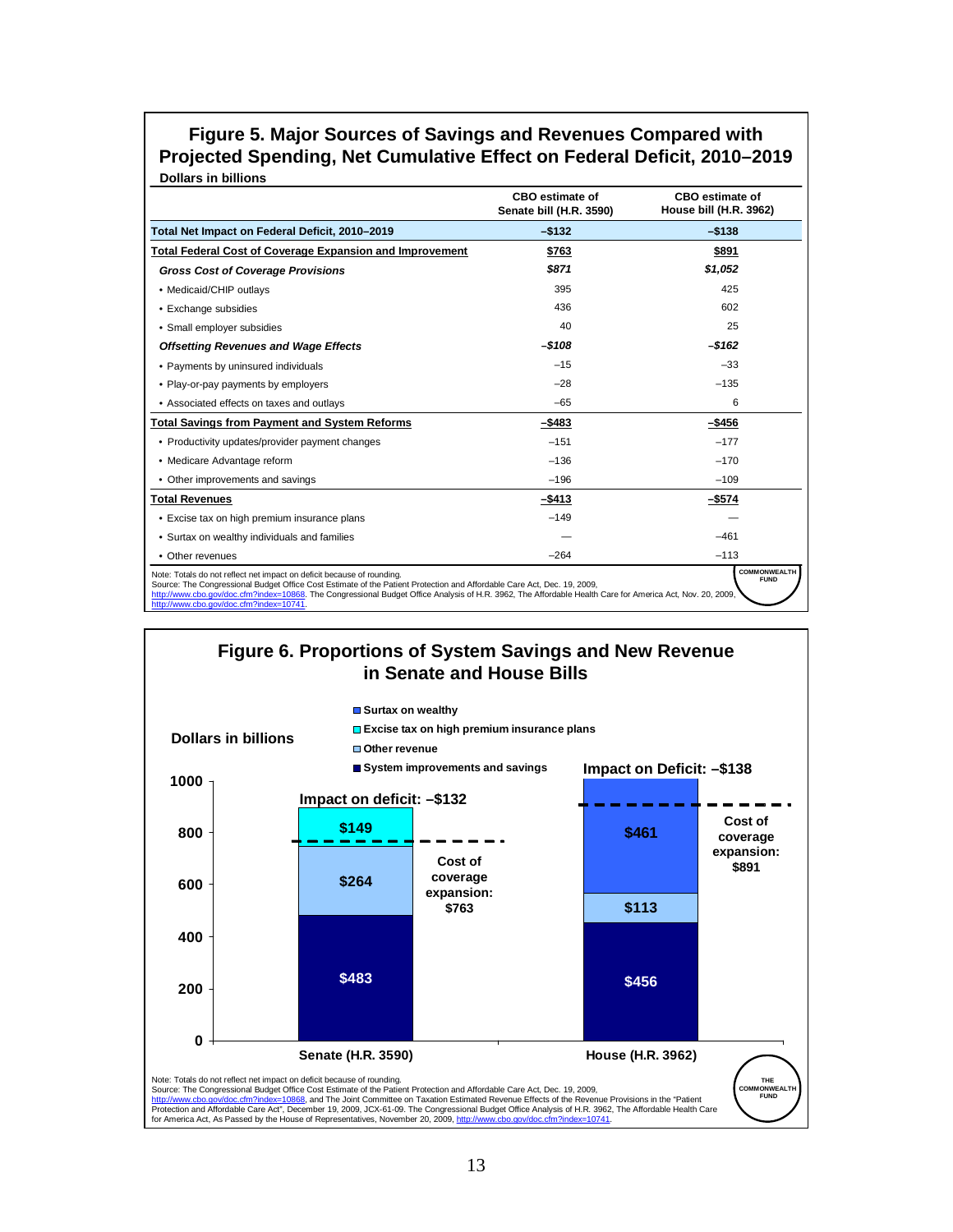

In the Senate, the total net impact on the federal budget deficit in the 10-year period 2010 to 2019 is a reduction of \$132 billion (Figure 8). This figure reflects the net federal costs of expanding coverage (\$763 billion), offset by reductions in health system spending (\$483 billion) as well as new revenues (\$413 billion) (Figure 4 and [Appendix A\)](http://www.commonwealthfund.org/~/media/Files/Publications/Fund%20Report/2009/Oct/Congressional%20Bills/Jan%20Update/Collins_Appendix A_Senate_REVISED_172010.pdf).

Under the House bill, the total net impact on the federal budget deficit in the 10 year period 2010 to 1019 is a reduction of \$138 billion (Figure 8).<sup>13</sup> This figure reflects the net federal costs of expanding coverage of \$891 billion, offset by reductions in health system spending of \$456 billion and by increased total revenue of \$574 billion (Figure 4 and [Appendix B\)](http://www.commonwealthfund.org/~/media/Files/Publications/Fund%20Report/2009/Oct/Congressional%20Bills/Jan%20Update/Collins_Appendix B_House_REVISED_172010.pdf).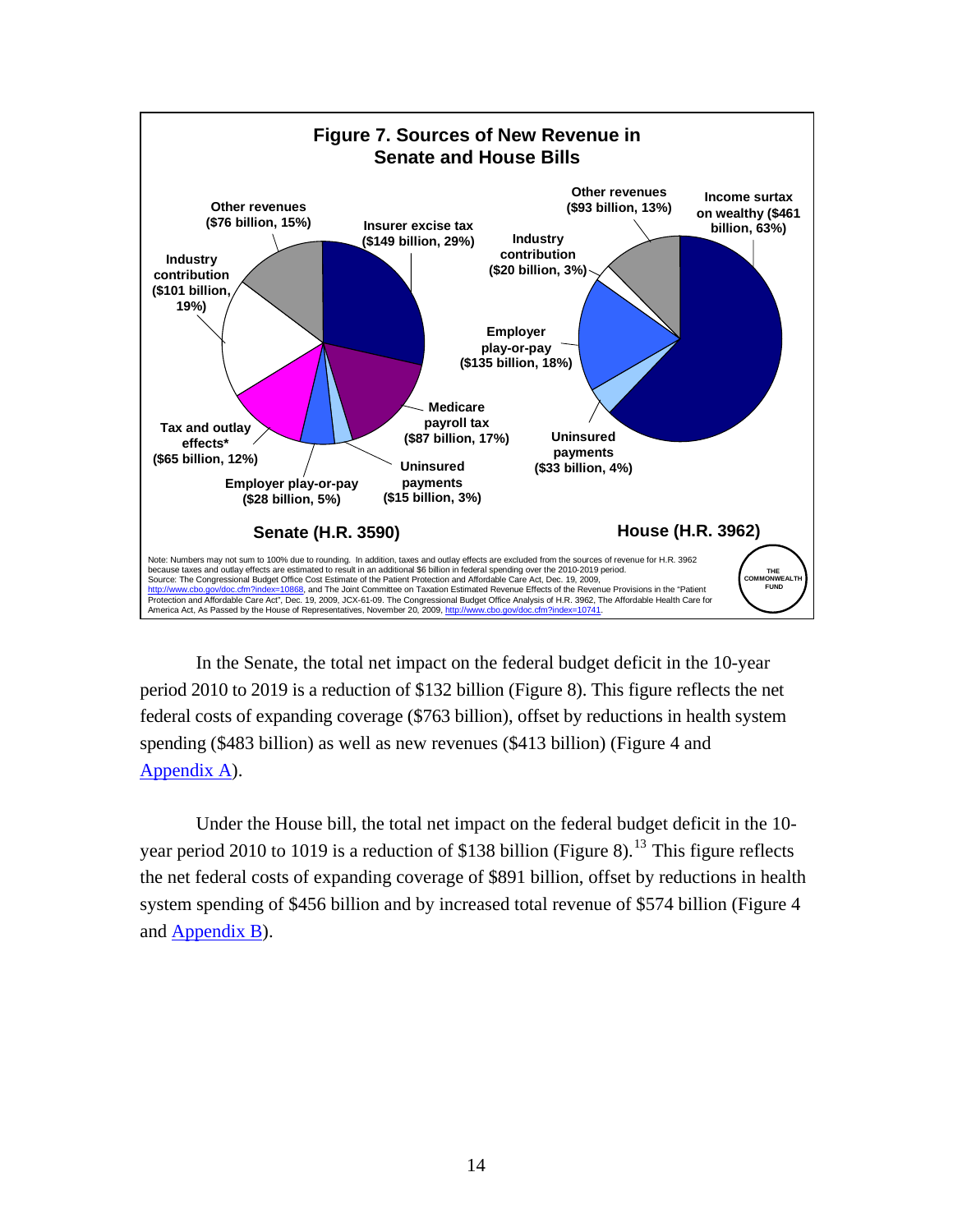| Figure 8. Proposals' Impact on Insurance Coverage and Costs, 2019 |  |  |  |
|-------------------------------------------------------------------|--|--|--|
|                                                                   |  |  |  |

|                                                                                                           | <b>Senate</b>  | <b>House of Representatives</b> |
|-----------------------------------------------------------------------------------------------------------|----------------|---------------------------------|
|                                                                                                           | (H.R. 3590)    | (H.R. 3962)                     |
|                                                                                                           | 12/24/09       | 11/7/09                         |
| Formerly uninsured now covered,<br>2019                                                                   | 31 million     | 36 million                      |
| <b>Additionally covered by</b><br>Medicaid/CHIP, 2019                                                     | 15 million     | 15 million                      |
| Covered in exchange, 2019                                                                                 | 30 million     | 30 million                      |
| Net cost of coverage expansion,<br>2010-2019                                                              | \$763 billion  | \$891 billion                   |
| Net impact on federal deficit,<br>2010-2019                                                               | -\$132 billion | -\$138 billion                  |
|                                                                                                           |                |                                 |
| Source: The Congressional Budget Office Cost Estimate of the Patient Protection and Affordable Care Act,  |                |                                 |
| Dec. 19, 2009, http://cbo.gov/doc.cfm?index=10868. The Congressional Budget Office Analysis of H.R. 3962, |                | <b>COMMONWEALTH</b>             |

### **COMPARING THE BILLS: SIMILARITIES AND DIFFERENCES**

Conceptually, the Senate and House bills are similar in many ways (Figure 9). Both include a number of provisions intended to improve and expand coverage: an individual mandate, insurance exchanges, premium subsidies, increased oversight of the insurance market, minimum benefit standards, and an expansion of Medicaid and CHIP. In addition, the bills create a comprehensive and coherent strategy for improving health care quality in the United States. Both would create a center for payment innovation for rapidcycle testing of innovative payment methods. The bills also include provisions to create a national quality strategy, improve primary care reimbursement, create a center for comparative effectiveness research, and develop pilot programs to improve prevention and wellness in the workplace and in communities. Though both bills would establish an insurance exchange, the House bill would include the choice of a public option in the exchange, while the Senate bill would require the Office of Personnel Management to contract with private insurers to offer at least two multistate plans in each exchange, including at least one non-profit plan. In addition, both bills provide for a Consumer Operated and Oriented Plan program to foster the creation of non-profit, member-run health insurance companies to offer health insurance plans in the exchange.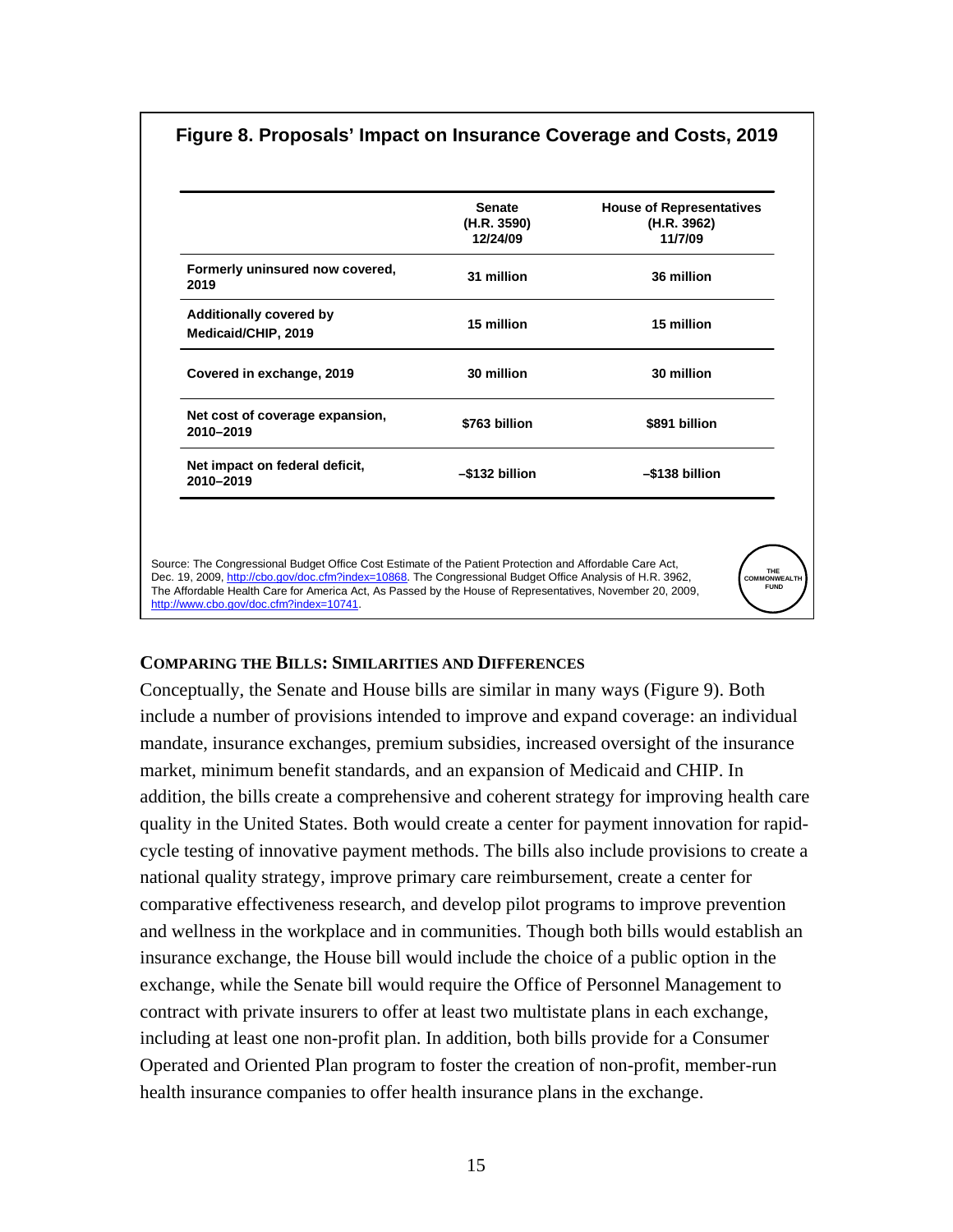| Similarities between bills                                                                                                                                                                                                                                                                                                              | Differences between bills                                                                                                                                                                                                                                                            |
|-----------------------------------------------------------------------------------------------------------------------------------------------------------------------------------------------------------------------------------------------------------------------------------------------------------------------------------------|--------------------------------------------------------------------------------------------------------------------------------------------------------------------------------------------------------------------------------------------------------------------------------------|
| ÷<br>Individual mandate<br>Insurance exchange<br>❖<br>Premium and cost-sharing subsidies<br>❖<br>Insurance market regulations<br>❖<br>Essential standard benefit package standard<br>❖                                                                                                                                                  | ❖<br><b>Employer shared responsibility</b><br><b>Independent Payment Advisory Board to</b><br>❖<br>extend Medicare solvency, slow Medicare<br>cost growth and increase quality of care<br>Sources of revenue: surcharges on higher<br>❖<br>income vs. excise tax on high cost health |
| <b>Medicaid / CHIP expansion</b><br>❖<br><b>Center for Payment Innovation; pilot</b><br>❖<br>programs for rapid cycle testing of<br>innovative payment methods<br>Creating a national quality improvement<br>❖<br>strategy<br>❖<br>Improving primary care reimbursement<br><b>Center for Comparative Effectiveness</b><br>❖<br>Research | plans<br>Choice of public plan in exchange<br>❖<br>❖<br>Nationally- vs. State-based exchanges                                                                                                                                                                                        |
| Create and expand wellness and prevention<br>❖<br>programs<br>Source: Commonwealth Fund analysis of health reform proposals.                                                                                                                                                                                                            | THE<br><b>COMMONWEALTH</b><br><b>FUND</b>                                                                                                                                                                                                                                            |

# **Figure 9. Major Areas of Similarities and Differences Between Bills**

While the general frameworks of the two bills are very similar, they differ in a few key areas, namely: a requirement for employers to share financial responsibility for coverage; a new independent Payment Advisory Board that will make recommendations to contain Medicare spending; the existence of a public health insurance option in the exchange; and sources of revenue to finance the proposal. The Senate bill does not include a requirement for standards of employer coverage or shared employer responsibility for paying premiums or create a public health insurance option—whereas the House bill does. The Senate bill gives great authority to a new Payment Advisory Board, whose proposals would go into effect unless Congress passes an alternative that achieves the same cost savings. Finally, both the House and the Senate bills look to finance the cost of reform through a mix of system savings and new revenues. The largest new revenue raiser in the House bill is a tax on high-income earners, while the Senate bill includes a new tax on high-cost insurance plans.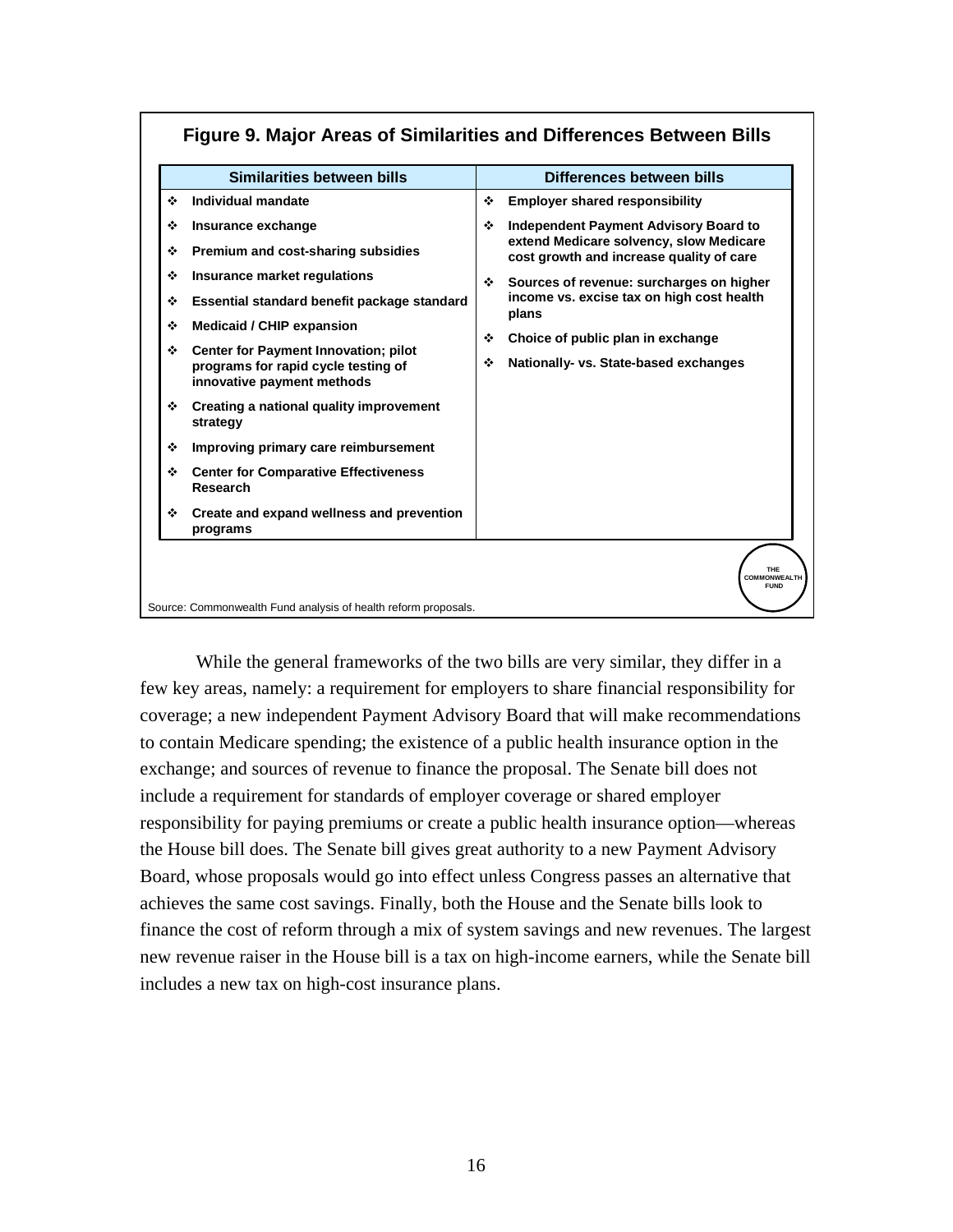#### **NOTES**

<sup>1</sup> S. R. Collins, K. Davis, J. L. Nicholson, S. D. Rustgi, and R. Nuzum, The Health Insurance Provisions of the 2009 Congressional Health Reform Bills: Implications for Coverage, Affordability, and Costs (New York: The Commonwealth Fund, forthcoming); K. Davis, S. Guterman, S. R. Collins, K. Stremikis, S. D. Rustgi, and R. Nuzum, *[Starting on the Path to a High Performance Health System:](http://www.commonwealthfund.org/Content/Publications/Fund-Reports/2009/Nov/Starting-on-the-Path-to-a-High-Performance-Health-System.aspx?page=all)  [Analysis of Health System Reform Provisions of Reform Bills in the House of Representatives and Senate](http://www.commonwealthfund.org/Content/Publications/Fund-Reports/2009/Nov/Starting-on-the-Path-to-a-High-Performance-Health-System.aspx?page=all)* (New York: The Commonwealth Fund, Dec. 2009).

2 Office of Management and Budget, *A New Era of Responsibility: Renewing America's Promise* (Washington, D.C.: OMB, Feb. 2009)[, http://www.whitehouse.gov/omb/assets/](http:/www.whitehouse.gov/omb/assets/fy2010_new_era/a_new_era_of_responsibility2.pdf) [fy2010\\_new\\_era/a\\_new\\_era\\_of\\_responsibility2.pdf.](http:/www.whitehouse.gov/omb/assets/fy2010_new_era/a_new_era_of_responsibility2.pdf)

<sup>3</sup> American Recovery and Reinvestment Act of 2009, P.L. 111-5.

<sup>4</sup> Remarks by the President to a Joint Session of Congress, Sept. 9, 2009.

5 C. DeNavas-Walt, B. D. Proctor, and J. C. Smith*, Income, Poverty, and Health Insurance Coverage in the United States: 2008* (Washington, D.C.: U.S. Census Bureau, Sept. 2009).

<sup>6</sup> C. Schoen, S. R. Collins, J. L. Kriss, and M. M. Doty, "How Many Are Underinsured? Trends [Among U.S. Adults, 2003 and 2007,](http://www.commonwealthfund.org/Content/Publications/In-the-Literature/2008/Jun/How-Many-Are-Underinsured--Trends-Among-U-S--Adults--2003-and-2007.aspx)" *Health Affairs* Web Exclusive, June 10, 2008:w298–w309. Underinsured adults are insured all year and report spending 10 percent or more of their income (5 percent if their incomes are under 200 percent of the poverty level) on out-of-pocket health costs, excluding premiums, or report that their deductibles amount to 5 percent or more of income.

7 S. R. Collins, J. L. Kriss, M. M. Doty, and S. D. Rustgi, *[Losing Ground: How the Loss of Adequate](http://www.commonwealthfund.org/Content/Publications/Fund-Reports/2008/Aug/Losing-Ground--How-the-Loss-of-Adequate-Health-Insurance-Is-Burdening-Working-Families--8212-Finding.aspx)  [Health Insurance Is Burdening Working Families: Findings from the Commonwealth Fund Biennial Health](http://www.commonwealthfund.org/Content/Publications/Fund-Reports/2008/Aug/Losing-Ground--How-the-Loss-of-Adequate-Health-Insurance-Is-Burdening-Working-Families--8212-Finding.aspx)  [Insurance Surveys, 2001–2007](http://www.commonwealthfund.org/Content/Publications/Fund-Reports/2008/Aug/Losing-Ground--How-the-Loss-of-Adequate-Health-Insurance-Is-Burdening-Working-Families--8212-Finding.aspx)* (New York: The Commonwealth Fund, Aug. 2008).

8 C. Schoen, J. L. Nicholson, and S. D. Rustgi, *[Paying the Price: How Health Insurance Premiums Are](http://www.commonwealthfund.org/Content/Publications/Data-Briefs/2009/Aug/Paying-the-Price-How-Health-Insurance-Premiums-Are-Eating-Up-Middle-Class-Incomes.aspx)  [Eating Up Middle-Class Incomes—State Health Insurance Premium Trends and the Potential of National](http://www.commonwealthfund.org/Content/Publications/Data-Briefs/2009/Aug/Paying-the-Price-How-Health-Insurance-Premiums-Are-Eating-Up-Middle-Class-Incomes.aspx)  [Reform](http://www.commonwealthfund.org/Content/Publications/Data-Briefs/2009/Aug/Paying-the-Price-How-Health-Insurance-Premiums-Are-Eating-Up-Middle-Class-Incomes.aspx)* (New York: The Commonwealth Fund, Aug. 2009).

<sup>9</sup> E. Nolte and C. M. McKee, ["Measuring the Health of Nations: Updating an Earlier Analysis,](http://www.commonwealthfund.org/Content/Publications/In-the-Literature/2008/Jan/Measuring-the-Health-of-Nations--Updating-an-Earlier-Analysis.aspx)" *Health Affairs*, Jan./Feb. 2008 27(1):58–71.

<sup>10</sup> C. Schoen, R. Osborn, S. K. H. How, M. M. Doty, and J. Peugh, "In Chronic Condition: Experiences [of Patients with Complex Health Care Needs, in Eight Countries, 2008](http://www.commonwealthfund.org/Content/Publications/In-the-Literature/2008/Nov/In-Chronic-Condition--Experiences-of-Patients-with-Complex-Health-Care-Needs--in-Eight-Countries--20.aspx)," *Health Affairs* Web Exclusive, Nov. 13, 2008:w1–w16.

11 P. B. Ginsburg, "Employment-Based Health Benefits Under Universal Coverage," *Health Affairs*, May/June 2008 27(3):675–85.

 $12$  Under the Congressional Budget Act of 1974, the Congressional Budget Office (CBO) is directed to score the effect that legislation has on the federal deficit relative to federal baseline projections. Under the law, the Joint Committee on Taxation (JCT) is also required to estimate the effect on revenues when legislation involves the tax code and CBO is required to incorporate JCT estimates into its analysis. All estimates in this description are in billions, unless otherwise noted, and refer to cumulative savings over the 10-year window, 2019–2019.

 $13$  Although the individually listed costs, savings, and revenue sum to \$139 billion, the CBO estimate lists the reduction in the federal deficit as \$138 billion. This is likely because of rounding.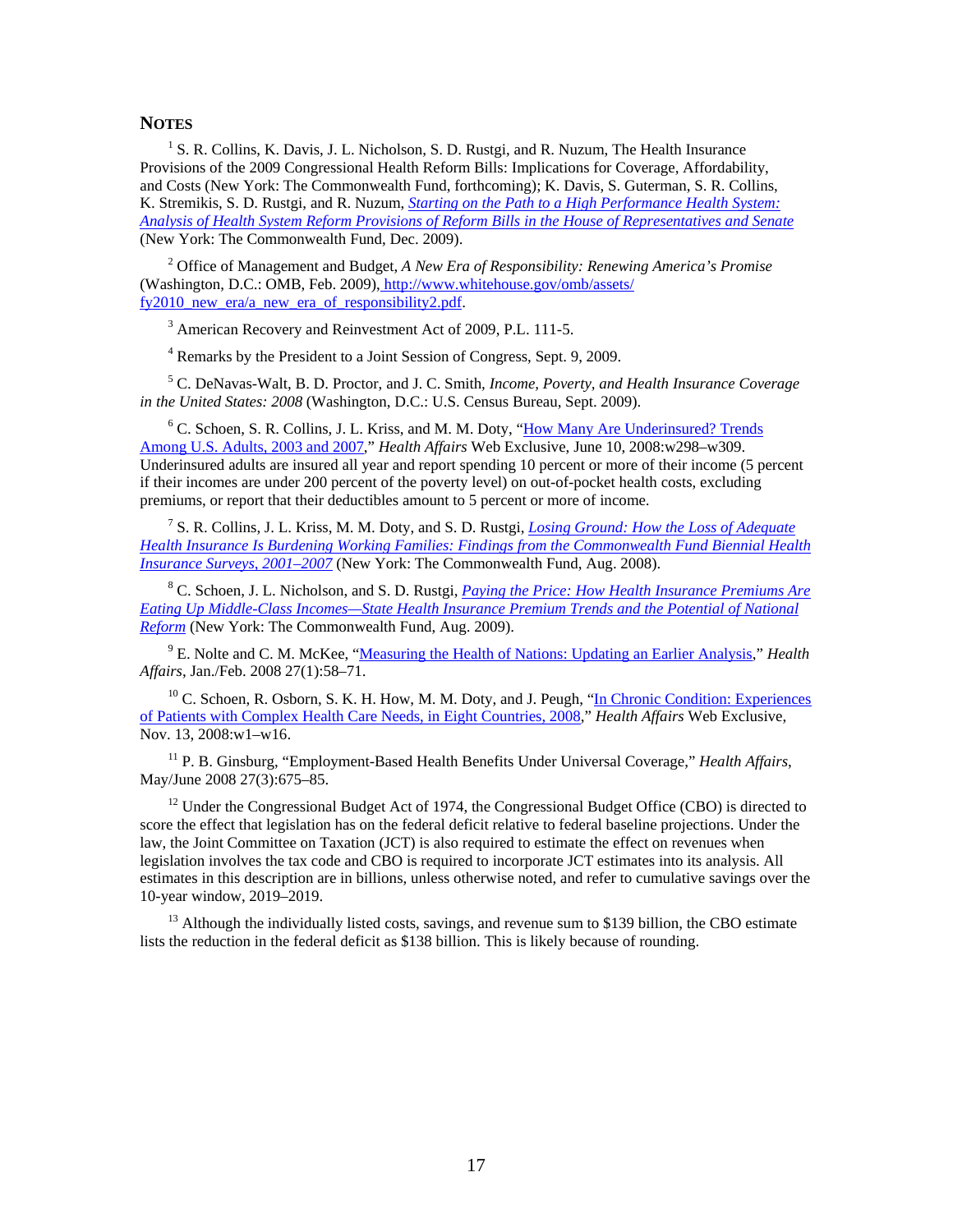<span id="page-23-0"></span>

|                                        | Taber 1.2/24/2009 - Congressures: Congression Realth Report of the Souge, as of 1.2/24/2009                                                                                                                                                                 |                                                                                                                                                                                                           |
|----------------------------------------|-------------------------------------------------------------------------------------------------------------------------------------------------------------------------------------------------------------------------------------------------------------|-----------------------------------------------------------------------------------------------------------------------------------------------------------------------------------------------------------|
|                                        | Senate                                                                                                                                                                                                                                                      |                                                                                                                                                                                                           |
|                                        | Introduced 11/18/09, with manager's amendment                                                                                                                                                                                                               | <b>House of Representatives</b>                                                                                                                                                                           |
| Features                               | 12/19/09, passed by the Senate 12/24/09 <sup>14</sup>                                                                                                                                                                                                       | Introduced 10/29/09, Passed by the House 11/7/09 <sup>15</sup>                                                                                                                                            |
| <b>Insurance Market</b><br>Regulations | National regulations apply inside and outside the exchange.                                                                                                                                                                                                 | National regulations apply inside and outside the exchange                                                                                                                                                |
|                                        | and geography; no health rating; prohibits<br>use (max 1.5:1), family composition, participation in a health<br>Rating based on age (max 3:1), tobacco<br>promotion program,<br>Guaranteed issue;                                                           | family composition, and geography; no annual or lifetime limits<br>on benefits beginning in 2010.<br>Guaranteed issue; no health rating; rating based on age (2:1),                                       |
|                                        | conditions for children beginning immediately; 5-year phase-in<br>benefits will be eliminated beginning in 2010; all annual limits<br>for small group; lifetime and unreasonable annual limits on<br>health insurers from excluding coverage of preexisting | Prohibits rescissions by insurance companies except in cases<br>of fraud, effective July 1, 2010.                                                                                                         |
|                                        | Prohibits rescissions by insurance companies beginning<br>will be prohibited beginning in 2014.                                                                                                                                                             | Insurers must meet a medical loss ratio of 85%, effective<br>January 1, 2010.                                                                                                                             |
|                                        | in 2010.                                                                                                                                                                                                                                                    | Repeals exemption of insurance companies from anti-trust                                                                                                                                                  |
|                                        | Health plans required to report the proportion of premiums<br>spent on items other than medical care beginning in 2010;                                                                                                                                     | laws.                                                                                                                                                                                                     |
|                                        | plans) required to refund enrollees for non-claims costs that<br>Beginning in 2011, health plans (including grandfathered                                                                                                                                   | Establishes annual review process for premium increases by<br>HHS Secretary and States beginning in 2010.                                                                                                 |
|                                        | exceed 15 percent in the large group market and 20 percent<br>in the small group and individual markets.                                                                                                                                                    | Insurers must cover dependents to age 27 beginning in 2010.                                                                                                                                               |
|                                        | Uninsured people who have been denied coverage because<br>through a national high-risk pool program beginning in 2010.<br>of a preexisting condition eligible for subsidized coverage                                                                       | with financial assistance for those who have been uninsured for<br>Enacts a temporary national high-risk pool insurance program<br>several months or denied a policy because of preexisting<br>conditions |
|                                        | Insurers and employers must cover dependents to age 26<br>beginning in 2010.                                                                                                                                                                                |                                                                                                                                                                                                           |
|                                        | Provides \$30 million in grant funds to states in 2010 for<br>consumer assistance or ombudsman programs                                                                                                                                                     |                                                                                                                                                                                                           |
|                                        | an internet portal to help people choose<br>Establishes in 2010<br>insurance plans.                                                                                                                                                                         |                                                                                                                                                                                                           |
| Insurance Exchange                     | establish an American Health Benefit Exchange by 2014 for<br>State, regional, or substate; each state would be required to<br>individuals and a Small Business Health Options Program                                                                       | National or state; no competing sub-state exchanges; replaces<br>individual market but not small group market.                                                                                            |
|                                        | (SHOP) exchange for small employers; states can opt to<br>employers; does not replace individual market; federal<br>provide just one exchange for individuals and small                                                                                     | Commissioner of exchange accepts carrier bids for contracts<br>and negotiates premiums.                                                                                                                   |
|                                        | government provides grants to states to establish exchanges;<br>by 2015, exchanges must be self-sustaining and may charge<br>assessments or fees on carriers.                                                                                               | but requires that there be only be one exchange per state, that<br>states or groups of states to establish state-based exchanges,<br>The bill allows the commissioner to consider applications by         |
|                                        | 18                                                                                                                                                                                                                                                          |                                                                                                                                                                                                           |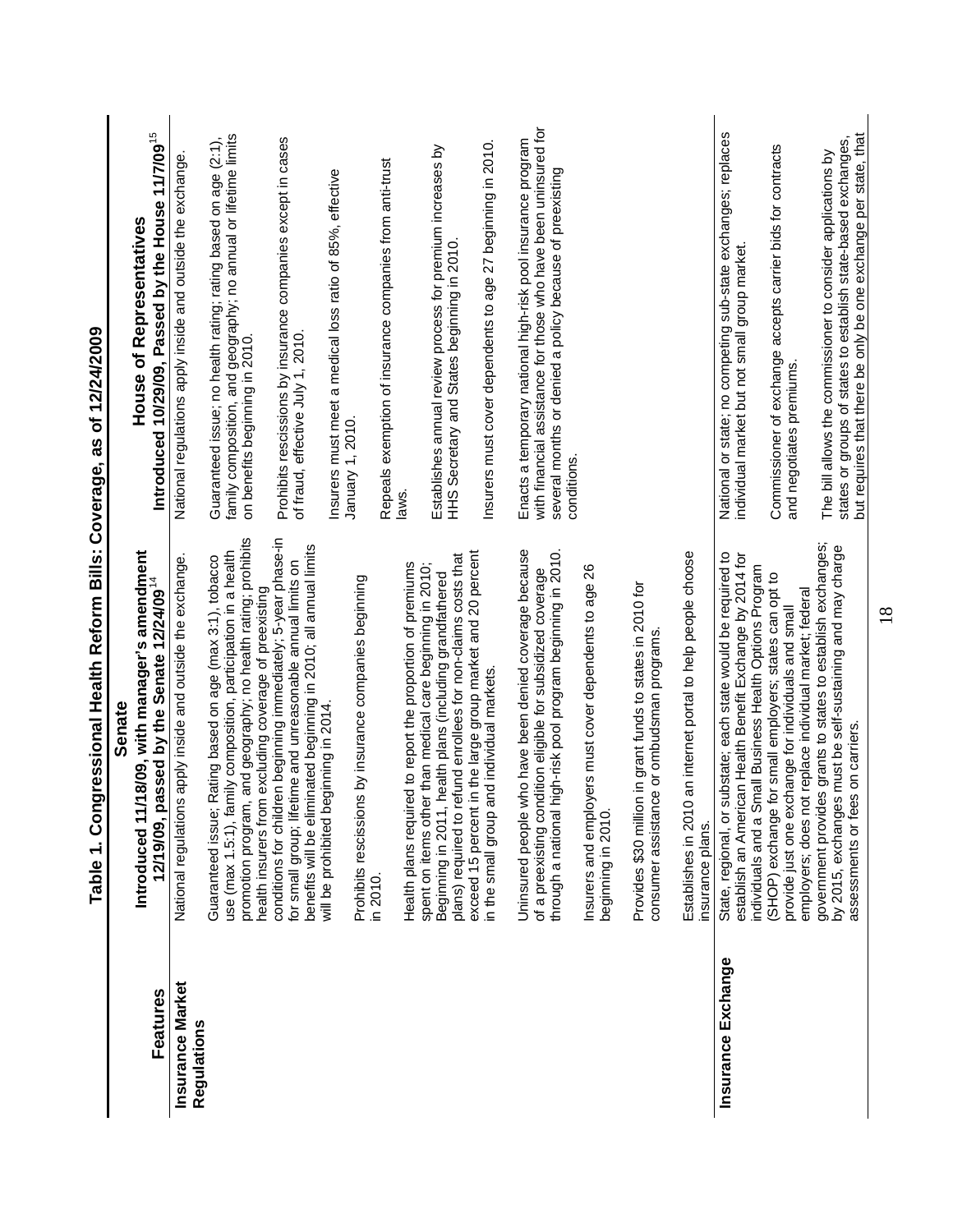|                                                           | contrate to be "phanorized" in the threat through the contrated in the state of the contrated in the contract of the contract of the contract of the contract of the contract of the contract of the contract of the contract                                                 |                                                                                                                                                                                                                                                                                                                                             |
|-----------------------------------------------------------|-------------------------------------------------------------------------------------------------------------------------------------------------------------------------------------------------------------------------------------------------------------------------------|---------------------------------------------------------------------------------------------------------------------------------------------------------------------------------------------------------------------------------------------------------------------------------------------------------------------------------------------|
|                                                           | Senate                                                                                                                                                                                                                                                                        |                                                                                                                                                                                                                                                                                                                                             |
|                                                           | 1/18/09, with manager's amendment<br>Introduced 1                                                                                                                                                                                                                             | <b>House of Representatives</b>                                                                                                                                                                                                                                                                                                             |
| Features                                                  | passed by the Senate 12/24/09 <sup>14</sup><br>12/19/09,                                                                                                                                                                                                                      | Introduced 10/29/09, Passed by the House 11/7/09 <sup>15</sup>                                                                                                                                                                                                                                                                              |
|                                                           | States would be able to opt out of federal requirements through<br>offer all residents coverage at least as comprehensive and<br>a waiver in 2017 if they could demonstrate that they could<br>required by the bill.<br>affordable as that                                    | established for the national exchange, and that it not result in a<br>the exchange operate under the same rules and requirements<br>net increase in expenditures to the federal government                                                                                                                                                  |
|                                                           | In 2010, the Secretary of HHS and states will establish a<br>process for annual review of premium increases and<br>determination of participation in exchange based on<br>premium increase                                                                                    |                                                                                                                                                                                                                                                                                                                                             |
| Eligibility to purchase<br>through exchange               | with more than 100 employees to purchase<br>with 50 or fewer employees. States would have the option to<br>Until 2016, states could opt to limit enrollment to companies<br>Individuals and small businesses with up to 100 employees.<br>coverage in 2017<br>allow companies | compliance with the employer mandate and who are not eligible<br>for Medicaid; employers with 25 or fewer employees in 2013;<br>50 or fewer employees in 2014; 100 or fewer in 2015; 100+<br>Individuals without access to employer coverage that is in<br>after 2015.                                                                      |
|                                                           | Requires the offering of only qualified health plans through<br>Exchanges to members of Congress and their staff.                                                                                                                                                             |                                                                                                                                                                                                                                                                                                                                             |
| standards; content<br>Minimum benefit<br>standard; tiered | Essential health benefits, equal in scope to a typical employer<br>tiers: bronze actuarial value 60%; silver actuarial value 70%;<br>gold actuarial value 80%; platinum actuarial value 90%; for<br>plan, would range from 60% to 90% actuarial value; Four                   | As specified by new Health Benefits Advisory Council, all plans,<br>including employers, must provide at least the basic package<br>inside and outside the exchange                                                                                                                                                                         |
|                                                           | each tier out-of-pocket spending would be limited to the HSA<br>level of \$5,950 for individual policies and \$11,900 for family<br>policies; no cost-sharing for preventive services                                                                                         | 70% of costs, enhanced plan covers 85%, premium plan covers<br>95%, premium plus covers 95% and adds additional benefits<br>Four benefit tiers: essential health benefits basic plan covers<br>including oral health and vision care.                                                                                                       |
|                                                           | Deductibles of greater than \$2,000 for individuals and \$4,000<br>be prohibited in the small group market.<br>for families would                                                                                                                                             | Annual out-of-pocket spending in the essential benefits package<br>limited to \$5,000 for an individual and \$10,000 for a family; no                                                                                                                                                                                                       |
|                                                           | Young adult catastrophic policy would be available for those<br>would include essential health benefits, 3<br>younger than 30,                                                                                                                                                | cost-sharing for preventive services.                                                                                                                                                                                                                                                                                                       |
|                                                           | limits; people who cannot find a plan that is 8% or less of their<br>primary care visits and cost sharing to HSA out-of-pocket<br>able to purchase the young adult policy<br>income would be                                                                                  | Coverage purchased on individual market does not qualify<br>unless grandfathered                                                                                                                                                                                                                                                            |
|                                                           | All insurance plans in the individual and small-group market<br>would be required to offer coverage in the silver and gold<br>categories, at a minimum<br>as well.                                                                                                            | The bill would require that health plans participating through the<br>plans." In addition, plans would have to at least offer the basic<br>exchange meet the standards set for "qualified health benefits<br>health plans would be optional, but a carrier could not offer a<br>benefit plan through the exchange. Offering higher tiers of |
|                                                           | including the essential benefit package. Exchange plans must<br>Most reforms apply to all non-grandfathered plans, but some<br>apply only to exchanges/individual/small group markets                                                                                         | higher tier plan without offering the basic plan.                                                                                                                                                                                                                                                                                           |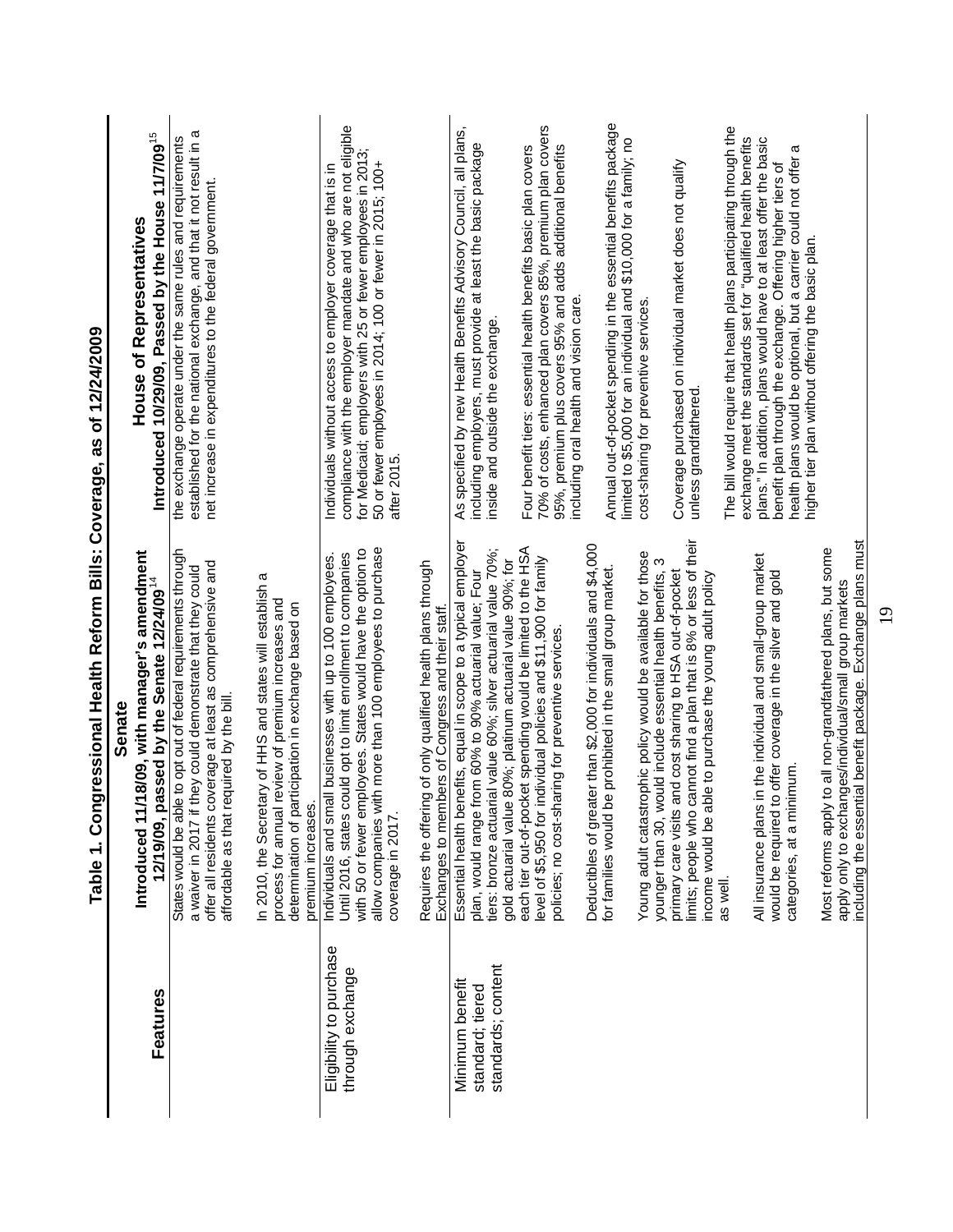|                                     | ressional Health Reform Bills: Coverage, as of 12/24/2009<br>Table 1. Cong                                                                                                                                                                                                                                                                                                                                                                                                                                                                                                                                                                                                                                                             |                                                                                                                                                                                                                                                                                                                                                                                                                                                                                                                                                                                                                                                                  |
|-------------------------------------|----------------------------------------------------------------------------------------------------------------------------------------------------------------------------------------------------------------------------------------------------------------------------------------------------------------------------------------------------------------------------------------------------------------------------------------------------------------------------------------------------------------------------------------------------------------------------------------------------------------------------------------------------------------------------------------------------------------------------------------|------------------------------------------------------------------------------------------------------------------------------------------------------------------------------------------------------------------------------------------------------------------------------------------------------------------------------------------------------------------------------------------------------------------------------------------------------------------------------------------------------------------------------------------------------------------------------------------------------------------------------------------------------------------|
|                                     | 8/09, with manager's amendment<br>Senate<br>Introduced 11/1                                                                                                                                                                                                                                                                                                                                                                                                                                                                                                                                                                                                                                                                            | <b>House of Representatives</b>                                                                                                                                                                                                                                                                                                                                                                                                                                                                                                                                                                                                                                  |
| <b>Features</b>                     | 12/19/09, passed by the Senate 12/24/09 <sup>14</sup>                                                                                                                                                                                                                                                                                                                                                                                                                                                                                                                                                                                                                                                                                  | Introduced 10/29/09, Passed by the House 11/7/09 <sup>15</sup>                                                                                                                                                                                                                                                                                                                                                                                                                                                                                                                                                                                                   |
|                                     | be qualified health plans and must meet a number of other<br>incentives. Non-qualified health plans can be sold outside<br>requirements, including QI strategies with market-based<br>the exchange.                                                                                                                                                                                                                                                                                                                                                                                                                                                                                                                                    | All non-grandfathered plans, inside and outside exchange, must<br>be qualified health benefits plans and must comply with<br>insurance reforms.                                                                                                                                                                                                                                                                                                                                                                                                                                                                                                                  |
| Premium subsidies<br>to individuals | lowest-cost silver plan in the area where the individual resides<br>such that premium contributions are no greater than 2% of<br>income for 100% FPL or less to 9.8% of income for 300%-<br>Sliding-scale premium credits would be based on second<br>contribution that is <9.8% of income.<br>400% FPL; no subsidies for those with employer-based<br>coverage with an actuarial value of 60% or higher or<br>employee coverage                                                                                                                                                                                                                                                                                                       | Sliding scale premium credits would be based on the average of<br>market area up to 400% FPL for purchasing through exchange;<br>earning 400% FPL; no subsidies for those with employer-based<br>earning 133% FPL and phasing out at 12% of income for those<br>capping premiums at no more than 1.5% of income for those<br>affordability standards (premiums must be <12% of income).<br>the three lowest premiums for the "basic" plan in the local<br>coverage that meets minimum qualifying criteria and                                                                                                                                                    |
| subsidies/credits<br>Cost-sharing   | Out-of-pocket limit for 100%-200% FPL is one-third HSA limit,<br>300% FPL is one-half HSA limit, or \$2,975 for individuals and<br>or \$1,983 for individuals and \$3,967 for families; for 200%-<br>\$5,950 for families; for 300%-400% FPL is two-thirds HSA<br>Cost-sharing subsidies limit cost-sharing, thus increasing<br>limit, or \$3,967 for individuals and \$7,933 for families.<br>actuarial value of essential benefits to:<br>100%-150% FPL: 90%<br>150%-200% FPL: 80%                                                                                                                                                                                                                                                   | Out-of-pocket maximums vary by income from \$500 individual<br>and \$1000 family at 133-150% FPL up to \$5,000/\$10,000 at<br>Cost-sharing credits reduce limits on cost-sharing, thus<br>increasing actuarial value of basic plan to:<br>133%-150% FPL: 97%;<br>150%-200% FPL: 93%<br>200%-250% FPL: 85%<br>250%-300% FPL: 78%<br>300%-350% FPL: 72%<br>350-400% FPL.                                                                                                                                                                                                                                                                                           |
| Plans offered                       | carriers, at least one of the new multistate plans must be non-<br>requirements were not greater than plans offered through the<br>is will be offered under contract with the<br>Private, co-op, multistate plans offered by private insurance<br>between 133% and 200% of poverty.<br>negotiating premiums with "standard"<br>establish a Basic Health Program for<br>plans would be required to have a<br>Under the program, states would have the option of<br>as premium and cost sharing<br>Federal office of personnel management (OPM)<br>at least 85%.<br>profit, multistate plan<br>The secretary would<br>people with incomes<br>health plans as long<br>exchange. Standard<br>contracting with and<br>medical loss ratio of | Medicare will be considered participating providers in the public<br>whether to participate and there are no penalties for opting out.<br>payment rates, and performance-based payment, would be<br>New payment initiatives such as incentives for providers to<br>establish medical homes, accountable care organizations,<br>value-based purchasing, bundling of payment, differential<br>plan unless they opt out. Providers have a year to decide<br>Public plan to pay providers at rates negotiated between<br>providers and HHS health care providers participating in<br>pursued by the secretary through the public plan.<br>Private, public and co-op. |
|                                     |                                                                                                                                                                                                                                                                                                                                                                                                                                                                                                                                                                                                                                                                                                                                        |                                                                                                                                                                                                                                                                                                                                                                                                                                                                                                                                                                                                                                                                  |

20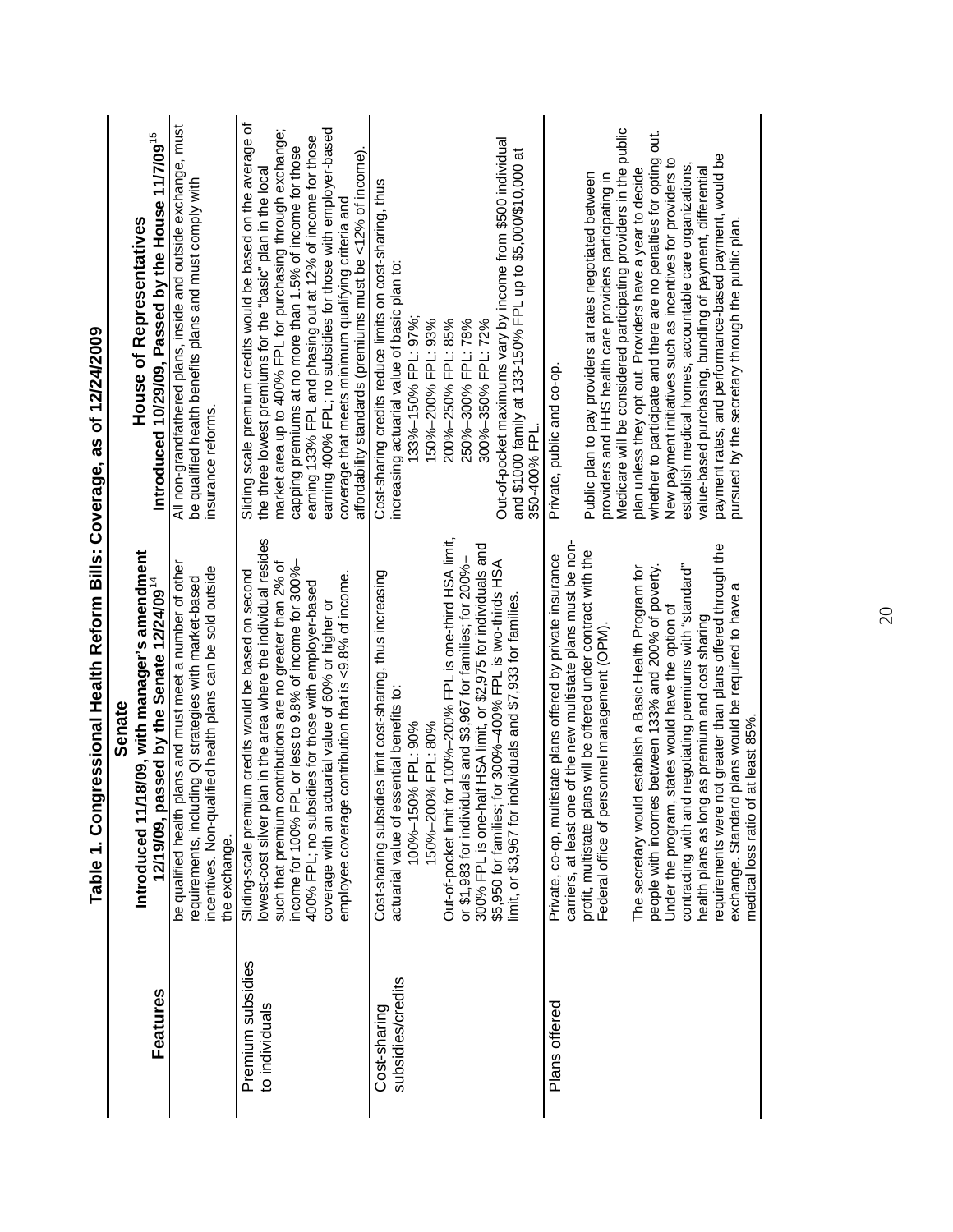|                                              | Senate                                                                                                                                                                                                                                                                                                                                                                                                                                                                                                                                                                                                                                                                                                                                                                                                                                                                                                                                                                                                                                                                                                                                                                                                                                                                     |                                                                                                                                                                                                                                                                                    |
|----------------------------------------------|----------------------------------------------------------------------------------------------------------------------------------------------------------------------------------------------------------------------------------------------------------------------------------------------------------------------------------------------------------------------------------------------------------------------------------------------------------------------------------------------------------------------------------------------------------------------------------------------------------------------------------------------------------------------------------------------------------------------------------------------------------------------------------------------------------------------------------------------------------------------------------------------------------------------------------------------------------------------------------------------------------------------------------------------------------------------------------------------------------------------------------------------------------------------------------------------------------------------------------------------------------------------------|------------------------------------------------------------------------------------------------------------------------------------------------------------------------------------------------------------------------------------------------------------------------------------|
| Features                                     | Introduced 11/18/09, with manager's amendment<br>12/19/09, passed by the Senate 12/24/09 <sup>14</sup>                                                                                                                                                                                                                                                                                                                                                                                                                                                                                                                                                                                                                                                                                                                                                                                                                                                                                                                                                                                                                                                                                                                                                                     | Introduced 10/29/09, Passed by the House 11/7/09 <sup>15</sup><br><b>House of Representatives</b>                                                                                                                                                                                  |
| administrative<br>simplification<br>nsurance | Accelerate adoption of uniform standards and operating rules<br>for the electronic transactions that occur between providers<br>Establish a process to regularly update the standards and<br>Facilitate administrative simplification beginning in 2010;<br>company administrative expenditures would be capped<br>authorization, and electronic funds transfer payments;<br>and health plans, including eligibility verification, prior<br>operating rules for electronic transactions; Insurance<br>beginning in 2010.                                                                                                                                                                                                                                                                                                                                                                                                                                                                                                                                                                                                                                                                                                                                                   | Simplify health insurance administration by adopting standards<br>for financial and administrative transactions.                                                                                                                                                                   |
| Risk adjustment<br>for plans                 | would apply to plans in individual and small-group markets but<br>equalization programs: a state transitional reinsurance pool, a<br>Under the permanent program, states are required to develop<br>payments from health plans offered in the individual and small<br>individual and group markets and make payments to insurers<br>individual and small-group markets in 2014, 2015, and 2016.<br>risks (also excluding self-insured plans). The risk adjustment<br>Requires the secretary of HHS to establish and administer a<br>risk-corridor program for qualified health plans offered in the<br>addition, the states would pay those health plans with higher<br>establish a nonprofit reinsurance entity for 2014, 2015, and<br>had lower health risks among enrollees<br>isk corridor program, and a permanent<br>compared with all plans (excluding self-insured plans). In<br>2016 that would collect payments from all insurers in the<br>The bill includes two temporary and one permanent risk-<br>state risk-adjustment program. All states are required to<br>methods with the secretary by which they would require<br>in the individual market that cover high-risk individuals.<br>ans.<br>group markets that<br>not grandfathered<br>temporary federal | through exchange would be adjusted to account for differences<br>premium amounts paid to qualifying health plans offering plans<br>in risk characteristics of individuals and employers enrolled<br>The commissioner would establish a mechanism whereby<br>under different plans. |
|                                              |                                                                                                                                                                                                                                                                                                                                                                                                                                                                                                                                                                                                                                                                                                                                                                                                                                                                                                                                                                                                                                                                                                                                                                                                                                                                            |                                                                                                                                                                                                                                                                                    |

# Table 1. Congressional Health Reform Bills: Coverage, as of 12/24/2009 **Table 1. Congressional Health Reform Bills: Coverage, as of 12/24/2009**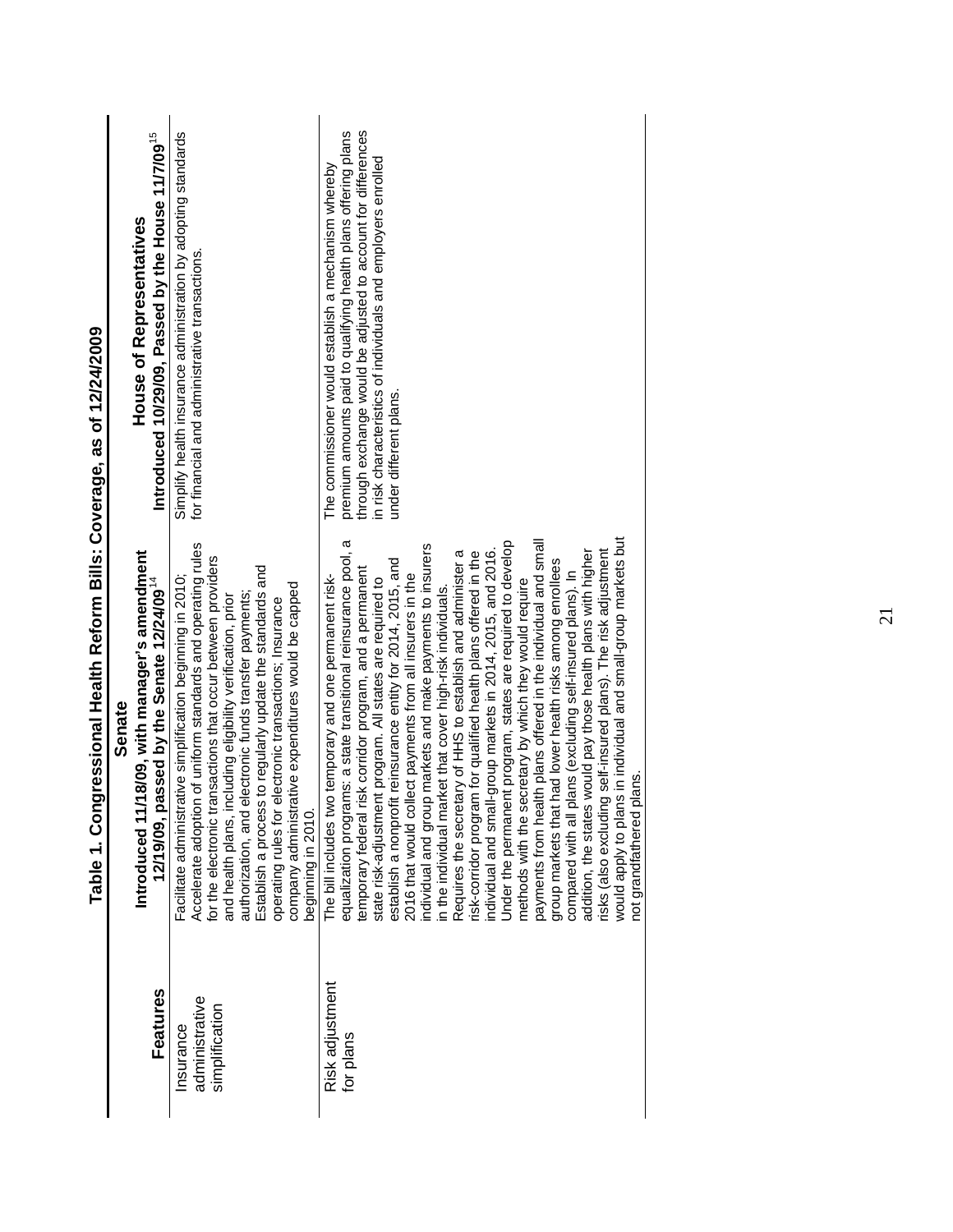| $\begin{array}{c}\n\bullet \\ \bullet \\ \bullet \\ \bullet \\ \bullet \\ \bullet\n\end{array}$<br>ļ |
|------------------------------------------------------------------------------------------------------|
| )<br> }<br>                                                                                          |
| <b>Liovarana as hi</b>                                                                               |
| $rac{1}{2}$                                                                                          |
|                                                                                                      |
|                                                                                                      |
| $\frac{1}{2}$                                                                                        |
| J                                                                                                    |
|                                                                                                      |
|                                                                                                      |

|                                   | <b>Senate</b>                                                                                                                                                            |                                                                                                                                  |
|-----------------------------------|--------------------------------------------------------------------------------------------------------------------------------------------------------------------------|----------------------------------------------------------------------------------------------------------------------------------|
|                                   | 1/18/09, with manager's amendment<br>Introduced                                                                                                                          | <b>House of Representatives</b>                                                                                                  |
| <b>Features</b>                   | passed by the Senate 12/24/09 <sup>14</sup><br>12/19/09,                                                                                                                 | Introduced 10/29/09, Passed by the House 11/7/09 <sup>15</sup>                                                                   |
| <b>Medicaid/CHIP</b><br>Expansion | expansion populations for 2014, 2015, and 2016; newly<br>In 2014, expansion up to 133% FPL for all nonelderly<br>individuals; full federal funding would be provided for | Expansion up to 150% FPL; people enrolled in Medicaid are not<br>allowed to purchase coverage through the exchange               |
|                                   | with at least essential benefits, plus coverage for prescription<br>eligible beneficiaries would receive "benchmark" coverage                                            | disabled, childless adults under age 65 who are not eligible for<br>The bill would require State Medicaid programs to cover non- |
|                                   | drugs and mental health services.                                                                                                                                        | federal government would pay 100% of the costs of Medicaid<br>Medicare with incomes at or below 150% of poverty. The             |
|                                   | il 2010, states can opt to expand Medicaid to<br>adults up to 133% FPL and receive current law FMAP<br>Beginning in Apr                                                  | 2015 and beyond. The bill would also require State Medicaid<br>coverage for this population in 2013 and 2014, then 91% in        |
|                                   | States will be required to maintain existing income eligibility                                                                                                          | disabilities under age 65 with income at or below 150% of<br>programs to cover children, parents, and individuals with           |
|                                   | levels for all Medicaid populations through 2013 for adults,<br>and through September 30, 2019 for children currently in                                                 | between the levels in effect in the state as of June 16, 2009 and<br>poverty. For individuals in these categories with incomes   |
|                                   | Medicaid or CHIP; Extends the current reauthorization period                                                                                                             | the costs of Medicaid coverage in 2013 and 2014 and 91% in<br>150% of poverty, the federal government would pay 100% of          |
|                                   | of CHIP for two years, through September 30, 2015; Between<br>2016 and 2019, states will receive a 23 percentage point                                                   | 2015 and beyond.                                                                                                                 |
|                                   | cap; In 2017, states that initially covered at least some of the<br>increase in the CHIP federal match rate, subject to a 100%                                           |                                                                                                                                  |
|                                   | newly-eligible population will receive an initial increase in the<br>federal medical assistance percentage (FMAP) of 30.3                                                |                                                                                                                                  |
|                                   | percentage points, and states that initially covered less of the                                                                                                         |                                                                                                                                  |
|                                   | newly-eligible population will receive an initial increase of 34.3<br>percentage points; increases will be adjusted over time so                                         |                                                                                                                                  |
|                                   | that by 2019 all states will receive an FMAP increase of 32.3                                                                                                            |                                                                                                                                  |
|                                   | is with incomes above 133% FPL and are not<br>percentage points. States that had already expanded<br>Medicaid to adult                                                   |                                                                                                                                  |
|                                   | percentage point increase in their FMAP for parents and<br>eligible for the new federal funding; will receive a 2.2                                                      |                                                                                                                                  |
|                                   | childless adults who are not newly eligible for 2014 through<br>2019, or a 0.5 percentage point increase in FMAP for 2014                                                |                                                                                                                                  |
|                                   | through 2016.                                                                                                                                                            |                                                                                                                                  |
|                                   | Individuals will be able to apply for and enroll in Medicaid,<br>CHIP, and the Exchange through state-run websites.                                                      |                                                                                                                                  |
|                                   | Medicaid, CHIP programs, and the Exchange will coordinate<br>enrollment procedures to provide seamless enrollment for all<br>programs.                                   |                                                                                                                                  |
|                                   |                                                                                                                                                                          |                                                                                                                                  |
|                                   | to offer Medicaid to all individuals below age<br>26 who were in foster care for at least 6 months beginning<br>Requires states<br>in 2014.                              |                                                                                                                                  |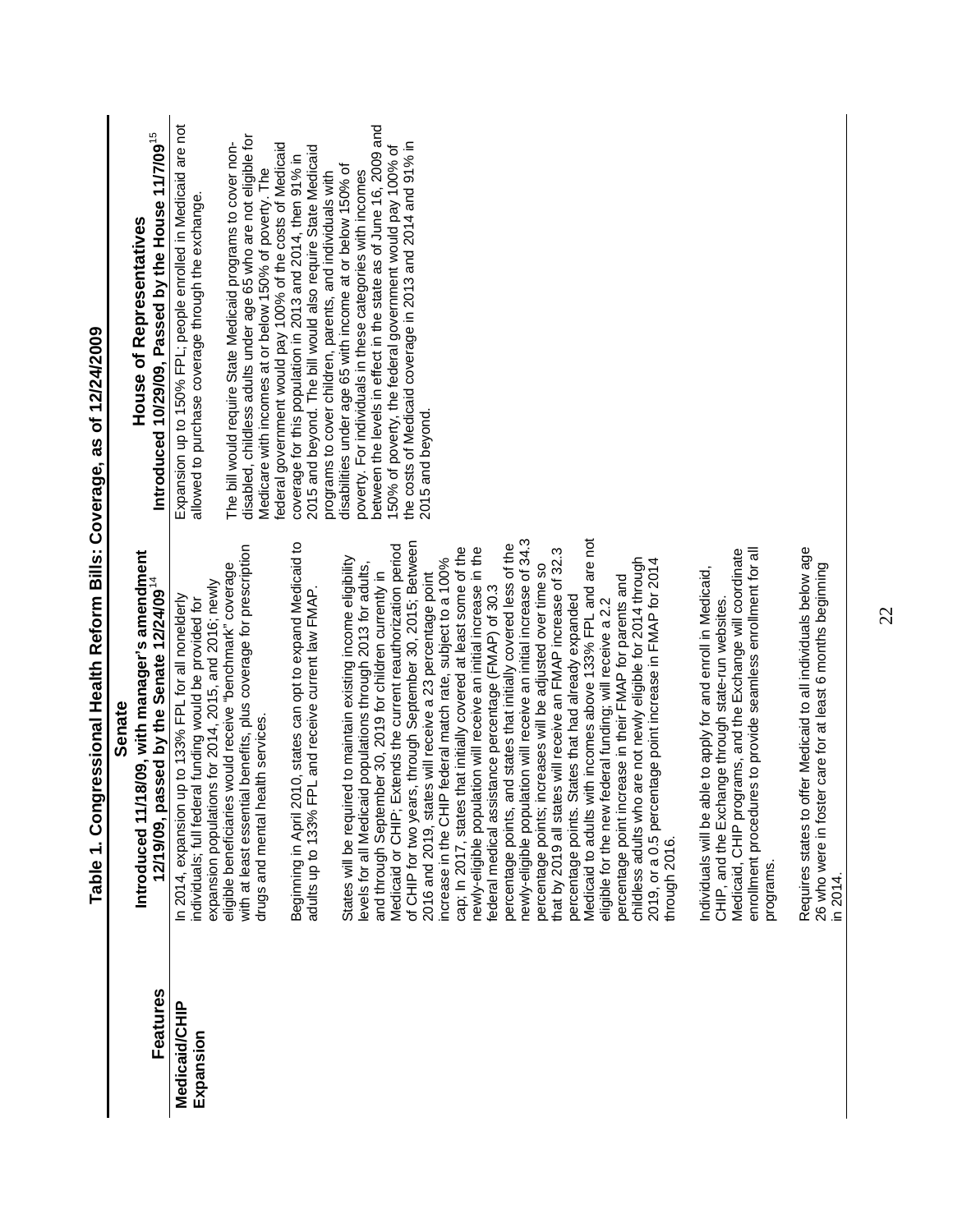|                                                | Senate                                                                                                                                                                                                                                                                                                                                                                                                                                                                                                                                                        |                                                                                                                                                                                                                                                                                                       |
|------------------------------------------------|---------------------------------------------------------------------------------------------------------------------------------------------------------------------------------------------------------------------------------------------------------------------------------------------------------------------------------------------------------------------------------------------------------------------------------------------------------------------------------------------------------------------------------------------------------------|-------------------------------------------------------------------------------------------------------------------------------------------------------------------------------------------------------------------------------------------------------------------------------------------------------|
| Features                                       | 1/18/09, with manager's amendment<br>passed by the Senate 12/24/09 <sup>14</sup><br>Introduced 1<br>12/19/09,                                                                                                                                                                                                                                                                                                                                                                                                                                                 | Introduced 10/29/09, Passed by the House 11/7/09 <sup>15</sup><br><b>House of Representatives</b>                                                                                                                                                                                                     |
| Individual Mandate                             | household or 2% of income in 2016, phased in at \$95 in 2014,<br>\$2,250; exemption if premium of lowest cost option is >8% of<br>\$750 in 2016, up to a cap of the national<br>policy regardless of age; exemptions for<br>average bronze plan premium; family penalty is capped at<br>income and allows these individuals to purchase a young<br>eater of \$750 per year per adult in<br>those below 100% FPL, and certain other groups<br>\$495 in 2015, and<br>adult catastrophic<br>Yes; penalty is gre                                                  | adjusted gross income and the tax filing threshold, up to a cap<br>of the national average premium for the "basic" benefit plan<br>Yes; penalty is 2.5% of the difference between modified<br>offered through the insurance exchange; exceptions for<br>financial hardship; and certain other groups. |
| Shared Responsibility/<br>Employer Pay-or-Play | FTEs that offer coverage that is deemed unaffordable or does<br>not meet the minimum benefit standard must pay the lesser of<br>\$3,000 for each full-time worker receiving a tax credit or \$750<br>FEs that do not offer coverage and have at<br>receiving an exchange tax credit must pay<br>for each worker; employers with more than 200 employees<br>an uncovered worker fee of \$750 per FTE; firms with >50<br>y enroll new full-time employees in<br>east one worker<br>Firms with >50 F<br>must automaticall<br>coverage                            | with <\$500,000 payroll exempted and tax phased in up to firms<br>individuals, 65% for families or pay 8% of payroll; small firms<br>Required to provide at least 72.5% premium contribution for<br>with payrolls of \$750,000.                                                                       |
|                                                | will pay \$600 for each full-time worker in a<br>waiting period of more than 60 days.<br>Large employers                                                                                                                                                                                                                                                                                                                                                                                                                                                      |                                                                                                                                                                                                                                                                                                       |
|                                                | exchange. The voucher must be equal to the contribution that<br>the employer would have made to its own plan. Employees<br>qualify if their required contribution under the employer's plan<br>incomes below 400% FPL to purchase health plans through<br>fer coverage and make a contribution are<br>would be between 8 and 9.8 percent of their income. Free<br>required to offer "free choice vouchers" to employees with<br>choice vouchers are excluded from taxation and voucher<br>eligible for tax credits<br>Employers that off<br>ecipients are not |                                                                                                                                                                                                                                                                                                       |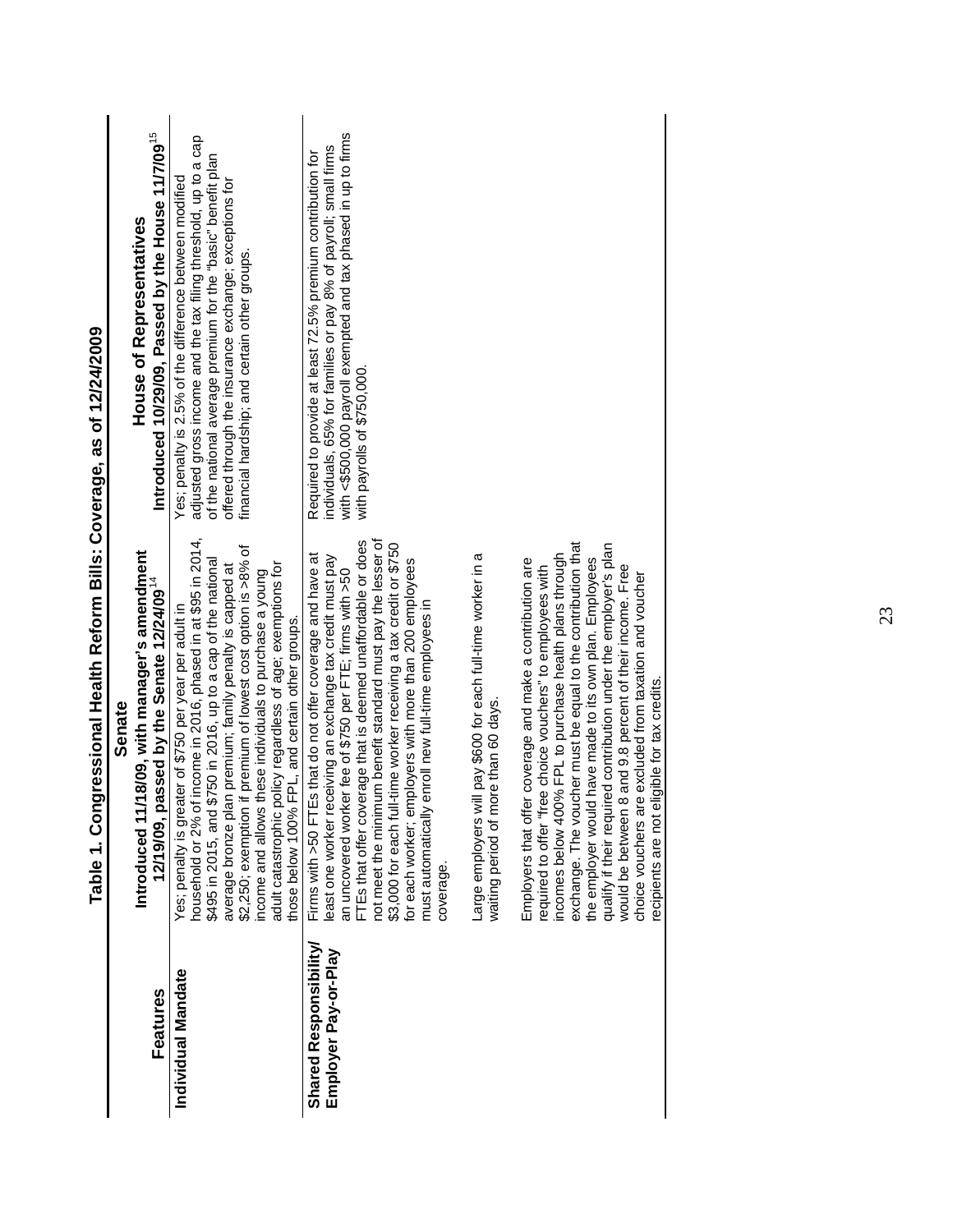|                                                                                                          | Table 1. Congressional Health Reform Bills: Coverage, as of 12/24/2009                                                                                                                                                                                                                                                                                                                                                                                                                                                                                                                                                                                                                          |                                                                                                                                                                                                                                                                                                                                                          |
|----------------------------------------------------------------------------------------------------------|-------------------------------------------------------------------------------------------------------------------------------------------------------------------------------------------------------------------------------------------------------------------------------------------------------------------------------------------------------------------------------------------------------------------------------------------------------------------------------------------------------------------------------------------------------------------------------------------------------------------------------------------------------------------------------------------------|----------------------------------------------------------------------------------------------------------------------------------------------------------------------------------------------------------------------------------------------------------------------------------------------------------------------------------------------------------|
|                                                                                                          | Senate                                                                                                                                                                                                                                                                                                                                                                                                                                                                                                                                                                                                                                                                                          |                                                                                                                                                                                                                                                                                                                                                          |
| <b>Features</b>                                                                                          | /18/09, with manager's amendment<br>12/19/09, passed by the Senate 12/24/09 $^{14}$<br>Introduced 11                                                                                                                                                                                                                                                                                                                                                                                                                                                                                                                                                                                            | Introduced 10/29/09, Passed by the House 11/7/09 <sup>15</sup><br><b>House of Representatives</b>                                                                                                                                                                                                                                                        |
| <b>Small Business</b><br>Tax Credits                                                                     | premium) for employers with fewer than 25 employees with<br>available to employers with 10 or fewer FTEs and average<br>wages of \$25,000 and phases out to firms with 25 FTEs<br>employer premium contribution (must be at least 50% of<br>Temporary program (2010-13): Tax credit up to 35% of<br>average wages below \$50,000; full amount of credit is<br>and \$50,000 average wages.                                                                                                                                                                                                                                                                                                       | individuals, 65% for families) (phased out for 10-25 employees<br>not be used to cover coverage expenses of employees earning<br>or average wage of \$20,000-\$40,000 annually); credits could<br>50% of amount paid by a small employer in compliance with<br>mandate (provide at least 72.5% premium contribution for<br>more than \$80,000.           |
|                                                                                                          | premium) for up to two years for employers with fewer than 25<br>employees with average wages below \$50,000 who buy plans<br>Permanent program (beginning 2014): Tax credit up to 50%<br>wages below \$25,000; credit phases out for firms with up to<br>available for employers with 10 or fewer FTEs and average<br>\$50,000 (at rate of 5% for each \$1,000 increase of average<br>of employer premium contribution (must be at least 50% of<br>25 employees (at rate of 6% of base credit percentage for<br>each employee above 10) and average wages \$25,000-<br>through the exchange. The full amount of the credit is<br>wages above \$25,000).                                        |                                                                                                                                                                                                                                                                                                                                                          |
|                                                                                                          | employer contribution to premium in the first phase (2010-13)<br>Tax-exempt organizations are eligible for the small business<br>(compared with 35% for other companies) and 35% in the<br>second phase beginning in 2014 (compared with 50% for<br>tax credits, though they are somewhat lower: 25% of<br>other companies).                                                                                                                                                                                                                                                                                                                                                                    |                                                                                                                                                                                                                                                                                                                                                          |
| analysis of proposals.                                                                                   | Sources: Kaiser Family Foundation Side-by-Side Comparison of Major Health Care Reform Proposals, updated 12/23/09; Commonwealth Fund analysis of proposals; Health Policy R&D                                                                                                                                                                                                                                                                                                                                                                                                                                                                                                                   |                                                                                                                                                                                                                                                                                                                                                          |
|                                                                                                          | bin/getdoc.cgi?dbname=111_cong_bills&docid=f:h3590eas.txt.pdf; Democratic Policy Committee, Short Summary, Detailed Summary and Section-by-Section analysis of the Patient<br>Amendment December 19, Passed December 24, 2009, 111th Congress, 1st session, available at. http://frwebgate.access.gpo.gov/cgi-<br>Protection and Affordable Care Act, available at <u>http://dpc.senate.gov/dpcdoc-sen_health_care_bill.cfm</u> .                                                                                                                                                                                                                                                               | <sup>14</sup> S. Amendment 2786 and S. Amendment 3276 in the nature of a substitute to H.R. 3590, The Patient Protection and Affordable Care Act, Introduced November 18, 2009, Manager's                                                                                                                                                                |
| Summary, Committees on Ways and Means, Energy and<br>http://energycommerce.house.gov/Press_111/20090714/ | 111nr3962IH,pdf, Affordable Health Care for America Act, Section-by-Section Analysis, Committees on Energy and Commerce, Ways and Means, and Education and Labor Nov. 1,<br>2009, available at <u>http://energycommerce.house.gov/P</u><br>H.R. 3200 America's Affordable Health Choices Act of 2009, July 14, 2009, 111th Congress, 1st session, Energy and Commerce Committee amendments, Education and Labor<br><sup>15</sup> H.R. 3962 Affordable Health Care for America Act, October 29, 2009, 11th Congress, 1st session, available at http://www.gpo.gov/fdsys/pkg/BILLS-111hr3962IH/pdf/BILLS-<br>Commerce, and Education and Labor, July 14, 2009, available at<br>hr3200_summary.pdf | Committee amendments, Ways and Means Committee amendments; An American Solution: Quality Affordable Health Care, The House Tri-Committee Health Reform Discussion Draft<br>Energy and Commerce, Ways and Means, and Education and Labor, October 29, 2009, available at <u>http://energycommerce.house.gov/Press_111/health_care/hr3962_TOPLINE.pdf;</u> |

24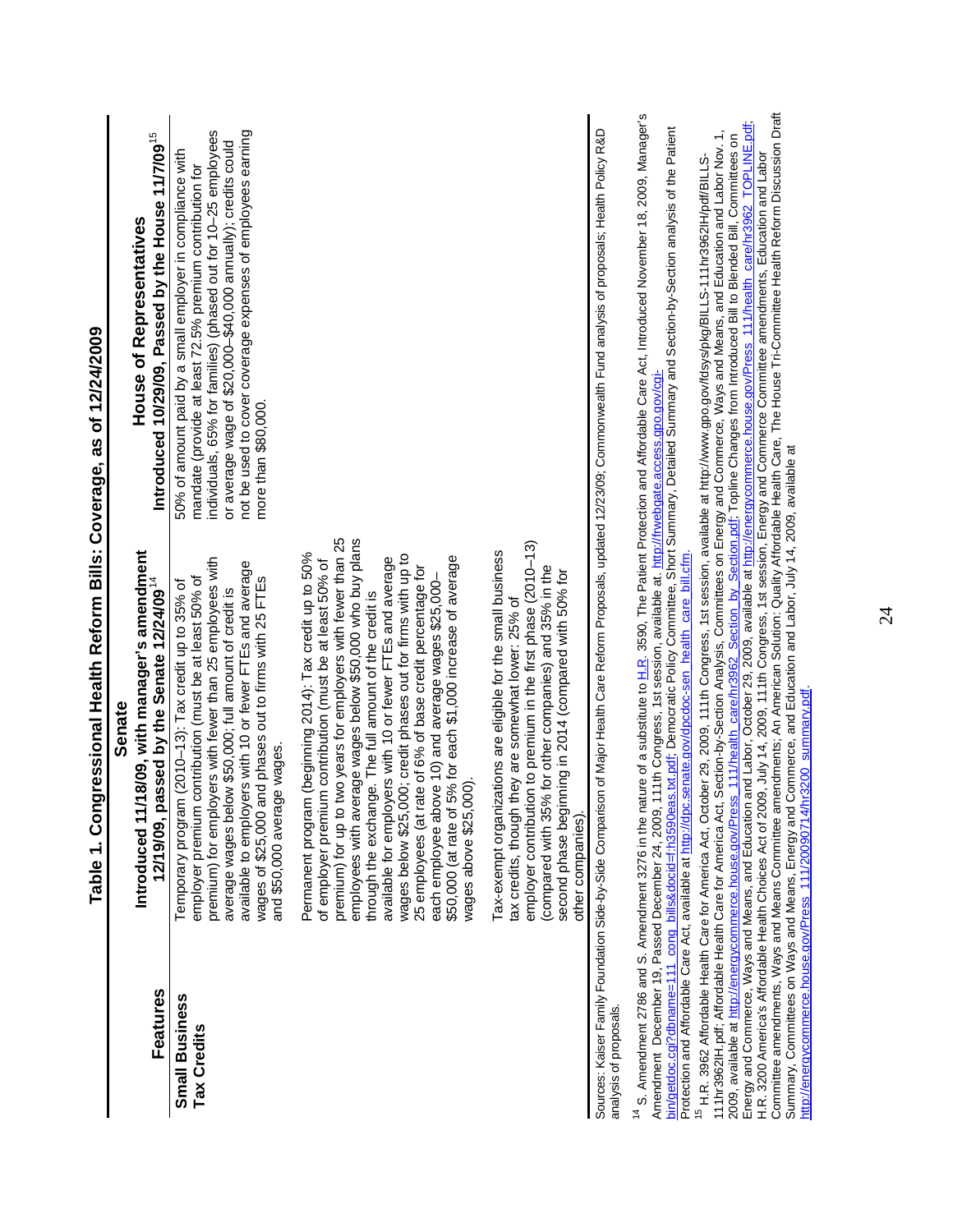<span id="page-30-0"></span>

|                     | <b>IIIBDI I IBIIDIのDISIDI)</b><br>j<br>usia<br>Da                                                                                                                                                                                                                                                                                                 | こうつき                                                                                                                                                                                                                                                                                                    |
|---------------------|---------------------------------------------------------------------------------------------------------------------------------------------------------------------------------------------------------------------------------------------------------------------------------------------------------------------------------------------------|---------------------------------------------------------------------------------------------------------------------------------------------------------------------------------------------------------------------------------------------------------------------------------------------------------|
|                     | Senate                                                                                                                                                                                                                                                                                                                                            | <b>House of Representatives</b>                                                                                                                                                                                                                                                                         |
| Features            | Introduced 11/18/09, with manager's amendment 12/19/09,<br>passed 12/24/09 <sup>16</sup>                                                                                                                                                                                                                                                          | Introduced 10/29/09, passed 11/7/09 <sup>17</sup>                                                                                                                                                                                                                                                       |
| Primary Care        | Health Professional Shortage Area (HPSA) also would be eligible for a<br>Strengthen primary care by providing primary care physicians a 10%<br>surgeons providing care in a designated<br>Medicare payment bonus for primary care services for five years<br>10% bonus on payments for major procedures.<br>beginning in 2011. General            | Medicare levels by 2012, providing Medicare bonus payments<br>of 5% to primary care practitioners (with 10% bonuses paid to<br>Strengthen primary care and care coordination by increasing<br>Medicaid payments for eligible primary care providers to<br>primary care practitioners serving in HPSAs). |
|                     | positions by redistributing currently unused slots, with priorities given to<br>regulations that govern Medicare GME funding to promote training in<br>Increase the number of graduate medical education (GME) training<br>primary care and general surgery, increase flexibility in laws and                                                     | Retain federal matching rate for costs of increasing Medicaid<br>primary care payment rates to Medicare levels at 100%<br>through 2014; reduced to 91 in 2015 and beyond                                                                                                                                |
|                     | outpatient settings, and ensure the availability of residency programs in<br>rural and underserved areas.                                                                                                                                                                                                                                         | Department of Health and Human Services (HHS) secretary<br>will periodically identify primary care services that are<br>potentially misvalued and adjust their values.                                                                                                                                  |
|                     | Reform graduate medical education to increase the supply, education,<br>especially in pediatric, geriatric, and primary care. Improve access to<br>and training of doctors, nurses, and other health care workers,<br>care by providing additional funding to increase the number of<br>community health centers and school-based health centers. | primary care providers by redistributing residency positions,<br>Reform graduate medical education to increase training of<br>promote training in outpatient settings, and support the<br>development of primary care training programs                                                                 |
|                     | Create a home-based chronic care management program pilot project<br>to bring primary care services to the highest-cost Medicare<br>beneficiaries with multiple chronic conditions in their home                                                                                                                                                  | Increase federal payments to states to pay for increased costs<br>of Medicaid primary care reimbursement, and provide<br>additional funds to states with high unemployment.                                                                                                                             |
|                     | Care Work Force Commission to review<br>nformation to lawmakers on how to align<br>projected workforce needs. Provide<br>resources with national need.<br>Establish a National Health<br>comprehensive, unbiased i<br>health care workforce and                                                                                                   |                                                                                                                                                                                                                                                                                                         |
|                     | Establish grant program to states to plan and implement activities<br>leading to health care workforce development strategies                                                                                                                                                                                                                     |                                                                                                                                                                                                                                                                                                         |
|                     | Create a grant program to states to support providers who treat a high<br>percentage of medically underserved populations.                                                                                                                                                                                                                        |                                                                                                                                                                                                                                                                                                         |
| Prevention/Wellness | Council to establish a national prevention and health promotion strategy<br>Create a National Prevention, Health Promotion and Public Health<br>and develop interagency working relationships to implement the<br>strategy.                                                                                                                       | prevention and wellness activities. Create a Prevention and<br>Develop a national strategy to improve the nation's health<br>Wellness Trust Fund to provide \$34 billion in mandatory<br>through evidence-based clinical and community-based<br>funding over the next 10 years, for community-based     |
|                     | Create a Prevention and Public Health Investment Fund to expand and<br>sustain funding for prevention and public health programs.                                                                                                                                                                                                                 | prevention programs, child obesity program and others                                                                                                                                                                                                                                                   |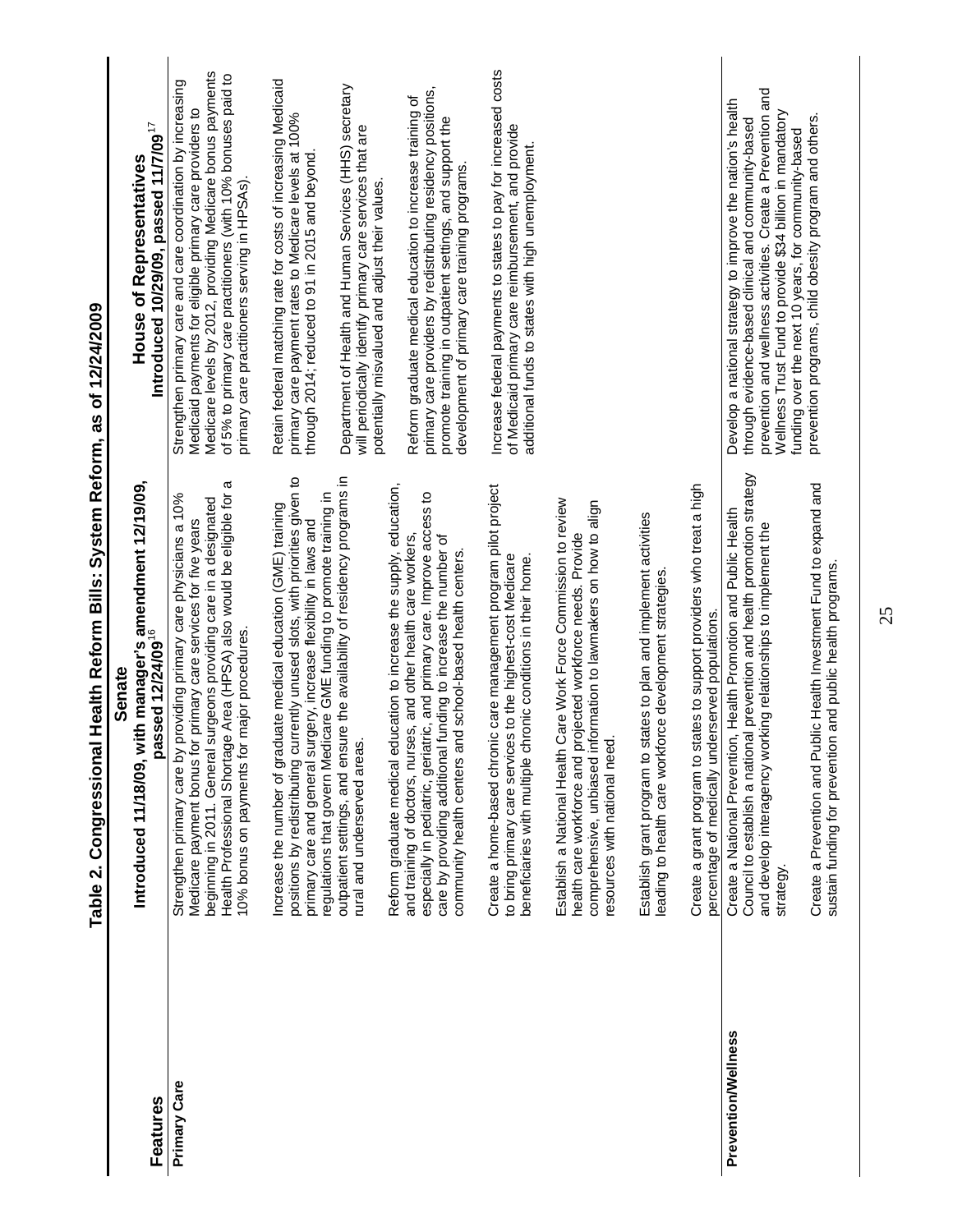|          | <b>Senate</b>                                                                                                                                                                                                                                                                                                                                                                                                          |                                                                                                                                                                                                                                   |
|----------|------------------------------------------------------------------------------------------------------------------------------------------------------------------------------------------------------------------------------------------------------------------------------------------------------------------------------------------------------------------------------------------------------------------------|-----------------------------------------------------------------------------------------------------------------------------------------------------------------------------------------------------------------------------------|
| Features | ith manager's amendment 12/19/09,<br>passed 12/24/09 <sup>16</sup><br>Introduced 11/18/09, w                                                                                                                                                                                                                                                                                                                           | Introduced 10/29/09, passed 11/7/09 $^{17}$<br>House of Representatives                                                                                                                                                           |
|          | including a comprehensive health risk assessment and creation of a<br>Provide Medicare beneficiaries access to an annual wellness visit.<br>personalized prevention plan, with no copayment or deductible                                                                                                                                                                                                              | Expand and improve coordination of task forces on clinical<br>preventive services and community preventive services to<br>recommendations on the use of clinical and community<br>develop, update, and disseminate evidence-based |
|          | Eliminate cost-sharing for evidence-based preventive services under<br>Medicare and eligible private plans.                                                                                                                                                                                                                                                                                                            | prevention services, with an emphasis on health disparities.<br>services in Medicare and Medicaid; cover vaccines under<br>Improve prevention by covering only proven preventive                                                  |
|          | coverage to include preventive services<br>approved by the US Preventive Services Task Force and<br>States that expand Medicaid                                                                                                                                                                                                                                                                                        | Medicare Part B rather than Part D.                                                                                                                                                                                               |
|          | Immunization Practices (ACIP) with no cost-sharing will receive an<br>immunizations recommended by the Advisory Committee on<br>increased FMAP contribution for these services.                                                                                                                                                                                                                                        | Eliminate any cost-sharing for preventive services in Medicare<br>payments for certain preventive services to 100% of actual<br>and Medicaid and private plans and increase Medicare<br>charges or fee schedule rates.            |
|          | provide incentives to Medicare and Medicaid beneficiaries to complete<br>Cover only proven preventive services in Medicare and Medicaid and<br>behavior modification programs.                                                                                                                                                                                                                                         | Provide grants for small and mid-sized employers to implement<br>and strengthen qualified wellness programs.                                                                                                                      |
|          | Prohibit insurance plans (except existing grandfathered plans and those<br>that use a value-based insurance design) from charging cost-sharing<br>for preventive services.                                                                                                                                                                                                                                             | Provide funds for research and inclusion of proven healthy<br>behaviors in the essential health benefits package and in<br>community wellness programs.                                                                           |
|          | beneficiaries to enlist in comprehensive and proven wellness programs.<br>HHS to offer grants to states to provide incentives to Medicaid                                                                                                                                                                                                                                                                              |                                                                                                                                                                                                                                   |
|          | Require coverage of tobacco cessation programs for pregnant women<br>under Medicaid free of cost-sharing                                                                                                                                                                                                                                                                                                               |                                                                                                                                                                                                                                   |
|          | programs. Provide reasonable alternatives for employees for whom it is<br>these programs and by increasing from 20 percent to 30 percent the<br>allowable premium discount for employees who participate in these<br>Encourage employers to provide wellness programs by conducting<br>targeted educational campaigns to raise awareness of the value of<br>unreasonably difficult or inadvisable to meet the standard |                                                                                                                                                                                                                                   |
|          | Provide grants for small and mid-sized employers to implement and<br>strengthen qualified wellness programs                                                                                                                                                                                                                                                                                                            |                                                                                                                                                                                                                                   |
|          | small businesses to implement effective employer-sponsored wellness<br>Require CDC to study, evaluate and provide technical assistance to<br>programs.                                                                                                                                                                                                                                                                 |                                                                                                                                                                                                                                   |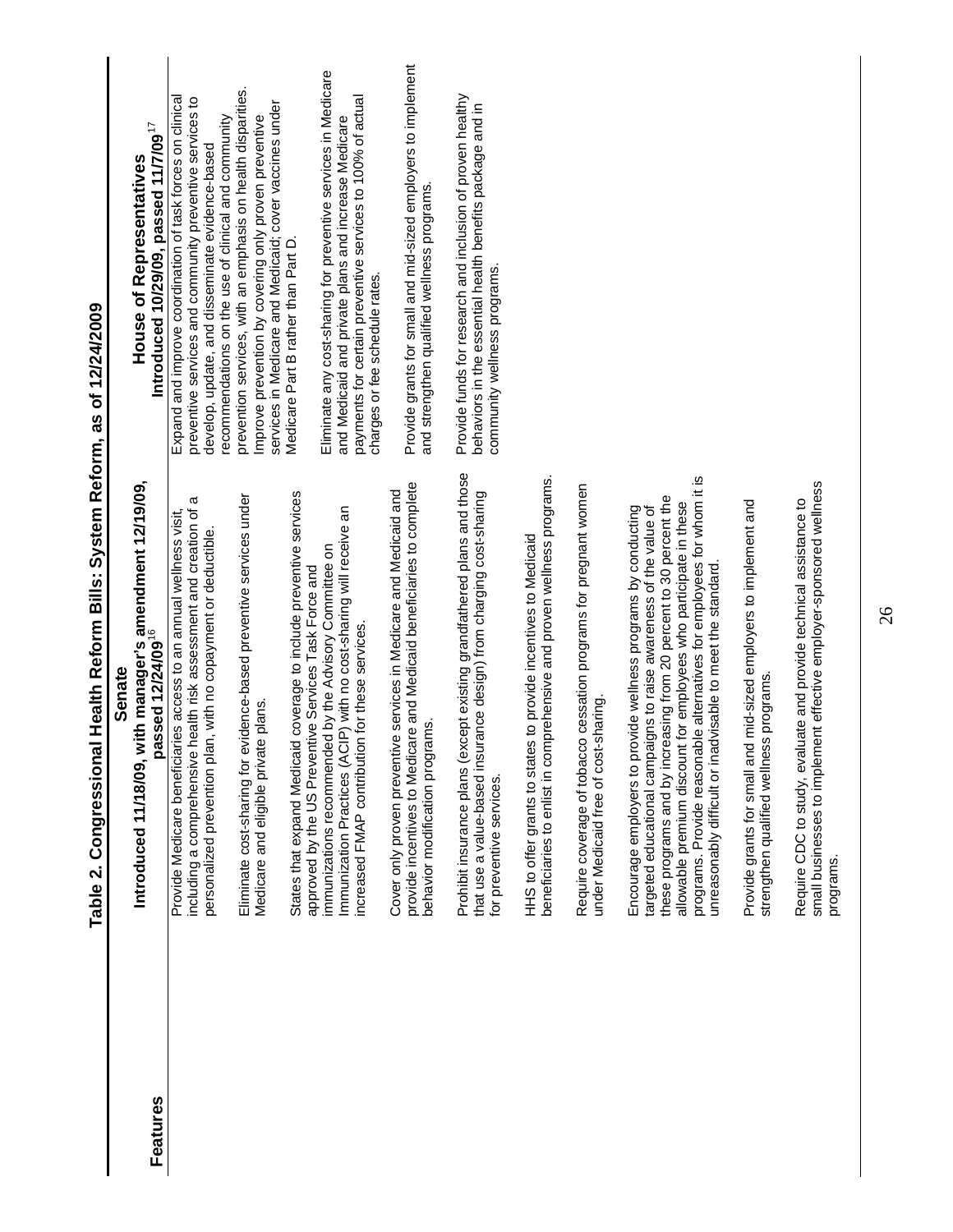|                                                    | יאבר בארי המינה את המונח בארי המינה את המינה בארי המינה ביו המינה ביו המינה ביו המינה ביו המינה ביו המינה ביו<br>ביו המינה ביו המינה ביו המינה ביו המינה ביו המינה ביו המינה ביו המינה ביו המינה ביו המינה ביו המינה ביו המינה<br>ionasa istina):7 and i                                          | ことりこ                                                                                                                                                                                                                                                                                                               |
|----------------------------------------------------|---------------------------------------------------------------------------------------------------------------------------------------------------------------------------------------------------------------------------------------------------------------------------------------------------|--------------------------------------------------------------------------------------------------------------------------------------------------------------------------------------------------------------------------------------------------------------------------------------------------------------------|
| Features                                           | Introduced 11/18/09, with manager's amendment 12/19/09,<br>passed 12/24/09 <sup>16</sup><br>Senate                                                                                                                                                                                                | Introduced 10/29/09, passed 11/7/09 <sup>17</sup><br><b>House of Representatives</b>                                                                                                                                                                                                                               |
|                                                    | community preventive health activities to reduce chronic disease rates<br>community-based organizations to implement and evaluate proven<br>state and local governments and<br>and address health disparities.<br>Award competitive grants to                                                     |                                                                                                                                                                                                                                                                                                                    |
|                                                    | Create a medication management grant program to support provision of<br>services by local providers.                                                                                                                                                                                              |                                                                                                                                                                                                                                                                                                                    |
|                                                    | Permit insurers to create incentives for health promotion and disease<br>prevention practices.                                                                                                                                                                                                    |                                                                                                                                                                                                                                                                                                                    |
|                                                    | uninsured adults with access to preventive services until the exchanges<br>Create a temporary high risk health insurance pool program to provide<br>are operational in 2014.                                                                                                                      |                                                                                                                                                                                                                                                                                                                    |
|                                                    | Expand and improve coordination of task forces on clinical preventive<br>services and community preventive services to develop, update, and<br>disseminate evidence-based recommendations on the use of clinical<br>and community prevention services, with an emphasis on health<br>disparities. |                                                                                                                                                                                                                                                                                                                    |
| <b>Coordinated Care</b><br>Medical Home/           | Provide grants for improving health system efficiency, including grants<br>that will establish community health teams to support a medical home<br>model, implement medication management services, and design and<br>implement regional emergency care and trauma systems.                       | the feasibility of reimbursing qualified patient-centered medical<br>and Community-Based Medical Home model. Require HHS to<br>set specific benchmarks for expansion of pilot programs and<br>Conduct pilot programs in Medicare and Medicaid to assess<br>homes. Include both Patient-Centered Medical Home model |
|                                                    | conditions, including serious and persistent mental health conditions, to<br>designate a provider as a health home. Qualified providers would be<br>Medicaid beneficiaries with chronic<br>quality data.<br>Create state option to allow<br>required to report applicable                         | test them in a variety of settings and regions. If successful,<br>HHS must continue to expand them on a larger scale.                                                                                                                                                                                              |
| Quality Measurement, Reporting,<br>and Improvement | Quality that includes priorities to improve the delivery of health care<br>Direct HHS to develop a National Strategy to Improve Health Care<br>services, patient health outcomes, and population health.                                                                                          | identify, develop, evaluate, disseminate, and implement best<br>Establish a Center for Quality Improvement led by AHRQ to<br>practices in the delivery of health care services.                                                                                                                                    |
|                                                    | Create an Interagency Working Group to coordinate and streamline<br>federal quality activities, as directed by the President.                                                                                                                                                                     | informed by National Priorities for Performance Improvement<br>Develop national priorities for performance improvement and<br>quality measures for the delivery of health care services,                                                                                                                           |
|                                                    | input from multiple stakeholders and for selecting quality measures to<br>Create processes for the development of quality measures involving                                                                                                                                                      | and Key Health Indicators developed by HHS                                                                                                                                                                                                                                                                         |
|                                                    | These quality measures shall include outcome measures for providers<br>acute and chronic diseases, and primary<br>be used in reporting to and payment under federal health programs.<br>and hospitals (measures of<br>and preventive care).                                                       | key health indicators, and to facilitate and coordinate analyses<br>initiatives, particularly the development and measurement of<br>information to oversee and coordinate health information<br>Create HHS position of assistant secretary for health<br>of health disparities.                                    |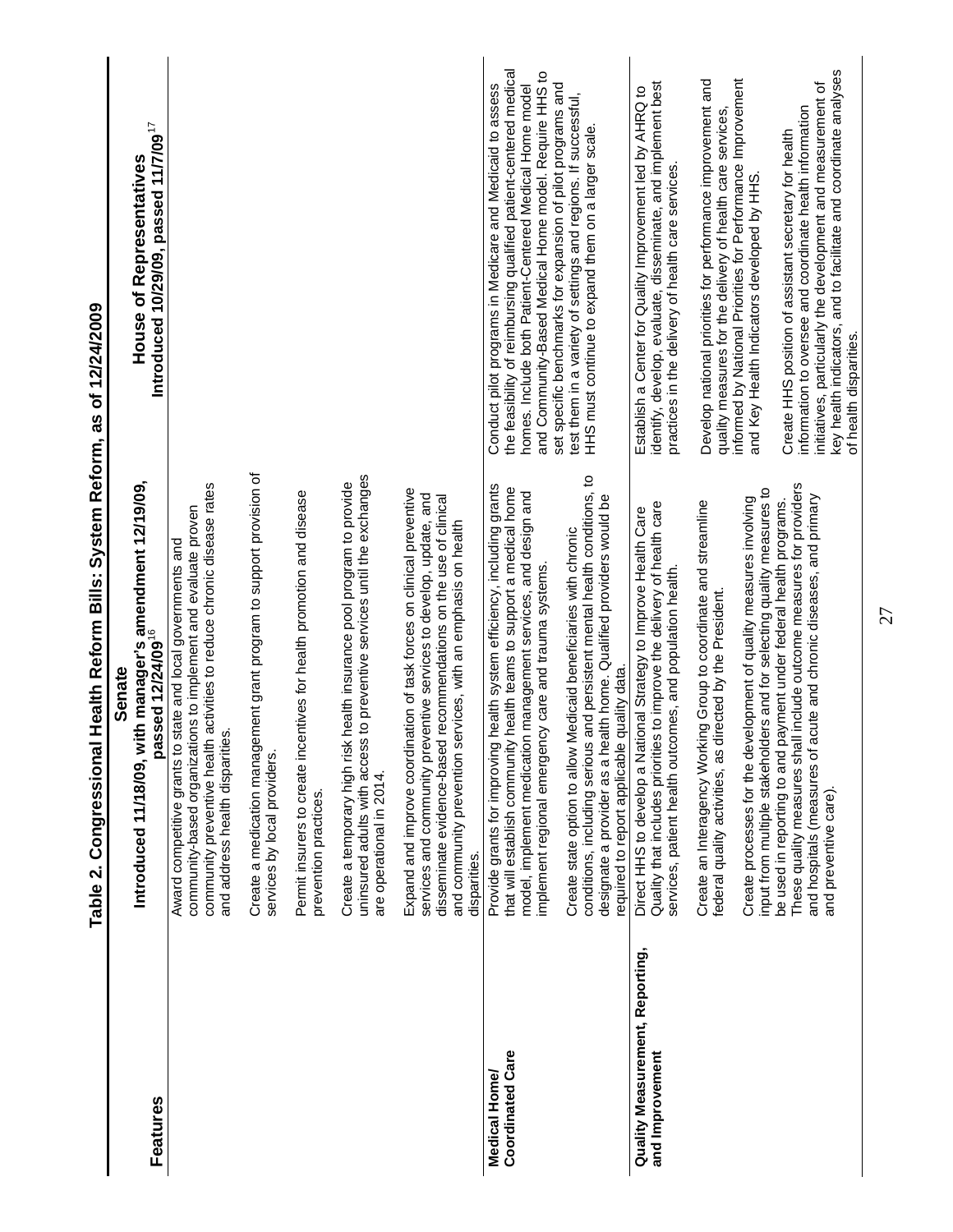|          | Senate                                                                                                                                                                                                                                                                                                                                |                                                                                                                                                                                                          |
|----------|---------------------------------------------------------------------------------------------------------------------------------------------------------------------------------------------------------------------------------------------------------------------------------------------------------------------------------------|----------------------------------------------------------------------------------------------------------------------------------------------------------------------------------------------------------|
| Features | Introduced 11/18/09, with manager's amendment 12/19/09,<br>passed 12/24/09 <sup>16</sup>                                                                                                                                                                                                                                              | Introduced 10/29/09, passed 11/7/09 $^{17}$<br><b>House of Representatives</b>                                                                                                                           |
|          | priorities for the development and advancement of quality measures for<br>Establish the Medicaid Quality Measurement Program to establish<br>adults in Medicaid.                                                                                                                                                                      | collaborative care networks, or integrated health care delivery<br>Provide grants to assist in development of community-based<br>systems, to service low-income or medically underserved<br>communities. |
|          | hospitals, inpatient rehabilitation facilities, cancer hospitals, hospice<br>reporting programs for long-term care<br>Implement quality measure<br>providers by 2014.                                                                                                                                                                 |                                                                                                                                                                                                          |
|          | Medicare beneficiaries can compare scientifically-sound measures of<br>"Physician Compare" website where<br>experience measures<br>physician quality and patient<br>Requires HHS to develop a                                                                                                                                         |                                                                                                                                                                                                          |
|          | Authorizes release of Medicare claims data to measure performance of<br>way that protects patient privacy<br>providers and suppliers in a                                                                                                                                                                                             |                                                                                                                                                                                                          |
|          | Improve transparency of information about skilled nursing facilities.                                                                                                                                                                                                                                                                 |                                                                                                                                                                                                          |
|          | and primary language. Also require collection of access and treatment<br>Require enhanced collection and reporting of data on race, ethnicity,<br>Improve public reporting of quality and performance information that<br>available on a user-friendly web site.<br>data for people with disabilities.<br>includes making information |                                                                                                                                                                                                          |
|          | report quality measures to CMS via a<br>Provide an additional 0.5 percent Medicare bonus payment to<br>qualified Maintenance of Certification program<br>physicians who successfully                                                                                                                                                  |                                                                                                                                                                                                          |
|          | or integrated health care delivery systems,<br>to service low-income or medically underserved communities.<br>Provide grants to assist in development of community-based<br>collaborative care networks,                                                                                                                              |                                                                                                                                                                                                          |
|          | Screen providers and suppliers before granting Medicare billing<br>privileges.                                                                                                                                                                                                                                                        |                                                                                                                                                                                                          |
|          | e and Process Implementation grants to<br>aching and implementation of quality<br>Provide Technical Assistanc<br>local providers to promote te<br>improvement best practices.                                                                                                                                                         |                                                                                                                                                                                                          |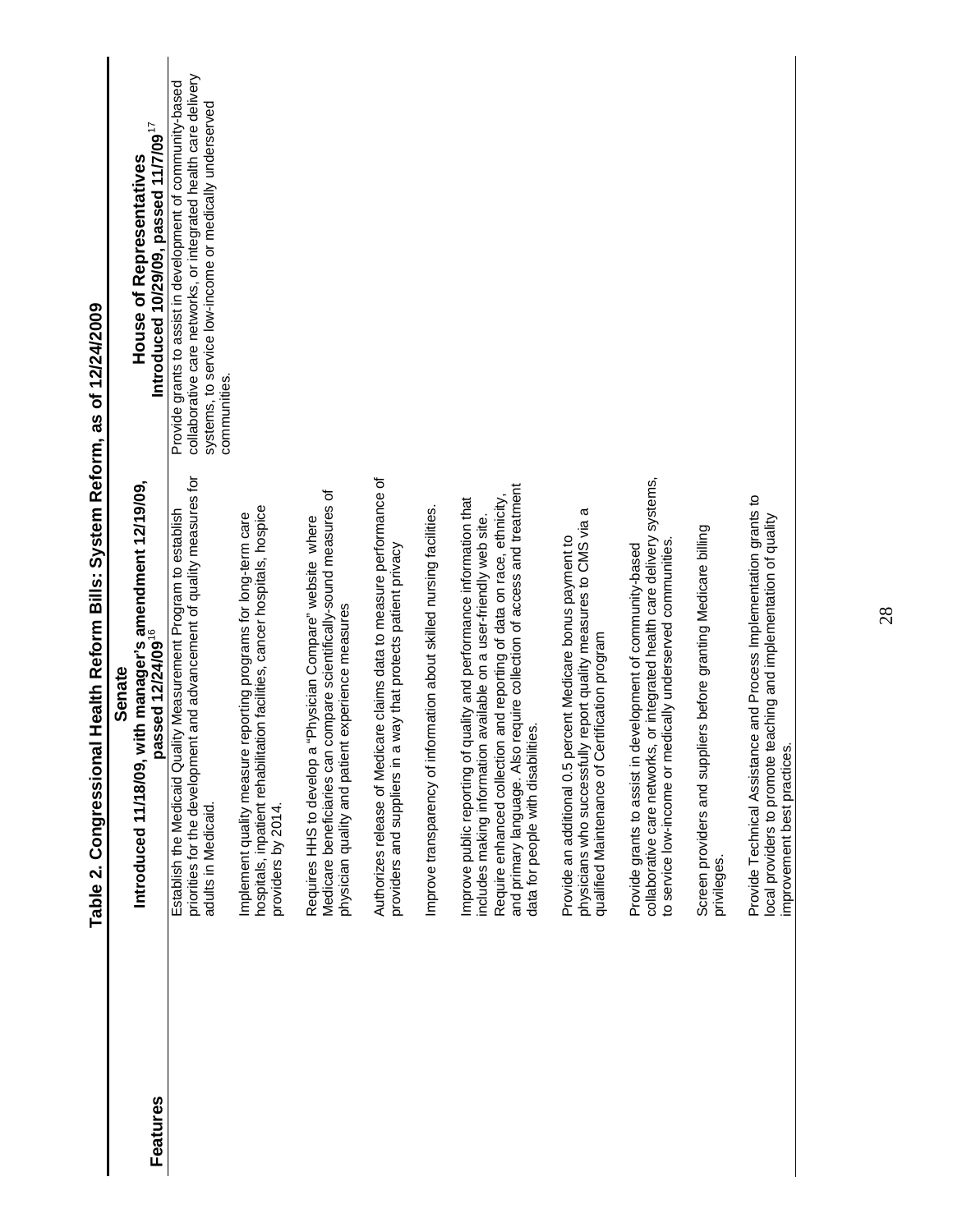|                                                                   | Senate<br>Introduced 11/18/09,                                                                                                                                                                                                                                                                                                                                                                                                                                                                                                                                                                                                                                                                                                                                                                                                                                                                                                                                                                                                                                                                                                                                                                                                                                                                                                                                                                                                                                                                                                                 | <b>House of Representatives</b>                                                                                                                                                                                                                                                                                                                                                                                                                                                                                                                                                                                                                                                                                                                                                                                                                                                                                                                                                                                                                                                                                                                                                                                                                                                                                                  |
|-------------------------------------------------------------------|------------------------------------------------------------------------------------------------------------------------------------------------------------------------------------------------------------------------------------------------------------------------------------------------------------------------------------------------------------------------------------------------------------------------------------------------------------------------------------------------------------------------------------------------------------------------------------------------------------------------------------------------------------------------------------------------------------------------------------------------------------------------------------------------------------------------------------------------------------------------------------------------------------------------------------------------------------------------------------------------------------------------------------------------------------------------------------------------------------------------------------------------------------------------------------------------------------------------------------------------------------------------------------------------------------------------------------------------------------------------------------------------------------------------------------------------------------------------------------------------------------------------------------------------|----------------------------------------------------------------------------------------------------------------------------------------------------------------------------------------------------------------------------------------------------------------------------------------------------------------------------------------------------------------------------------------------------------------------------------------------------------------------------------------------------------------------------------------------------------------------------------------------------------------------------------------------------------------------------------------------------------------------------------------------------------------------------------------------------------------------------------------------------------------------------------------------------------------------------------------------------------------------------------------------------------------------------------------------------------------------------------------------------------------------------------------------------------------------------------------------------------------------------------------------------------------------------------------------------------------------------------|
| Features                                                          | with manager's amendment 12/19/09,<br>passed 12/24/09 <sup>16</sup>                                                                                                                                                                                                                                                                                                                                                                                                                                                                                                                                                                                                                                                                                                                                                                                                                                                                                                                                                                                                                                                                                                                                                                                                                                                                                                                                                                                                                                                                            | Introduced 10/29/09, passed 11/7/09 $^{17}$                                                                                                                                                                                                                                                                                                                                                                                                                                                                                                                                                                                                                                                                                                                                                                                                                                                                                                                                                                                                                                                                                                                                                                                                                                                                                      |
| <b>Health Goals and Priorities for</b><br>Performance Improvement | health and to establish an Interagency Working<br>Develop a national strategy to improve health care quality that indudes<br>priorities to improve the delivery of health care services, patient health<br>Group on health care quality.<br>outcomes, and population                                                                                                                                                                                                                                                                                                                                                                                                                                                                                                                                                                                                                                                                                                                                                                                                                                                                                                                                                                                                                                                                                                                                                                                                                                                                           | Develop national priorities for performance improvement and<br>informed by national priorities for performance improvement<br>quality measures for the delivery of health care services,<br>and key health indicators developed by HHS.                                                                                                                                                                                                                                                                                                                                                                                                                                                                                                                                                                                                                                                                                                                                                                                                                                                                                                                                                                                                                                                                                          |
| New Payment Approaches                                            | Establish new Center for Medicare and Medicaid Innovation within CMS<br>readmissions for the three conditions that are currently endorsed by the<br>pilot program if doing so will improve patient care and reduce spending<br>Establish demonstration projects in Medicaid to pay bundled payments<br>January 1, 2013 for a period of five years. Before January 1, 2016, the<br>to test new provider payment models; if successful, implement models<br>Direct HHS to develop a national, voluntary pilot program encouraging<br>policy to additional conditions in future years and directs the Secretary<br>Secretary is also required to submit a plan to Congress to expand the<br>care and achieve savings for the Medicare program through bundled<br>National Quality Forum. Also, provides HHS authority to expand the<br>hospitals, doctors, and post-acute care providers to improve patient<br>hospitalization. Requires the Secretary to establish this program by<br>Prohibit federal payments for Medicaid services related to hospital-<br>in Medicare, Medicaid, and CHIP programs. Requires secretary to<br>to calculate and make publicly available information on all patient<br>ayments for potentially preventable<br>3 days before and 30 days after a<br>focus on models that both improve quality and reduce costs.<br>for episodes of care that include hospitalizations.<br>for certain conditions.<br>payment models spanning<br>Adjust Medicare hospital p<br>hospital readmission rates<br>acquired conditions. | Modify hospital payments under Medicare to reflect percentage<br>benchmarks for expansion of pilot programs and test them in a<br>that are or could become the most cost-intensive for Medicare.<br>spending or reduce spending without reducing quality, or both.<br>outcomes or avoidable expenditures. Evaluate all models and<br>Require HHS to periodically assess diseases and conditions<br>associated infections to the Centers for Disease Control and<br>Prevention (CDC) and refuse Medicaid payments for certain<br>evaluate effectiveness and efficiency of alternative payment<br>Provide information to help inform prevention and treatment<br>expand those models that improve quality without increasing<br>Establish a Center for Medicare and Medicaid Innovation to<br>Conduct Medicare pilot programs to test payment incentive<br>models for accountable care organizations and bundling of<br>models that address populations experiencing poor clinical<br>variety of settings and regions. If successful, HHS must<br>post-acute care payments. Require HHS to set specific<br>Require hospitals and clinics to report on health care-<br>of potentially preventable hospital readmissions<br>continue to expand them on a larger scale.<br>health care-associated conditions.<br>research priorities. |
|                                                                   | Care Transitions Program to fund eligible<br>hospitals and community-based organizations that provide patient-<br>centered, evidence-based transitional care services to Medicare<br>beneficiaries at highest risk of preventable rehospitalization.<br>Create Community-based                                                                                                                                                                                                                                                                                                                                                                                                                                                                                                                                                                                                                                                                                                                                                                                                                                                                                                                                                                                                                                                                                                                                                                                                                                                                 | Improve payment accuracy for imaging services in Medicare.                                                                                                                                                                                                                                                                                                                                                                                                                                                                                                                                                                                                                                                                                                                                                                                                                                                                                                                                                                                                                                                                                                                                                                                                                                                                       |
|                                                                   | Establish a hospital value-based purchasing program to pay hospitals<br>based on performance on quality measures; develop a similar plan to<br>create a value-based purchasing program for Ambulatory Surgical<br>Centers.                                                                                                                                                                                                                                                                                                                                                                                                                                                                                                                                                                                                                                                                                                                                                                                                                                                                                                                                                                                                                                                                                                                                                                                                                                                                                                                     |                                                                                                                                                                                                                                                                                                                                                                                                                                                                                                                                                                                                                                                                                                                                                                                                                                                                                                                                                                                                                                                                                                                                                                                                                                                                                                                                  |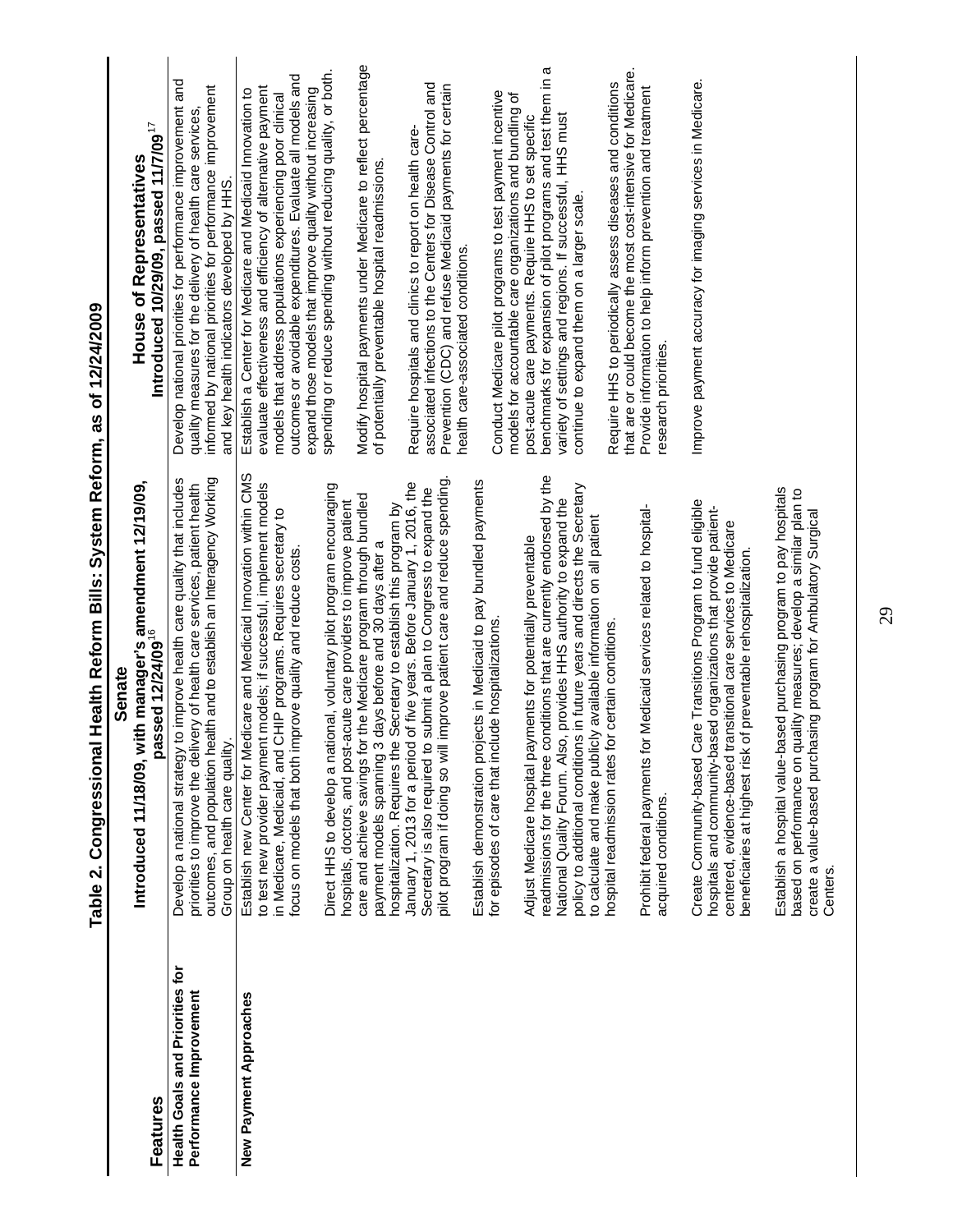|                                                | contrate to a contrator throw the contrator of the contract of the contract of the contract of the contract of the contract of the contract of the contract of the contract of the contract of the contract of the contract of                                                                                                            |                                                                                                                                                                                                                                                                                                              |
|------------------------------------------------|-------------------------------------------------------------------------------------------------------------------------------------------------------------------------------------------------------------------------------------------------------------------------------------------------------------------------------------------|--------------------------------------------------------------------------------------------------------------------------------------------------------------------------------------------------------------------------------------------------------------------------------------------------------------|
|                                                | Senate                                                                                                                                                                                                                                                                                                                                    |                                                                                                                                                                                                                                                                                                              |
| Features                                       | Introduced 11/18/09, with manager's amendment 12/19/09,<br>passed 12/24/09 <sup>16</sup>                                                                                                                                                                                                                                                  | Introduced 10/29/09, passed 11/7/09 $^{17}$<br><b>House of Representatives</b>                                                                                                                                                                                                                               |
|                                                | providers who participate in 2011 up to 2014, penalize eligible providers<br>who do not participate by 2014, expand Medicare physician feedback<br>Establish a physician value-based purchasing program. Reward<br>is comparing physicians who use<br>to their peers.<br>program, and prepare report<br>significantly more resources      |                                                                                                                                                                                                                                                                                                              |
|                                                | Establish Medicaid global payments demonstration project to fund large<br>safety-net hospitals in five states to alter payment from fee-for-service<br>to capitated, global payment structure.                                                                                                                                            |                                                                                                                                                                                                                                                                                                              |
|                                                | Establish Medicaid emergency psychiatric care demonstration project to<br>expand the number of emergency inpatient psychiatric care beds<br>available.                                                                                                                                                                                    |                                                                                                                                                                                                                                                                                                              |
|                                                | beneficiaries to test payment incentive and service delivery system that<br>care teams to reduce costs and improve health outcomes (see also in<br>utilizes physician and nurse practitioner directed home-based primary<br>Create new demonstration program for chronically ill Medicare<br>primary care).                               |                                                                                                                                                                                                                                                                                                              |
|                                                | Program to be expanded after 2018 if it reduces spending and quality of<br>care is improved or remains the same. Such a program cannot deny or<br>Establish a pay-for-performance pilot program for eligible Medicare<br>providers; pilot program must not create additional expenditures.<br>limit provision of benefits under Medicare. |                                                                                                                                                                                                                                                                                                              |
| Accountable Care Organizations<br>(ACOs)       | and reduce costs relative to a spending benchmark to share in savings<br>allows secretary to use payment systems<br>Allow providers organized as ACOs that meet quality-of-care targets<br>currently in place in private sector.<br>they generate for Medicare;                                                                           | benchmarks for expansion of pilot programs and test them in a<br>Conduct Medicare pilot programs to test payment incentive<br>models for accountable care organizations and bundling of<br>variety of settings and regions. If successful, HHS must<br>post-acute care payments. Require HHS to set specific |
|                                                | as ACOs and partake in federal and state cost-saving generated under<br>ject to allow pediatric providers to organize<br>Establish demonstration proj<br>Medicaid                                                                                                                                                                         | continue to expand them on a larger scale.                                                                                                                                                                                                                                                                   |
| Productivity Improvement<br>Adjust Payment for | es to provider payments under Medicare to<br>account for productivity improvements for inpatient hospital, home<br>health, skilled nursing facility, and other Medicare providers.<br>Modify market basket updat                                                                                                                          | productivity adjustments to market basket updates for hospital<br>Modify provider payments under Medicare by expanding<br>ambulances, clinical laboratories, and durable medical<br>outpatient departments, ambulatory surgical centers<br>equipment not competitively bid.                                  |

Table 2. Congressional Health Reform Bills: System Reform, as of 12/24/2009 **Table 2. Congressional Health Reform Bills: System Reform, as of 12/24/2009** 

30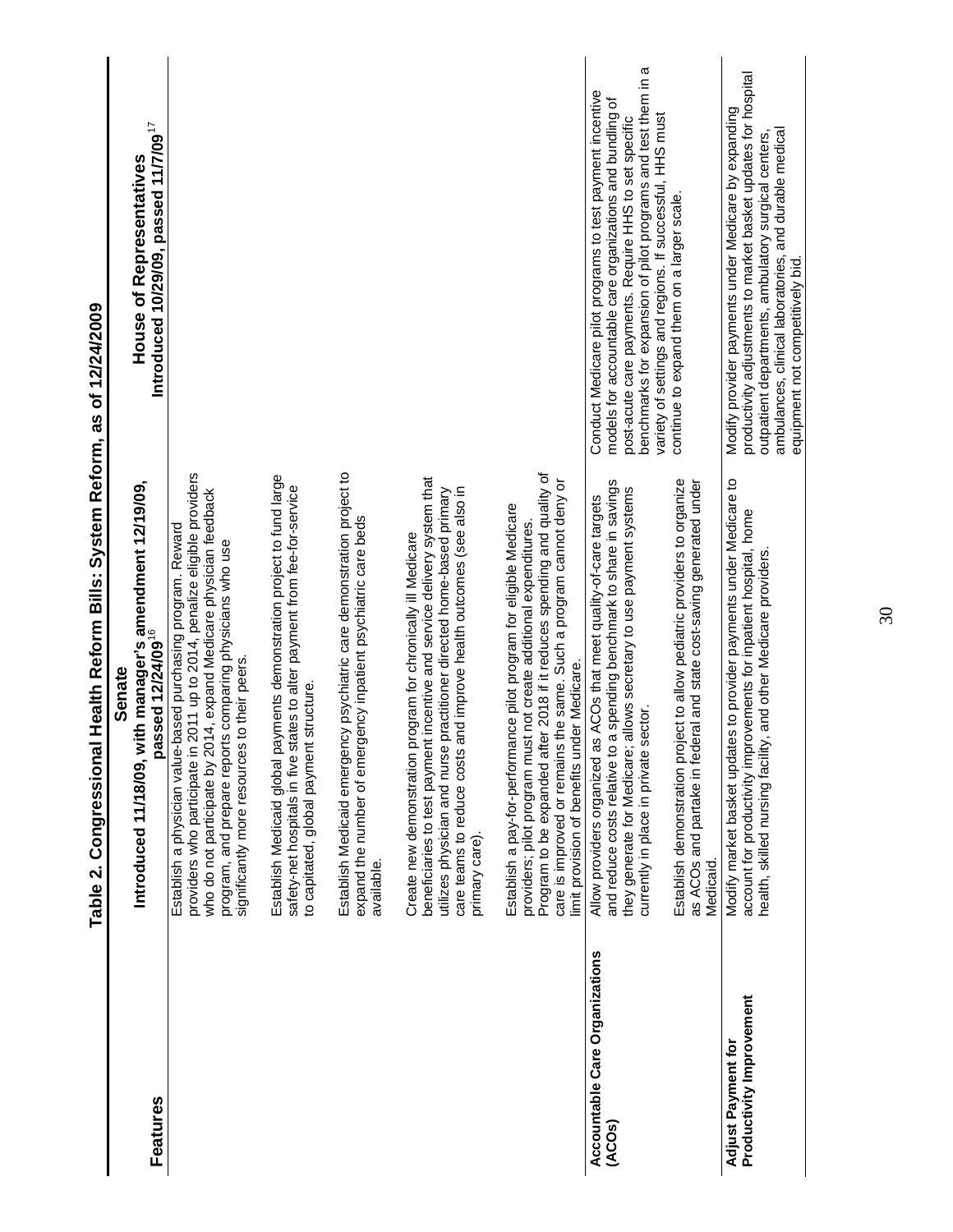|                                                                      | <b>Health Relorm Dills: System Relorm, as of 14/44/4009</b><br>lable 2. Congressiona                                                                                                                                                                                                |                                                                                                                                                                                                            |
|----------------------------------------------------------------------|-------------------------------------------------------------------------------------------------------------------------------------------------------------------------------------------------------------------------------------------------------------------------------------|------------------------------------------------------------------------------------------------------------------------------------------------------------------------------------------------------------|
| Features                                                             | Introduced 11/18/09, with manager's amendment 12/19/09,<br>passed 12/24/09 <sup>16</sup><br><b>Senate</b>                                                                                                                                                                           | Introduced 10/29/09, passed 11/7/09 $^{17}$<br><b>House of Representatives</b>                                                                                                                             |
| Physician Payment Update<br>Formula-Sustainable<br>Growth Rate (SGR) | No provision.                                                                                                                                                                                                                                                                       | No provision.                                                                                                                                                                                              |
| Other Payment Reforms                                                | Require HHS to apply physician payment modifier to Medicare fee-for-<br>costs of care. Publish measures in 2012; phase in modifier from 2015<br>service payment to pay physicians differentially based on quality and<br>to 2017.                                                   | Require MedPAC to undertake a study to examine variation in<br>Medicare margins among home health agencies. Includes<br>patient characteristics, agency characteristics and types of<br>services provided. |
|                                                                      | Directs the Secretary to regularly review Medicare fee schedule rates<br>for physician services, including services that have experienced high<br>growth rates. Strengthens the Secretary's authority to adjust fees<br>schedule rates that are found to be misvalued or inaccurate | Limit FSA contributions to \$2,500 annually; beginning 2012,<br>this limit is indexed to inflation.                                                                                                        |
|                                                                      | Require HHS secretary to submit plan to Congress to implement<br>current CMS value-based purchasing models pilot program for<br>Medicare Home Health Agency and Skilled Nursing Facilities.                                                                                         |                                                                                                                                                                                                            |
|                                                                      | to hospitals in top 25th percentile of rates of<br>certain hospital-acquired conditions by 1% beginning 2015.<br>Reduce Medicare payments                                                                                                                                           |                                                                                                                                                                                                            |
|                                                                      | of home health payments starting in 2013.<br>Improve payment accuracy                                                                                                                                                                                                               |                                                                                                                                                                                                            |
|                                                                      | of Medicare hospice payment system<br>Improve payment accuracy<br>starting in 2013.                                                                                                                                                                                                 |                                                                                                                                                                                                            |
|                                                                      | Limit FSA contributions to \$2,500 annually; beginning 2012, this limit is<br>indexed to inflation.                                                                                                                                                                                 |                                                                                                                                                                                                            |
| Geographic Disparities                                               | Geographic Practice Cost Index (GPCI) for<br>physician work through December 2010<br>Extend the 1.00 floor for the                                                                                                                                                                  | services covered under Medicare Part B in lowest-cost areas.<br>Provide 5% bonus to physicians and other providers of                                                                                      |
|                                                                      | expense by blending local and national<br>cost areas.<br>Adjust the GPCI for practice<br>averages for below-average                                                                                                                                                                 | Require the Institute of Medicine to conduct two studies; the<br>first on geographic variation in health care spending and<br>recommend strategies for addressing this variation by                        |
|                                                                      | Requires the HHS secretary to submit a plan by the end of 2011 to<br>reform the Medicare hospital wage index system.                                                                                                                                                                | payment rates. CMS shall implement changes as appropriate.<br>promoting high-value care and the second to report on the<br>validity of geographic adjusters that apply to Medicare                         |
|                                                                      |                                                                                                                                                                                                                                                                                     |                                                                                                                                                                                                            |

# **Table 2. Congressional Health Reform Bills: System Reform, as of 12/24/2009**  as of 12/24/2009 ssional Health Reform Rills: System Reform Table 2. Congre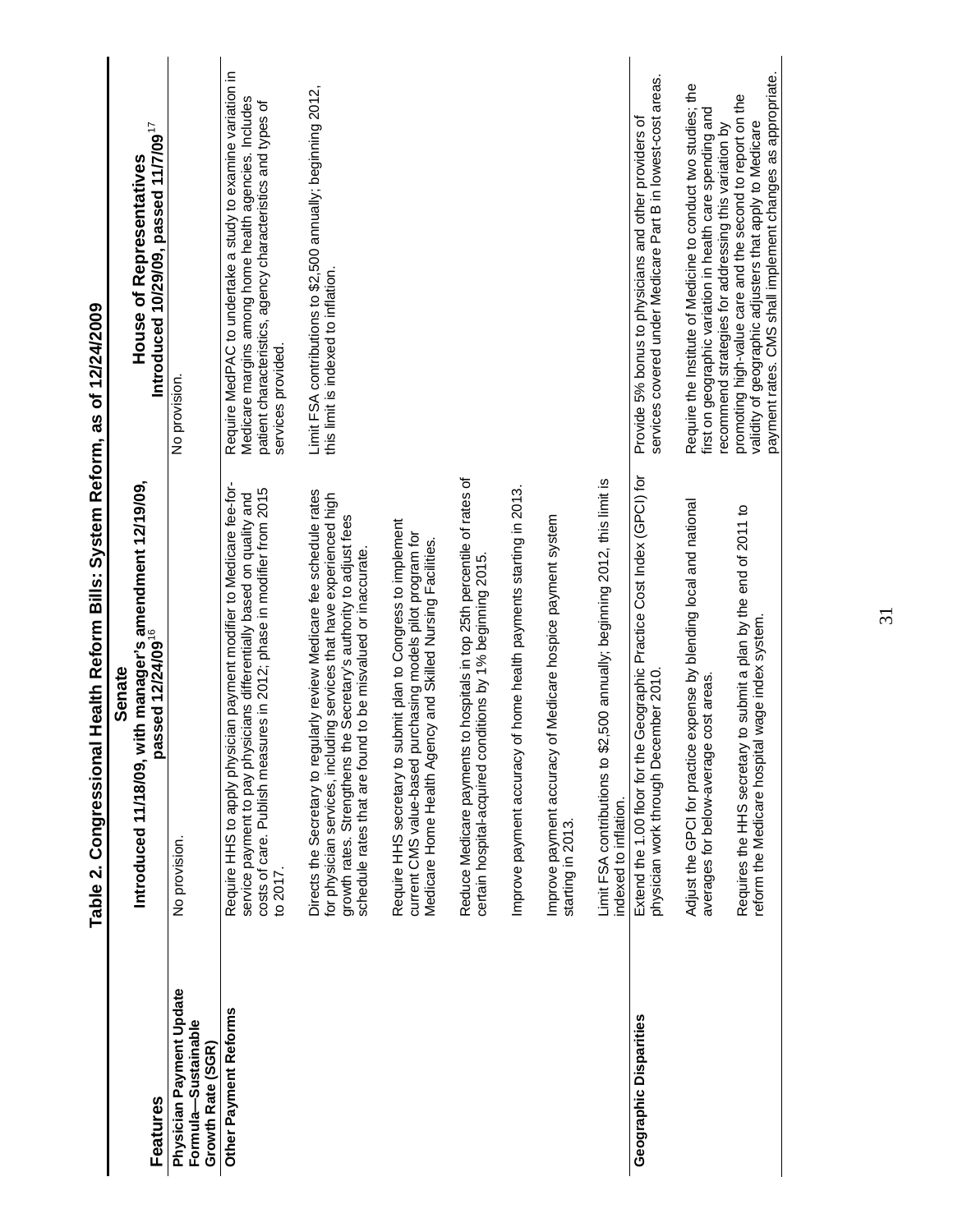|                         | <b>SOONキュニューロ Se "IIIO」と IIIDISへの 'SIIIO IIIIO」と IIIPDLI</b><br>lane 2. Voingland                                                                                                                                                                  |                                                                                                                                                                                                                                                    |
|-------------------------|----------------------------------------------------------------------------------------------------------------------------------------------------------------------------------------------------------------------------------------------------|----------------------------------------------------------------------------------------------------------------------------------------------------------------------------------------------------------------------------------------------------|
|                         | Senate                                                                                                                                                                                                                                             |                                                                                                                                                                                                                                                    |
| Features                | Introduced 11/18/09, with manager's amendment 12/19/09,<br>passed 12/24/09 <sup>16</sup>                                                                                                                                                           | Introduced 10/29/09, passed 11/7/09 $^{17}$<br><b>House of Representatives</b>                                                                                                                                                                     |
| Medicare Advantage (MA) | from weighted average of plan bids, phased in from 2012 to 2015, with<br>Restructure payments to MA plans using new benchmarks computed<br>performance improvement, care<br>bonus payments for quality,<br>coordination, and efficiency.           | Restructure payments to Medicare Advantage plans, phasing to<br>100% of fee-for-service payments in three years, with bonus<br>payments for quality.                                                                                               |
|                         | Make extra benefits plans can offer more consistent across plans and<br>ensure cost-sharing does not exceed that in traditional Medicare FFS.<br>Grandfather Medicare Advantage plans with bids at 75% or below of<br>fee-for-service rates.       | 85% beginning in 2014. Limit cost-sharing to no greater than<br>Require MA plans to maintain medical loss ratio of at least<br>cost-sharing in traditional Medicare.                                                                               |
|                         | Provide additional transitional benefits through 2019 to beneficiaries<br>in benefits under competitive bidding<br>who experience a reduction                                                                                                      |                                                                                                                                                                                                                                                    |
| Prescription Drugs      | with high incomes. The undiscounted price would be counted as out-of-<br>who are subject to the Medicare Part D coverage gap, other than those<br>brand-name drugs purchased by enrollees<br>Provide a 50% discount on                             | Increase the Medicaid drug rebate percentage and extend the<br>prescription drug rebate to Medicaid managed care plans.                                                                                                                            |
|                         | determining when the catastrophic<br>coverage threshold is reached<br>pocket costs for purposes of                                                                                                                                                 | Require drug manufacturers to provide drug rebates for dual<br>eligibles enrolled in Part D plans.                                                                                                                                                 |
|                         | premium subsidy for high-income<br>Reduce the Medicare Part D<br>beneficiaries.                                                                                                                                                                    | Medicare Part D plans and Medicare Advantage Part D plans.<br>pharmaceutical manufacturers to lower drug prices for<br>Require the HHS secretary to negotiate directly with                                                                        |
|                         | rebate percentage; increase the Medicaid<br>rebate for non-innovator, multiple source drugs; and extend the<br>prescription drug rebate to Medicaid managed care plans<br>Increase the Medicaid drug                                               | institute a 50 percent discount for brand-name drugs. Phased<br>Begin to close Medicare Part D donut hole by \$500 and                                                                                                                             |
|                         | Authorize the Food and Drug Administration (FDA) to approve generic                                                                                                                                                                                | in by 2019                                                                                                                                                                                                                                         |
|                         | versions of biologic drugs and grant biologics manufacturers 12 years of<br>exclusive use before generics can be developed                                                                                                                         | Authorize the Food and Drug Administration (FDA) to approve<br>manufacturers 12 years of exclusive use before generics can<br>generic versions of biologic drugs and grant biologics<br>be developed.                                              |
|                         | including physicians, hospitals, pharmacists, and other providers, and<br>manufacturers and distributors of covered drugs, devices, biologicals,<br>Require disclosure of financial relationships between health entities,<br>and medical supplies | entities, including physicians, hospitals, pharmacists, and other<br>Require disclosure of financial relationships between health<br>providers, and manufacturers and distributors of covered<br>drugs, devices, biologicals, and medical supplies |
|                         |                                                                                                                                                                                                                                                    |                                                                                                                                                                                                                                                    |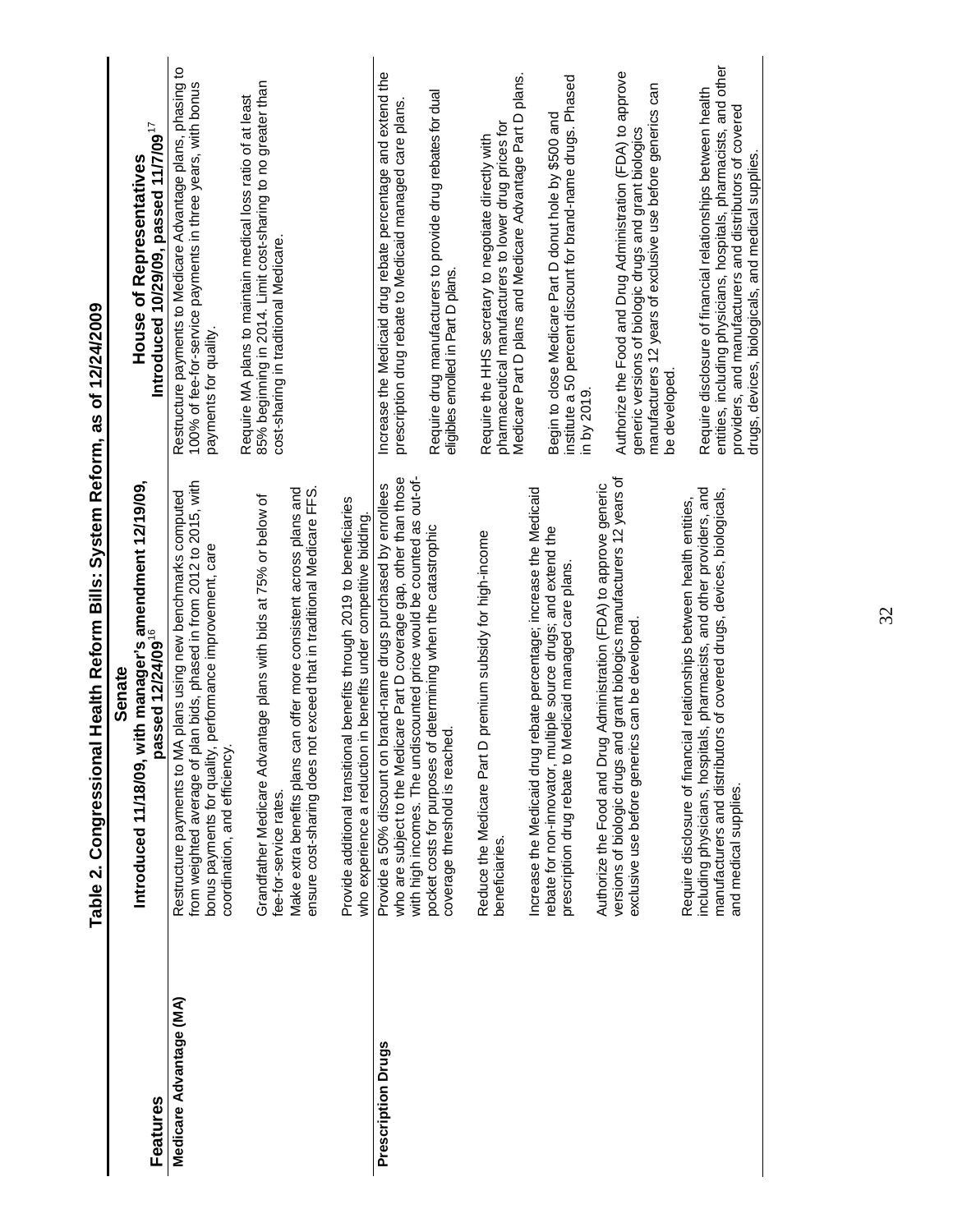|                                     | Senate                                                                                                                                                                                                                                                                                                                                   |                                                                                                                                                                                                                                                                                                                                                                                                             |
|-------------------------------------|------------------------------------------------------------------------------------------------------------------------------------------------------------------------------------------------------------------------------------------------------------------------------------------------------------------------------------------|-------------------------------------------------------------------------------------------------------------------------------------------------------------------------------------------------------------------------------------------------------------------------------------------------------------------------------------------------------------------------------------------------------------|
| Features                            | Introduced 11/18/09, with manager's amendment 12/19/09,<br>passed 12/24/09 <sup>16</sup>                                                                                                                                                                                                                                                 | Introduced 10/29/09, passed 11/7/09 $^{17}$<br><b>House of Representatives</b>                                                                                                                                                                                                                                                                                                                              |
| Medicaid Changes<br>Other Medicare/ | Freeze threshold for income-related Part B premiums for 10 years and<br>reduce Medicare Part D premium subsidy for those with high incomes.<br>Eliminate the Medicare Improvement Fund                                                                                                                                                   | health care programs, allowing beneficiary access to plan<br>improving provider and payment screening, creating new<br>penalties for providers and suppliers that defraud federal<br>Reduce waste, fraud, and abuse in public programs by                                                                                                                                                                   |
|                                     | integrated database to capture and share data across federal and state<br>programs, increased penalties for submitting false claims, and increase<br>abuse in public programs through more<br>intensive screening of providers, the development of the "One PI"<br>ues.<br>Eliminate fraud, waste, and<br>funding for anti-fraud activit | oversight for Medicare and Medicaid programs at risk of fraud,<br>elevated risk of fraud in all public programs, and by requiring<br>except physicians and skilled nursing facilities, to establish<br>Medicare and Medicaid program providers and suppliers,<br>information and administrative costs, allowing enhanced<br>and enrollment moratoria in areas identified as being at<br>compliance programs |
|                                     | to update Medicare hospital payments to<br>better account for hospitals' uncompensated care costs. Beginning<br>2015, hospitals' Medicare disproportionate share hospital (DSH)<br>Require the HHS secretary                                                                                                                             | Increase funding for Health Care Fraud and Abuse<br>Control Fund                                                                                                                                                                                                                                                                                                                                            |
|                                     | payments would be reduced to reflect lower uncompensated care costs<br>number of insured<br>relative to increases in the                                                                                                                                                                                                                 | Increase the asset test for Medicare Savings Program and Part<br>D Low-Income Subsidies to \$17,000/\$34,000                                                                                                                                                                                                                                                                                                |
|                                     | decreases by 45 percent (low DSH States would receive a 25 percent<br>allotments by 50 percent once the rate of uninsurance in a State<br>Reduce States' Medicaid disproportionate share hospital (DSH)                                                                                                                                  | Provide grants to strengthen capacity in emergency rooms and<br>trauma centers.                                                                                                                                                                                                                                                                                                                             |
|                                     | reduction). As the rate of uninsurance continues to decline, the States'<br>DSH allotments would be reduced by a corresponding amount. At no<br>time could a State's DSH allotment be reduced by more than 65                                                                                                                            | σ<br>Require Medicaid Managed Care Organizations to meet<br>medical loss ratio standard of at least 85%                                                                                                                                                                                                                                                                                                     |
|                                     | percent compared to its 2012 allotment.                                                                                                                                                                                                                                                                                                  | Provide technical assistance to states for Medicare and<br>Medicaid coordination initiatives for dual eligibles' care                                                                                                                                                                                                                                                                                       |
|                                     | Establish a Federal Coordinated Health Care Office within CMS to more                                                                                                                                                                                                                                                                    |                                                                                                                                                                                                                                                                                                                                                                                                             |
|                                     | and federal governments for individuals eligible for both Medicare and<br>effectively integrate benefits and improve coordination between state<br>Medicaid.                                                                                                                                                                             | care<br>payments to better account for hospitals' uncompensated<br>costs by 2016. If uninsurance rate falls at least 8 percent<br>Require the HHS secretary to update Medicare hospital                                                                                                                                                                                                                     |
|                                     | 2015, and includes a 23 percentage point increase in FMAP rates from<br>ion period of CHIP for two years, through<br>Extend current reauthorizat                                                                                                                                                                                         | hospital (DSH) payments in 2017 as directed by the secretary.<br>between 2012 and 2014, reduce disproportionate share                                                                                                                                                                                                                                                                                       |
|                                     | 2016 through 2019.                                                                                                                                                                                                                                                                                                                       | Medicaid disproportionate share hospital (DSH) payments by<br>Require HHS secretary to develop method to reduce States'                                                                                                                                                                                                                                                                                     |
|                                     | 3-year demonstration project in States<br>health care services to uninsured at<br>Directs HHS to establish a<br>to provide comprehensive<br>reduced fees.                                                                                                                                                                                | states with lowest uninsurance rates or least effective targeting<br>\$10 billion between 2017 and 2019, with largest reductions in<br>of funds to DSH hospitals                                                                                                                                                                                                                                            |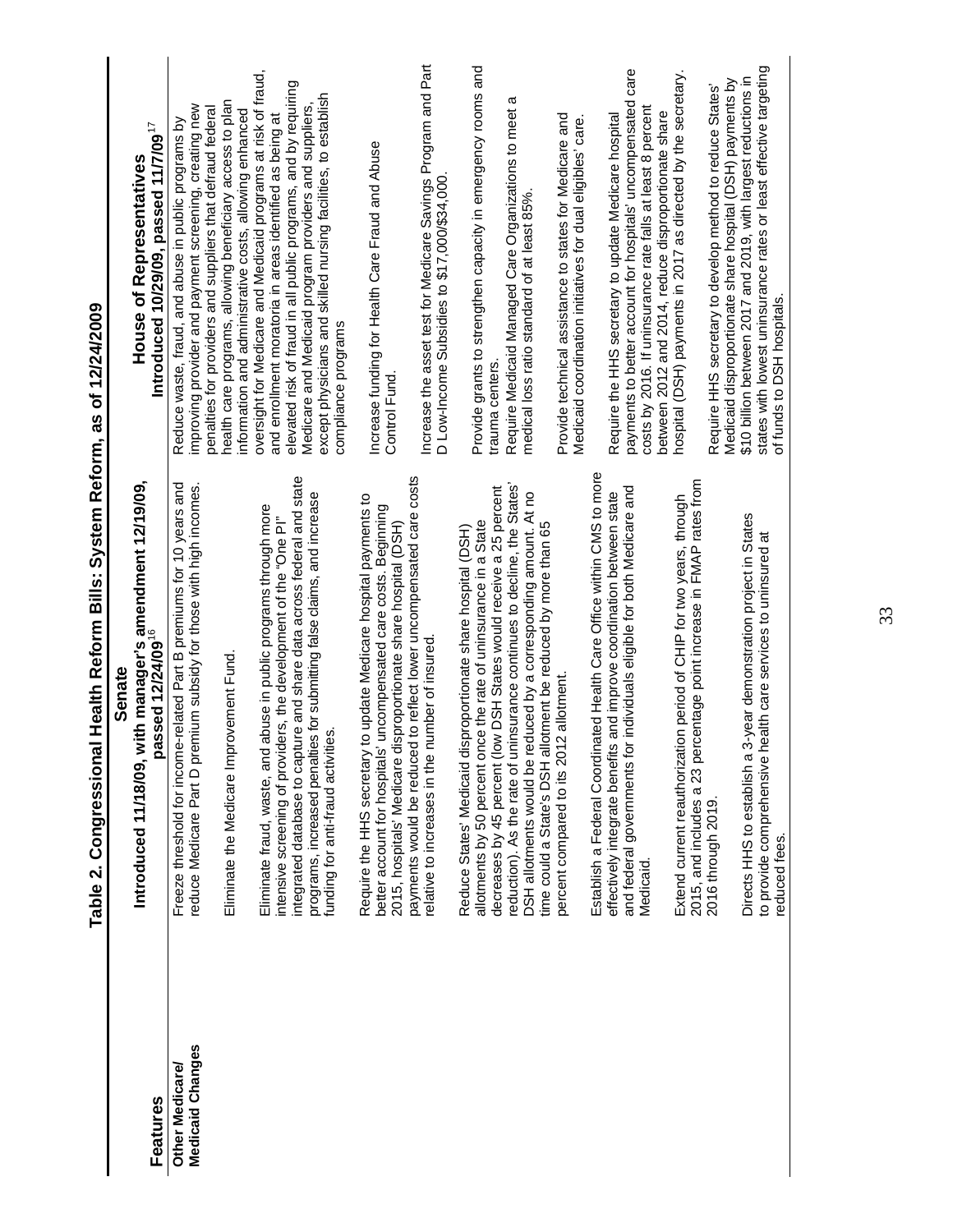|                                             | -אביב - האנט יונדר אינדי אינדי אינדי אינדי אינדי אינדי אינדי אינדי אינדי אינדי א<br>  D  2  D  D  D  D  D  D <br>- 1<br>DID-2<br>D                                                                                                                                                                                                                                                                                                                                                                                                                                                                                                                                                                                                                                                                                                                                        | ことりこ                                                                                                                                                                                                                                                                                                                                                                                                                                                                                                                                                                                  |
|---------------------------------------------|---------------------------------------------------------------------------------------------------------------------------------------------------------------------------------------------------------------------------------------------------------------------------------------------------------------------------------------------------------------------------------------------------------------------------------------------------------------------------------------------------------------------------------------------------------------------------------------------------------------------------------------------------------------------------------------------------------------------------------------------------------------------------------------------------------------------------------------------------------------------------|---------------------------------------------------------------------------------------------------------------------------------------------------------------------------------------------------------------------------------------------------------------------------------------------------------------------------------------------------------------------------------------------------------------------------------------------------------------------------------------------------------------------------------------------------------------------------------------|
| Features                                    | with manager's amendment 12/19/09,<br>passed 12/24/09 <sup>16</sup><br>Senate<br>Introduced 11/18/09,                                                                                                                                                                                                                                                                                                                                                                                                                                                                                                                                                                                                                                                                                                                                                                     | Introduced 10/29/09, passed 11/7/09 <sup>17</sup><br><b>House of Representatives</b>                                                                                                                                                                                                                                                                                                                                                                                                                                                                                                  |
| Medicare Commission                         | Independent Payment Advisory Board tasked<br>benefit, eligibility, or cost-sharing standards. Beginning 2014, the Board<br>passes an alternative measure that achieves the same level of savings.<br>fast-track basis. The Board would be prohibited from making proposals<br>unsustainable, the Board's proposals will take effect unless Congress<br>shall issue an annual public report that provides information on health<br>that ration care, raise taxes or Part B premiums, or change Medicare<br>Congress would be allowed to consider an alternative provision on a<br>with comprehensive proposals to reduce<br>beneficiaries. In years when Medicare costs are projected to be<br>excess cost growth and improve quality of care for Medicare<br>system costs, utilization, access and quality of care.<br>with presenting Congress<br>Create a new 15-member |                                                                                                                                                                                                                                                                                                                                                                                                                                                                                                                                                                                       |
| Comparative Effectiveness                   | patient safeguards to protect against discriminatory coverage decisions<br>public-private sector Board. Prohibits any findings to be construed as<br>mandates on practice guidelines or coverage decisions and contains<br>by HHS based on age, disability, terminal illness, or an individual's<br>Institute to set national research agenda and conduct comparative<br>clinical effectiveness research. The Institute will be governed by a<br>Patient-Centered Outcomes Research<br>Create a private, nonprofit<br>quality of life preference.                                                                                                                                                                                                                                                                                                                         | health care services and procedures. Research would seek to<br>Reports are not considered to be mandates for payment, coverage<br>own source of funding will oversee the activities of the center.<br>research on outcomes, effectiveness, and appropriateness of<br>improve treatments, decrease costs, and increase the quality<br>of life for patients. An independent CER commission with its<br>Establish a Center for Comparative Effectiveness Research<br>or reimbursement policies for any public or private payer.<br>(CER) within AHRQ to conduct, support, and synthesize |
| <b>Health Information Technology</b><br>EHE | Develop and update interoperable standards for using HIT to enroll<br>individuals in public programs.                                                                                                                                                                                                                                                                                                                                                                                                                                                                                                                                                                                                                                                                                                                                                                     | Develop and update standards for electronic administrative<br>transactions.                                                                                                                                                                                                                                                                                                                                                                                                                                                                                                           |
| Public Health                               | inform patients about the financial assistance policy before undertaking<br>implementation strategy to meet the identified needs, adopt and widely<br>discounted care is available and how to apply for the assistance, limit<br>generally billed to insured patients, and make reasonable attempts to<br>charges to patients who qualify for financial assistance to the amount<br>publicize a financial assistance policy that indicates whether free or<br>ω<br>Impose additional requirements on nonprofit hospitals to conduct<br>community needs assessment every three years and adopt an<br>extraordinary collection actions.                                                                                                                                                                                                                                     | establish a public health workforce corps; and promote training<br>Support training of health professionals, including advanced-<br>education nurses, who will practice in underserved areas;<br>of a diverse workforce and provide cultural competence<br>Support the development of interdisciplinary mental,<br>behavioral, and oral health training programs.<br>training for health care professionals.                                                                                                                                                                          |
|                                             | Provide grants for improving health system efficiency, including grants<br>model; to implement medication management services; and to design<br>to establish Community Health Teams to support a medical home<br>and implement regional emergency care and trauma systems.                                                                                                                                                                                                                                                                                                                                                                                                                                                                                                                                                                                                | Provide grants to each state health department to address<br>Reauthorize Indian Health Care Improvement Act.<br>core public health infrastructure needs.                                                                                                                                                                                                                                                                                                                                                                                                                              |
|                                             | and support pilot projects that design,<br>implement, and evaluate regionalized systems for emergency<br>Provide grants to develop<br>care response                                                                                                                                                                                                                                                                                                                                                                                                                                                                                                                                                                                                                                                                                                                       | Permanently establish an Office of Women's Health in HHS,<br>CDC, AHRQ, FDA, HRSA, and the Substance Abuse and<br>Mental Health Services Administration (SAMHSA)                                                                                                                                                                                                                                                                                                                                                                                                                      |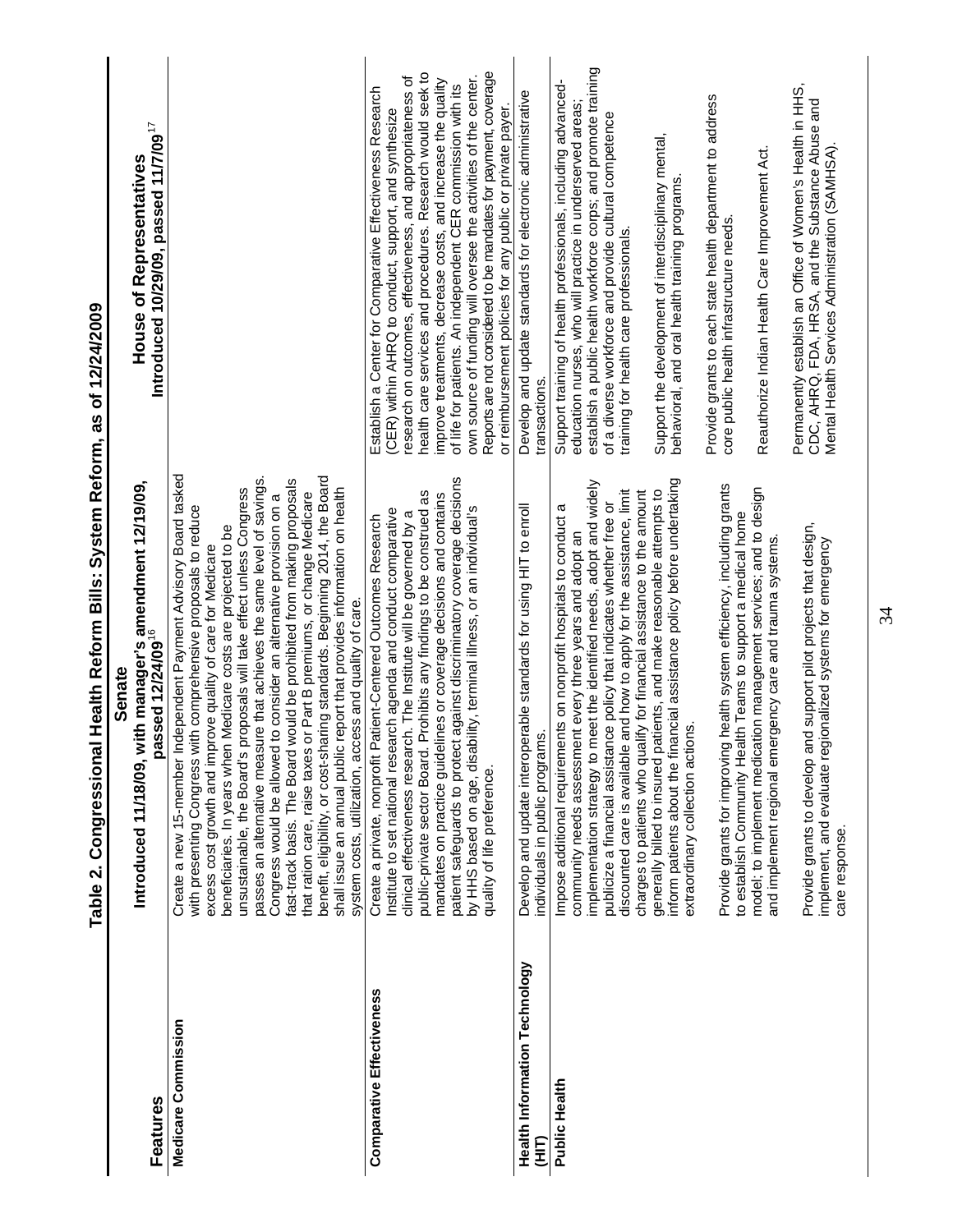|          | Introduced 11/18/09, with manager's amendment 12/19/09,<br>passed 12/24/09 <sup>16</sup><br><b>Senate</b>                                                                                                                                                                                                                                                                                | House of Representatives                                                                                                                         |
|----------|------------------------------------------------------------------------------------------------------------------------------------------------------------------------------------------------------------------------------------------------------------------------------------------------------------------------------------------------------------------------------------------|--------------------------------------------------------------------------------------------------------------------------------------------------|
| Features |                                                                                                                                                                                                                                                                                                                                                                                          | Introduced 10/29/09, passed 11/7/09 $^{17}$                                                                                                      |
|          | AHRQ, FDA, and the Health Resources and Services Administration<br>Permanently establish an Office of Women's Health in HHS, CDC,<br>(HRSA); provide grants to accomplish goals of HHS Office of<br>Women's Health.                                                                                                                                                                      | Provide grants for infant mortality programs to eligible entities.<br>Provide grants to create health sciences training in<br>secondary schools. |
|          | FDA, CMS, the Health Resources and Services Administration (HRSA),<br>Permanently establish an Office of Minority Health in CDC, AHRQ,<br>to accomplish goals of Offices of<br>and SAMHSA; provide grants<br>Minority Health.                                                                                                                                                            | networks that help low-income patients access health care.<br>Provide grants to community-based collaborative care                               |
|          | Corps Fund to create an expanded and sustained national investment<br>Establish a Community Health Centers and National Health Service<br>in community health centers.                                                                                                                                                                                                                   |                                                                                                                                                  |
|          | women and health care professionals about breast health and risk<br>Require HHS to develop a national education campaign for young<br>factors for breast cancer.                                                                                                                                                                                                                         |                                                                                                                                                  |
|          | Require HHS and CDC to jointly issue a national Diabetes Report Card,<br>with diabetes. These measures will include preventive care practices<br>which will include aggregate health outcomes for patients diagnosed<br>and quality of care, risk factors and outcomes, with trend analysis<br>over time.                                                                                |                                                                                                                                                  |
|          | mitigation, prevention, or treatment from any disease or condition that<br>the NIH determines is a priority; and that the commercial market does<br>development of drugs, devices and biological products for diagnosis,<br>incentive for timely development of<br>HHS shall establish the Cures Acceleration Network to expedite<br>not provide sufficient financial<br>these products. |                                                                                                                                                  |
|          | Provide grants to establish Centers of Excellence for Depressive<br>Disorders that will develop treatments for these diseases.                                                                                                                                                                                                                                                           |                                                                                                                                                  |
|          | cture to track epidemiology of congenital<br>Enhance and expand infrastru<br>heart disease.                                                                                                                                                                                                                                                                                              |                                                                                                                                                  |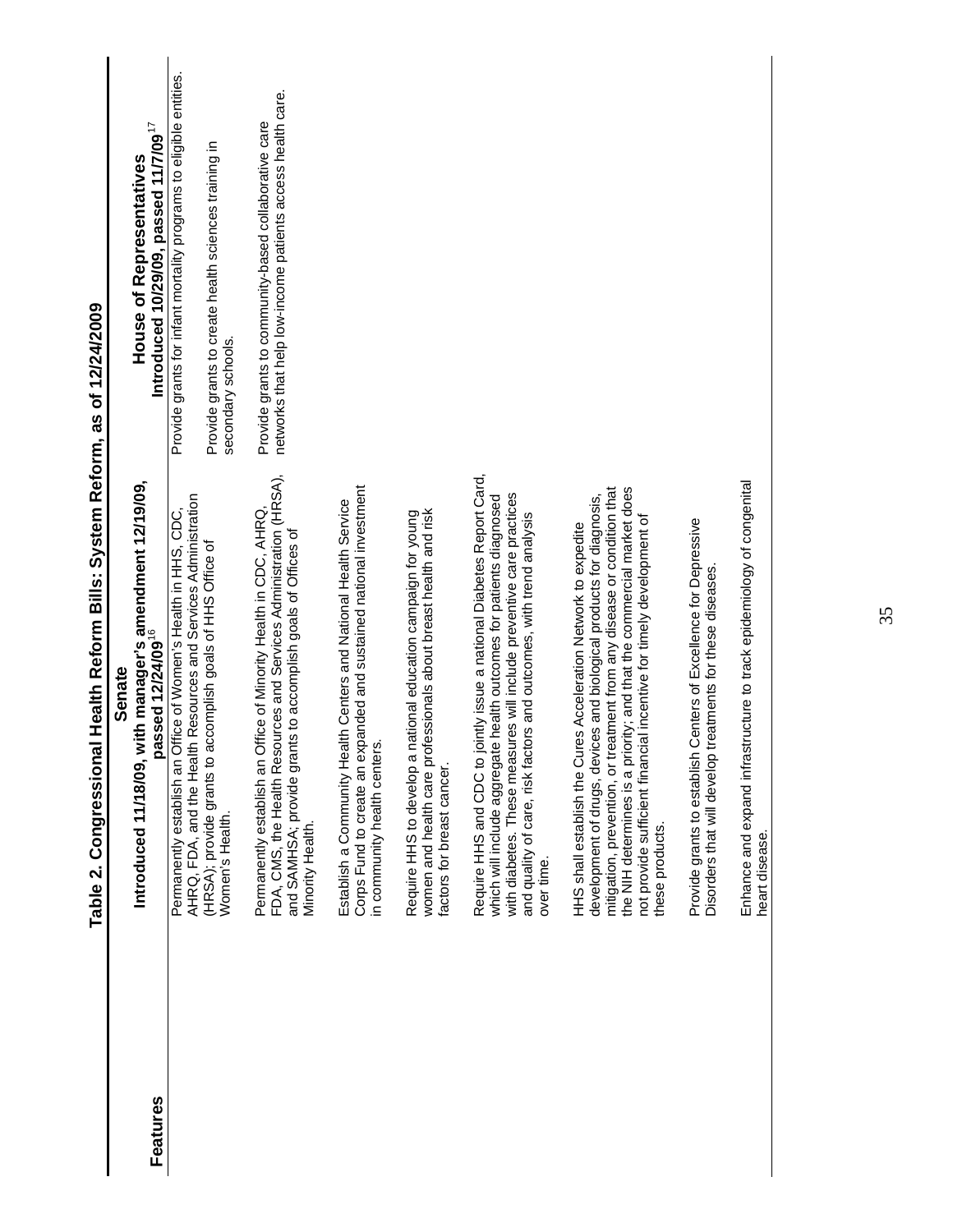|                           | פטאריב (לא באומות המונח באומות המונח באומות המונח המונח המונח המונח המונח המונח ה<br>ו פוסופאונים ל - א האפורים<br>אוני                                                                                                                                                                                                                                                                                                                                                                                   |                                                                                                                                                                                       |
|---------------------------|-----------------------------------------------------------------------------------------------------------------------------------------------------------------------------------------------------------------------------------------------------------------------------------------------------------------------------------------------------------------------------------------------------------------------------------------------------------------------------------------------------------|---------------------------------------------------------------------------------------------------------------------------------------------------------------------------------------|
|                           | <b>Senate</b><br>Introduced 11/18/09, wit                                                                                                                                                                                                                                                                                                                                                                                                                                                                 | <b>House of Representatives</b>                                                                                                                                                       |
| Features                  | , with manager's amendment 12/19/09,<br>passed 12/24/09 <sup>16</sup>                                                                                                                                                                                                                                                                                                                                                                                                                                     | Introduced 10/29/09, passed 11/7/09 $^{17}$                                                                                                                                           |
| <b>Malpractice Reform</b> | disputes, and improve access to liability insurance, while preserving an<br>individual's right to seek redress in court. Recommend that Congress<br>and test alternatives to the current civil<br>mprove patient safety, reduce medical<br>errors, increase the availability of a prompt and fair resolution of<br>demonstration project to evaluate<br>alternatives to the current litigation system.<br>consider establishing a state<br>litigation system as a way to i<br>Encourage states to develop | Establish a new voluntary grant program to encourage states<br>to implement alternatives to traditional medical malpractice<br>litigation.                                            |
|                           | disputes. Patients can opt-out. HHS must<br>Models required to emphasize patient safety, disclosure of health care<br>Authorizes grants to States to test alternatives to civil tort litigation.<br>conduct an evaluation to determine effectiveness of alternatives.<br>errors, and early resolution of                                                                                                                                                                                                  |                                                                                                                                                                                       |
| Long-Term Care            | Improve the availability of long-term care services by increasing access<br>to home- and community-based services through financial incentives,<br>requirements and through grants<br>changes in Medicaid program                                                                                                                                                                                                                                                                                         | Improve transparency of information about skilled nursing<br>facilities and nursing homes.                                                                                            |
|                           | to states.                                                                                                                                                                                                                                                                                                                                                                                                                                                                                                | Require health insurers in the Exchange to provide information<br>about resources available for planning for care near the end of                                                     |
|                           | Demonstration program through September 2016 and allocate \$10<br>Extend the Medicaid Money Follows the Person Rebalancing                                                                                                                                                                                                                                                                                                                                                                                | life to enrollees.                                                                                                                                                                    |
|                           | to continue the Aging and Disability<br>million per year for five years<br>Resource Center initiatives.                                                                                                                                                                                                                                                                                                                                                                                                   | program for purchasing community living assistance services<br>and supports (CLASS program). The program will provide<br>Establish a national, voluntary, long-term care insurance    |
|                           | Improve transparency of information about skilled nursing facilities<br>(SNF) and nursing homes, enforcement of SNF and nursing home<br>standards and rules, and training of SNF and nursing home staff.                                                                                                                                                                                                                                                                                                  | active working individuals and their nonworking spouses with<br>functional limitations a cash benefit to purchase nonmedical<br>services and supports necessary to maintain community |
|                           | Establish national or state background checks on certain employees and<br>cilities; provide federal matching funds to<br>providers in long-term care fa<br>states to support the checks.                                                                                                                                                                                                                                                                                                                  | deductions: all working adults will be automatically enrolled in<br>residence. The program is financed through voluntary payroll<br>the program unless they choose to opt-out.        |
|                           | financed through voluntary payroll deductions: all working adults will be<br>supports necessary to maintain community residence. The program is<br>community living assistance services and supports (CLASS program).<br>The program will provide active working individuals with functional<br>Establish a national, voluntary insurance program for purchasing<br>limitations a cash benefit to purchase nonmedical services and                                                                        |                                                                                                                                                                                       |
|                           | automatically enrolled in the program unless they choose to opt-out.                                                                                                                                                                                                                                                                                                                                                                                                                                      |                                                                                                                                                                                       |